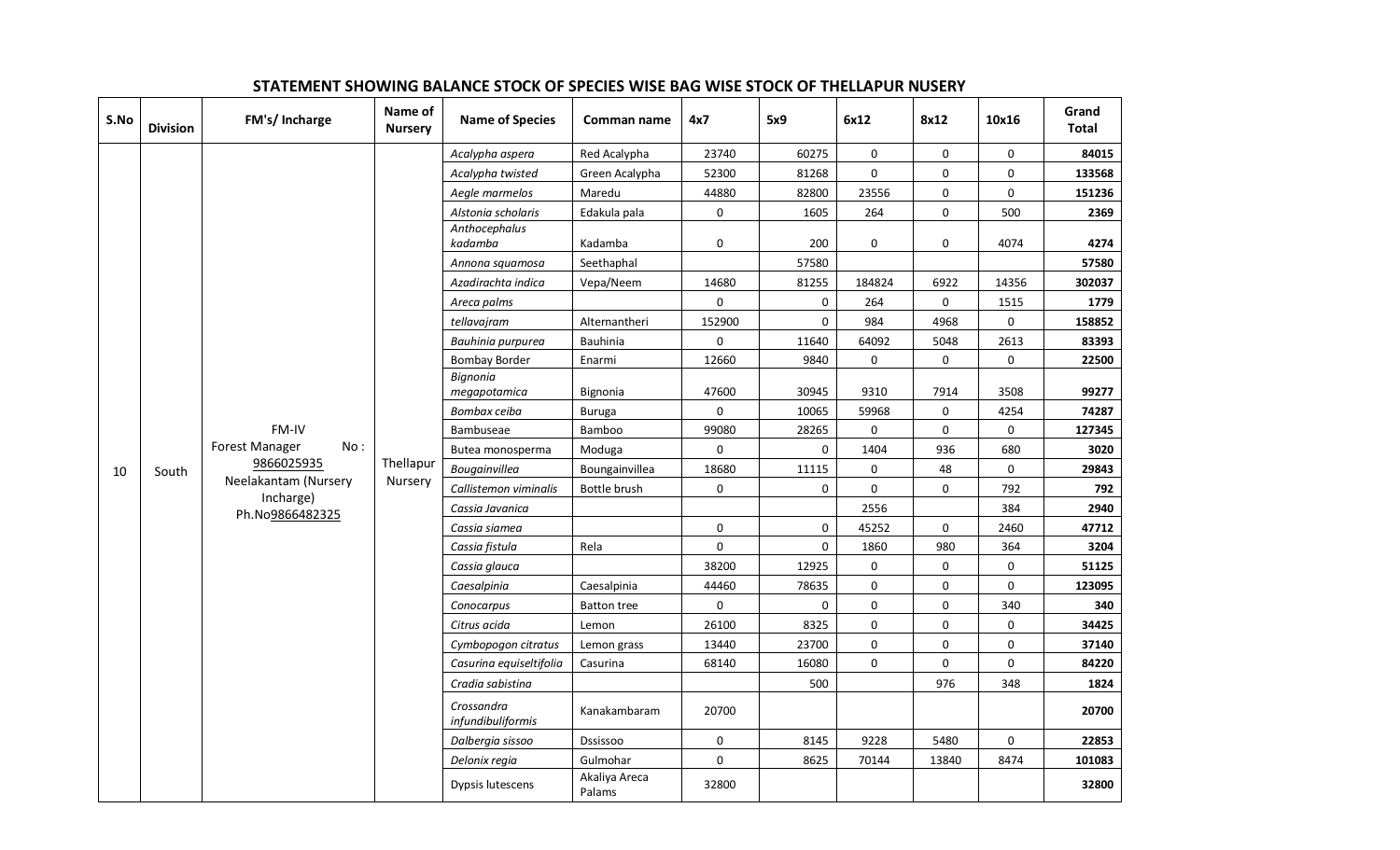|    |       |                          |           | Emblica officinalis        | Usiri                      | 42780               | 12765  |        |       |              | 55545  |
|----|-------|--------------------------|-----------|----------------------------|----------------------------|---------------------|--------|--------|-------|--------------|--------|
|    |       |                          |           | Eritharina Indica          | Tella virjam               | 0                   | 270    | 3732   | 0     | 1557         | 5559   |
|    |       |                          |           | Ficus benghalensis         | Marri                      | 0                   | 135265 | 239736 | 29644 | 25769        | 430414 |
|    |       |                          |           | Ficus religiosa            | Raavi                      | 0                   | 53534  | 217494 | 22982 | 9122         | 303132 |
|    |       |                          |           | Ficus racemosa             | Medi                       | 0                   | 1725   | 2988   | 1400  | 780          | 6893   |
|    |       |                          |           | Ficus mollis               | Juvvi                      |                     | 8655   | 33736  |       |              | 42391  |
|    |       |                          |           | <b>Ficus Panda</b>         |                            | 0                   | 615    | 0      | 1643  | 0            | 2258   |
|    |       |                          |           | <b>Ficus Blackiana</b>     |                            | 0                   | 0      | 0      | 584   | 0            | 584    |
|    |       |                          |           | Gliricidia sepium          | Gliricidia                 | 63140               | 30615  | 5040   | 0     | 0            | 98795  |
|    |       |                          |           | Grevillea robusta          | Silveroak                  |                     |        | 840    | 8544  |              | 9384   |
|    |       |                          |           | Holoptelia integrefolia    | Nemalinara                 | 0                   | 43315  | 20070  | 8984  | 2538         | 74907  |
|    |       |                          |           | Hardwickia binata          | Narepa                     | 0                   | 0      | 3732   | 0     | 2028         | 5760   |
|    |       |                          |           | Iriki                      |                            | 0                   | 8735   | 0      | 1624  | 0            | 10359  |
|    |       |                          |           | Jacaranda mimosifolia      | Jacaranda                  | 17580               | 0      | 9516   | 1872  | 1260         | 30228  |
|    |       |                          |           | Kigelia pinnata            | Kigelia                    | 0                   | 0      | 0      | 0     | 60           | 60     |
|    |       |                          |           | Lagerstroemia<br>speciosa  | Sujana / Pride of<br>India | 4900                | 41280  | 15288  | 2960  | 1060         | 65488  |
|    |       |                          |           | Limonia acidissima         | Velaga                     |                     | 945    | 11832  |       |              | 12777  |
|    |       |                          |           | Lawsonia inermis           | Henna                      | 28920               |        |        |       |              | 28920  |
|    |       | FM-IVNeelakantam         |           | Lilium                     | Lilly                      |                     | 9855   |        |       |              | 9855   |
| 10 | South | (Nursery                 | Thellapur | Madhuca indica             | Ippa                       | 0                   | 52680  | 66564  | 672   | 1396         | 121312 |
|    |       | Incharge)Ph.No9866482325 | Nursery   | Melia azedarach            | Turkavepa                  |                     | 6210   | 25428  |       | 1509         | 33147  |
|    |       |                          |           | Millingtonia hortensis     | Akashamalli                | 0                   | 0      | 9312   | 832   | 1765         | 11909  |
|    |       |                          |           | Mimusops elengi            | Pogada                     | 0                   | 11485  | 28896  | 15417 | 1748         | 57546  |
|    |       |                          |           | Michelia champaka          | Sampenga                   | 0                   | 70365  | 2232   | 3104  | 340          | 76041  |
|    |       |                          |           | Nerium oleander            | Neerium                    | 10540               | 13535  | 0      | 0     | 0            | 24075  |
|    |       |                          |           | Ocimum tenuiflorum         | Tulasi                     | 196680              | 55740  | 0      | 0     | 0            | 252420 |
|    |       |                          |           | Parkia biglandulosa        | Parkia                     | 5507                | 25875  | 17796  | 4392  | 3162         | 56732  |
|    |       |                          |           | Carica papaya              | Papaya                     | 3100                | 22260  | 0      | 0     | 0            | 25360  |
|    |       |                          |           | Peltophorum<br>petrocarpum |                            | 0                   | 138805 | 423525 | 33300 | 18300        | 613930 |
|    |       |                          |           | Pongamia pinnata           | Kanuga                     | 0                   | 36675  | 76546  | 17172 | 9522         | 139915 |
|    |       |                          |           | Psidium guajava            | Jama/guava                 | 221940              | 74805  | 0      | 0     | 0            | 296745 |
|    |       |                          |           | Pterocarpus                |                            |                     |        |        |       |              |        |
|    |       |                          |           | santalinus                 | Red sandals                | 0                   | 0      | 0      | 6832  | 315          | 7147   |
|    |       |                          |           | Punica granatum            | Pomagranite                | 252260              | 52825  | 192    | 0     | $\mathsf{O}$ | 305277 |
|    |       |                          |           | Putranjiva roxburghii      | Puthranjeeva               | $\mathsf{O}\xspace$ | 0      | 5436   | 1024  | 3120         | 9580   |
|    |       |                          |           | Pedilanthus                | Pedilanthus                | 204820              | 86370  | 0      | 0     | 0            | 291190 |
|    |       |                          |           | Polyalthia longifolia      | Ashoka                     | 0                   | 7725   | 23088  | 2056  | 2748         | 35617  |
|    |       |                          |           | Phoenix sylvestris         | Eetha                      | 0                   | 25995  | 33360  | 0     | 0            | 59355  |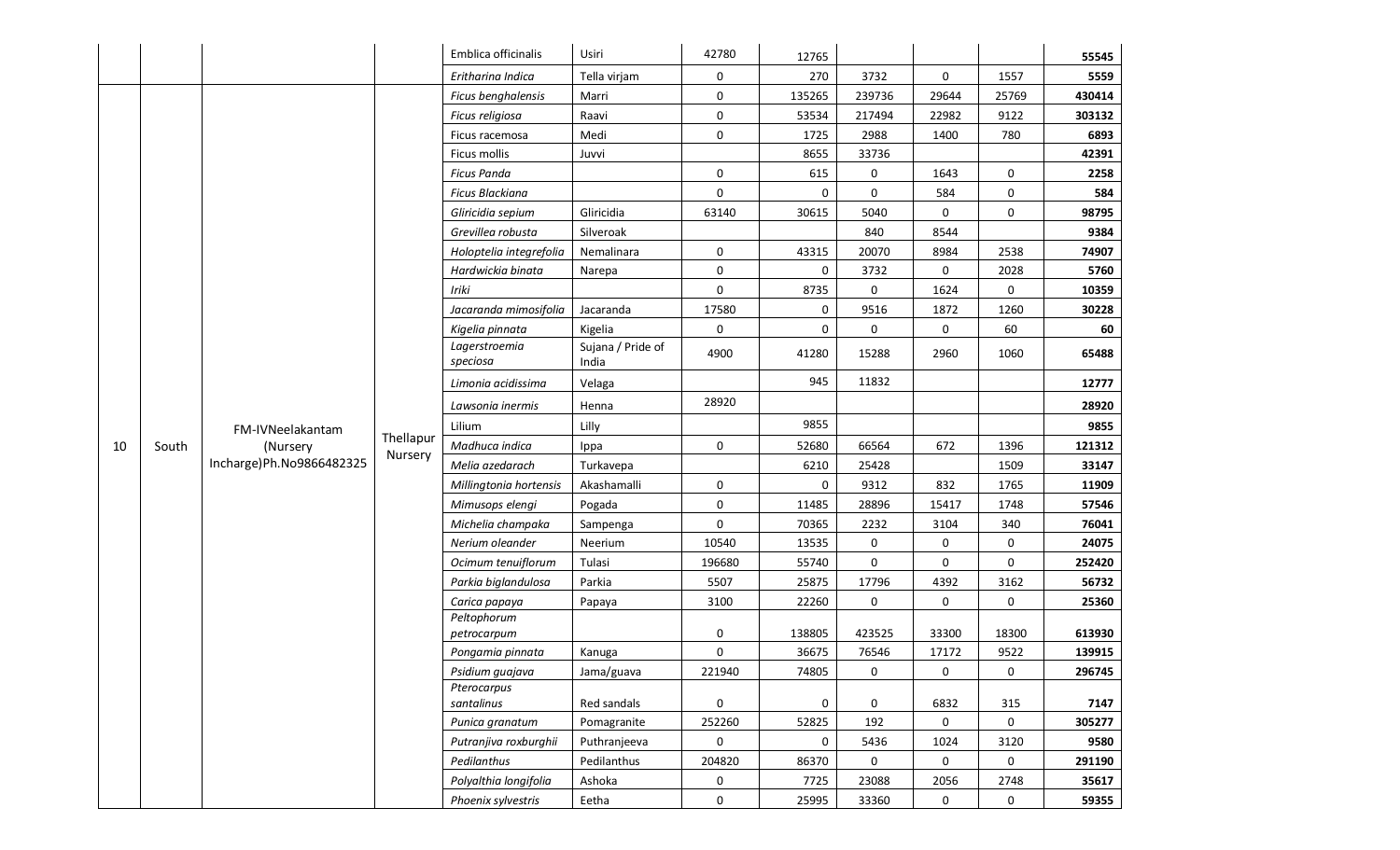|    |       |                              |           | Plumeria pudika               |                              |                     | 12650  |             |           |                     | 12650  |
|----|-------|------------------------------|-----------|-------------------------------|------------------------------|---------------------|--------|-------------|-----------|---------------------|--------|
|    |       |                              |           | Plumeria rubra                | Deva ganneru/<br>temple tree | 0                   | 2640   | 6516        | 192       | 0                   | 9348   |
|    | South |                              |           | pithecellobium dulce          | seema<br>chintakaya          | 0                   | 8775   | 0           | 0         | 0                   | 8775   |
|    |       |                              |           | Semecarpus<br>anacardium      | Nalla jeedi                  | 0                   | 0      | 240         | 0         | 0                   | 240    |
|    |       |                              |           | Simarouba glauca              |                              | 2800                | 600    | 1164        | 6688      | 774                 | 12026  |
|    |       |                              |           | Samanea saman                 | Rain tree                    | 0                   | 0      | 16044       | 1088      | 1376                | 18508  |
|    |       |                              |           | Spathodea                     |                              |                     |        |             |           |                     |        |
|    |       |                              |           | companulata                   |                              | 2400                | 144210 | 72172       | 25418     | 2032                | 246232 |
|    |       |                              |           | sapindus mukorossi            | Soapnut/Kukudkai             | $\mathsf{O}\xspace$ | 0      | 500         | 0         | 0                   | 500    |
|    |       |                              |           | Sesbania                      | Avisa                        | 500                 |        |             |           |                     | 500    |
|    |       |                              |           | Sterculia foetida             | China Badam                  | 24000               | 95553  | 65910       | 9632      | 9940                | 205035 |
|    |       |                              |           | Swietenia mahagoni            | Mahagani                     | 0                   | 1320   | 600         | 0         | 3062                | 4982   |
|    |       |                              |           | Syzygium cumini               | Neredu                       | 0                   | 28965  | 92950       | 16008     | 8181                | 146104 |
|    |       |                              |           | Tamarindus Indica             | Tamarind/Chintha             | 0                   | 0      | 8234        | 4376      | 640                 | 13250  |
|    |       |                              |           | Tabebuia avellandae           |                              | 37080               | 13635  | 2964        | 1856      | 0                   | 55535  |
|    |       |                              |           | Tabebuia rosea                |                              | 41700               | 0      | 1872        | 9852      | 5952                | 59376  |
|    |       |                              |           | Tabebuia alata                | T. allata                    | 0                   | 0      | 22554       | 160       | 3672                | 26386  |
| 10 |       | FM-IVNeelakantam<br>(Nursery | Thellapur | Tabernoemontana<br>divaricata | Nandhivardhanam              | 0                   | 4935   | 0           | 0         | 0                   | 4935   |
|    |       | Incharge) Ph. No 9866482325  | Nursery   | Tecoma gaudichaudi            |                              | 211360              | 146365 | 1020        | 0         | $\mathsf 0$         | 358745 |
|    |       |                              |           | Tecoma argentea               |                              | 23700               | 20365  | 88632       | 7816      | 2064                | 142577 |
|    |       |                              |           | Terminalia arjuna             | Yerrumaddi                   | 0                   | 48750  | 9372        | 2912      | 7393                | 68427  |
|    |       |                              |           | Terminalia bellerica          | Thani                        | 0                   | 0      | 21516       | 0         | 624                 | 22140  |
|    |       |                              |           | Terminalia catappa            | Badam                        | $\pmb{0}$           | 1000   | 1944        | $\pmb{0}$ | 3564                | 6508   |
|    |       |                              |           | Thespesia                     | <b>Thespesia</b>             | 0                   | 1830   | 1320        | 0         | 1812                | 4962   |
|    |       |                              |           | Wedelia                       | Wedelia                      | 51920               | 25415  | 0           | 0         | 0                   | 77335  |
|    |       |                              |           | Dalbergia latifolia           | Rose wood                    | 0                   | 27655  | 43080       | 4592      | 2792                | 78119  |
|    |       |                              |           | Dalbergia latifolia           | Juvvi                        | 0                   | 9015   | 22460       | 1888      | 11344               | 44707  |
|    |       |                              |           | Hibiscus                      | Mandaram                     | 30000               | 7500   | 0           | 0         | 0                   | 37500  |
|    |       |                              |           |                               | Pacha ganneru                | 17440               | 5795   | 0           | $\pmb{0}$ | 0                   | 23235  |
|    |       |                              |           |                               | Konda mamidi                 | 0                   | 0      | 215         | 0         | 0                   | 215    |
|    |       |                              |           |                               | Chinna arre                  | 0                   | 12900  | 0           | 0         | 0                   | 12900  |
|    |       |                              |           |                               | Baringtonia                  | $\mathsf{O}\xspace$ | 0      | 528         | 0         | 1016                | 1544   |
|    |       |                              |           |                               | Panasa                       | $\pmb{0}$           | 0      | 0           | 0         | 284                 | 284    |
|    |       |                              |           |                               | Wakka                        | 0                   | 0      | 0           | $\pmb{0}$ | 370                 | 370    |
|    |       |                              |           |                               | Jammi                        | $\mathsf{O}\xspace$ | 0      | $\mathbf 0$ | 0         | 190                 | 190    |
|    |       |                              |           |                               | Thapsi                       | 0                   | 0      | 0           | 936       | $\mathsf{O}\xspace$ | 936    |
|    |       |                              |           |                               | Karaka                       | 0                   | 1470   | 0           | 0         | $\mathbf 0$         | 1470   |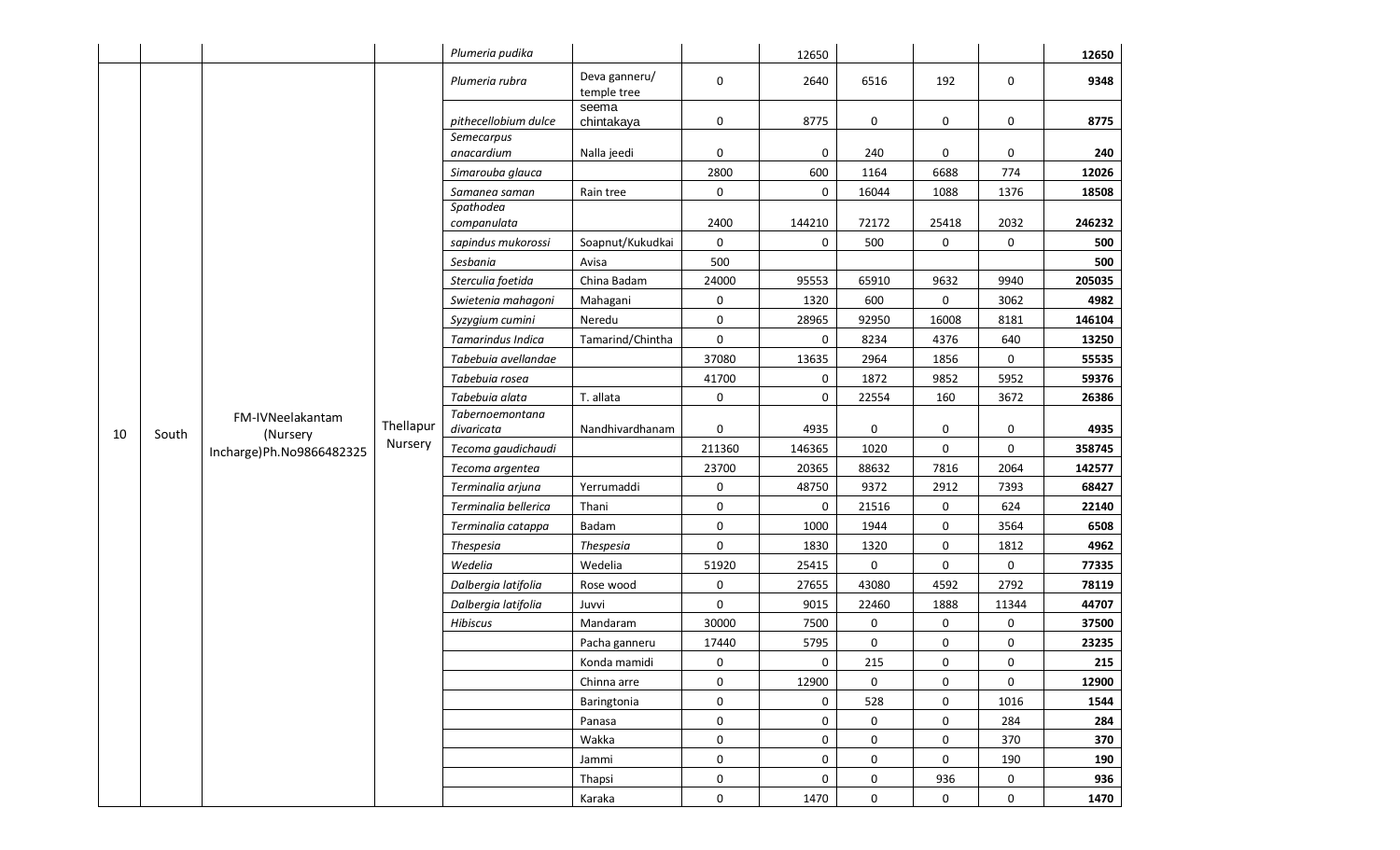|    |       |                           |                      |                              | Accasia Nilotica   | 0         | 3000      | 0         | 0       | 0        | 3000      |
|----|-------|---------------------------|----------------------|------------------------------|--------------------|-----------|-----------|-----------|---------|----------|-----------|
|    |       |                           |                      |                              | Rasa usiri         | 0         | 2475      | 0         | 0       | $\Omega$ | 2475      |
|    |       |                           |                      | Milia dubia                  | Mulbarvepa         | 0         | 0         | 3084      | 896     | 0        | 3980      |
|    |       |                           |                      |                              | Teak               | 6000      | 1200      | 0         | 120     | 0        | 7320      |
|    |       |                           |                      | Dotechandron<br>atrovirens   | Neeroddi           |           |           | 216       |         |          | 216       |
|    |       |                           |                      |                              | Thangidi           | 8000      | 4875      |           |         |          | 12875     |
|    |       | FM-IVNeelakantam          |                      | Tinospora cardifolia         | Tippa Teega        | 4400      |           |           |         |          | 4400      |
| 10 | South | (Nursery                  | Thellapur<br>Nursery | Vinca rosea                  |                    | 119680    | 2385      |           |         |          | 122065    |
|    |       | Incharge) Ph.No9866482325 |                      | Withania somnifera           | Ashwagandha        | 45200     |           |           |         |          | 45200     |
|    |       |                           |                      | Nyctanthes arbor-<br>tristis | Parijatham         | 2700      |           |           |         |          | 2700      |
|    |       |                           |                      | Bixaorilana                  | Sindur / Kukuma    | 14660     |           |           |         |          | 14660     |
|    |       |                           |                      |                              | Grandis            | 1560      |           |           |         |          | 1560      |
|    |       |                           |                      |                              | Caltanora          |           |           | 384       |         |          | 384       |
|    |       |                           |                      |                              | <b>Grand Total</b> | 2,407,627 | 2,287,990 | 2,235,576 | 306,580 | 199,843  | 7,437,616 |

#### **STATEMENT SHOWING BALANCE STOCK OF SPECIES WISE BAG WISE STOCK ON ORR AT 18KM NURSERY**

| S.No | <b>Division</b> | FM's/Incharge                                                                 | Name of<br><b>Nursery</b> | <b>Name of Species</b>     | Comman name        | 4x7           | <b>Grand Total</b> |
|------|-----------------|-------------------------------------------------------------------------------|---------------------------|----------------------------|--------------------|---------------|--------------------|
|      |                 |                                                                               |                           | Citrus acida               | Lemon              | 11340         | 11340              |
|      |                 |                                                                               |                           | Nerium oleander            | Neerium            | 8740          | 8740               |
|      |                 |                                                                               |                           | Ocimum tenuiflorum         | Tulasi             | 38400         | 38400              |
|      |                 |                                                                               | 18KM                      | Psidium quajava            | Jama/guava         | 41220         | 41220              |
|      |                 | <b>FM-IV</b>                                                                  | Nursery                   | Punica granatum            | Pomagranite        | 12000         | 12000              |
| 11   | South           | Forest Manager<br>No: 9866025935<br>Pochaiah (Retd F.S.O)<br>Ph.no.9440549213 | at ORR                    | Tabernoemontana divaricata | Nandhivardhanam    | 6000          | 6000               |
|      |                 |                                                                               | Kollur                    | Tecoma gaudichaudi         |                    | 5000          | 5000               |
|      |                 |                                                                               | Railway                   |                            |                    | Krishna Tulsi | 4000               |
|      |                 |                                                                               | corridor                  |                            | Lavender           | 2000          | 2000               |
|      |                 |                                                                               |                           |                            | sarugudu           | 6842          | 6842               |
|      |                 |                                                                               |                           |                            | Thurai             | 40200         | 40200              |
|      |                 |                                                                               |                           |                            | uco sefalam        | 4258          | 4258               |
|      |                 |                                                                               |                           |                            | <b>Grand Total</b> | 180,000       | 180,000            |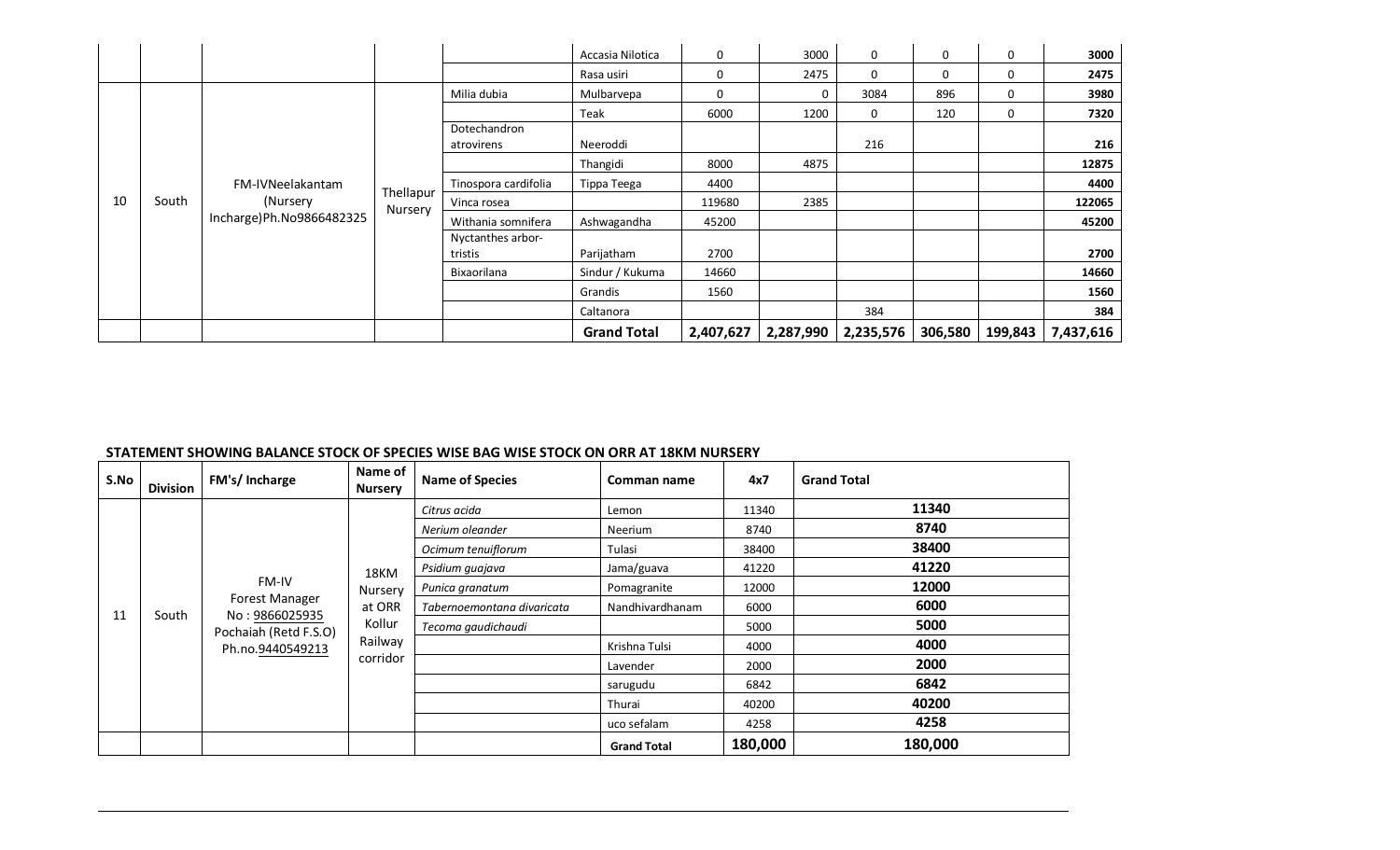| S.No | <b>Division</b> | FM's/ Incharge                                                  | Name of<br><b>Nursery</b> | <b>Name of Species</b> | Comman name        | 4x7     | <b>Grand Total</b> |      |                 |             |       |       |  |  |  |  |
|------|-----------------|-----------------------------------------------------------------|---------------------------|------------------------|--------------------|---------|--------------------|------|-----------------|-------------|-------|-------|--|--|--|--|
|      |                 |                                                                 |                           | Acalypha aspera        | Red Acalypha       | 1800    | 1800               |      |                 |             |       |       |  |  |  |  |
|      |                 |                                                                 |                           | Acalypha twisted       | Green Acalypha     | 5280    | 5280               |      |                 |             |       |       |  |  |  |  |
|      |                 |                                                                 |                           | Amaranthus             |                    | 13760   | 13760              |      |                 |             |       |       |  |  |  |  |
|      |                 |                                                                 |                           | Bougainvillea          | Boungainvillea     | 540     | 540                |      |                 |             |       |       |  |  |  |  |
|      |                 |                                                                 |                           | Caesalpinia            | Caesalpinia        | 33958   | 33958              |      |                 |             |       |       |  |  |  |  |
|      | 12<br>South     |                                                                 |                           | Citrus acida           | Lemon              | 19700   | 19700              |      |                 |             |       |       |  |  |  |  |
|      |                 | FM-IV<br>Forest Manager<br>No: 9866025935<br>Azeez (Retd F.S.O) | 148km                     | Nerium oleander        | Neerium            | 15700   | 15700              |      |                 |             |       |       |  |  |  |  |
|      |                 |                                                                 | Nursery<br>at ORR         | Ocimum tenuiflorum     | Tulasi             | 13220   | 13220              |      |                 |             |       |       |  |  |  |  |
|      |                 |                                                                 | Service                   | Psidium guajava        | Jama/guava         | 27220   | 27220              |      |                 |             |       |       |  |  |  |  |
|      |                 | Ph.no.8309741745                                                | road                      |                        |                    |         |                    |      | Punica granatum | Pomagranite | 11440 | 11440 |  |  |  |  |
|      |                 |                                                                 |                           |                        |                    |         |                    |      |                 |             |       |       |  |  |  |  |
|      |                 |                                                                 |                           |                        | Tecoma gaudichaudi |         | 4300               | 4300 |                 |             |       |       |  |  |  |  |
|      |                 |                                                                 |                           |                        | Malle              | 900     | 900                |      |                 |             |       |       |  |  |  |  |
|      |                 |                                                                 |                           |                        | Chenagi            | 500     | 500                |      |                 |             |       |       |  |  |  |  |
|      |                 |                                                                 |                           |                        | Karvepaku          | 300     | 300                |      |                 |             |       |       |  |  |  |  |
|      |                 |                                                                 |                           |                        | <b>Grand Total</b> | 151,258 | 151,258            |      |                 |             |       |       |  |  |  |  |

### **STATEMENT SHOWING BALANCE STOCK OF SPECIES WISE BAG WISE STOCK ON ORR AT 148KM NURSERY**

### **STATEMENT SHOWING THE BALANCE STOCK OF SPECIES WISE BAG WISE STOCK OF AMEERPET NURSERY UNDER FOREST MANAGER IV**

| S.No | <b>Division</b> | FM's/Incharge         | Name of<br><b>Nursery</b> | <b>Name of Species</b> | Comman name    | 4x7           | 5x9             | 6x12 | 10x16 | Grand<br><b>Total</b> |    |     |
|------|-----------------|-----------------------|---------------------------|------------------------|----------------|---------------|-----------------|------|-------|-----------------------|----|-----|
|      |                 |                       |                           | Acalypha aspera        | Red Acalypha   | 1832          | 1567            |      |       | 3399                  |    |     |
|      |                 |                       |                           | Acalypha twisted       | Green Acalypha | 3789          | 4568            |      |       | 8357                  |    |     |
|      |                 | FM-IV                 |                           | Aegle marmelos         | Maredu         | 1563          | 6275            | 348  | 130   | 8316                  |    |     |
|      |                 | <b>Forest Manager</b> |                           | Alstonia scholaris     | Edakula pala   | 1342          | 0               | 0    | 100   | 1442                  |    |     |
| 9    | South           | No: 9866025935        | Ameerpet                  | Areca catechu          | Areca palms    |               | $\Omega$        | 0    | 18    | 18                    |    |     |
|      |                 | Venkatesh (T.M)       | Nursery                   | Amaranthus retroflexus |                | 4343          | 546             |      |       | 4889                  |    |     |
|      |                 | Ph.no.9392480067      |                           | Azadirachta indica     | Vepa/Neem      |               | 6403            | 700  | 0     | 7103                  |    |     |
|      |                 |                       |                           |                        |                | Bauhinia alba | <b>Bauhinia</b> |      | 105   | 500                   | 26 | 631 |
|      |                 |                       |                           | Boungainvella          |                | 100           |                 |      |       | 100                   |    |     |
|      |                 |                       |                           | Bombax ceiba           | Buruga         |               | 0               | 253  | 0     | 253                   |    |     |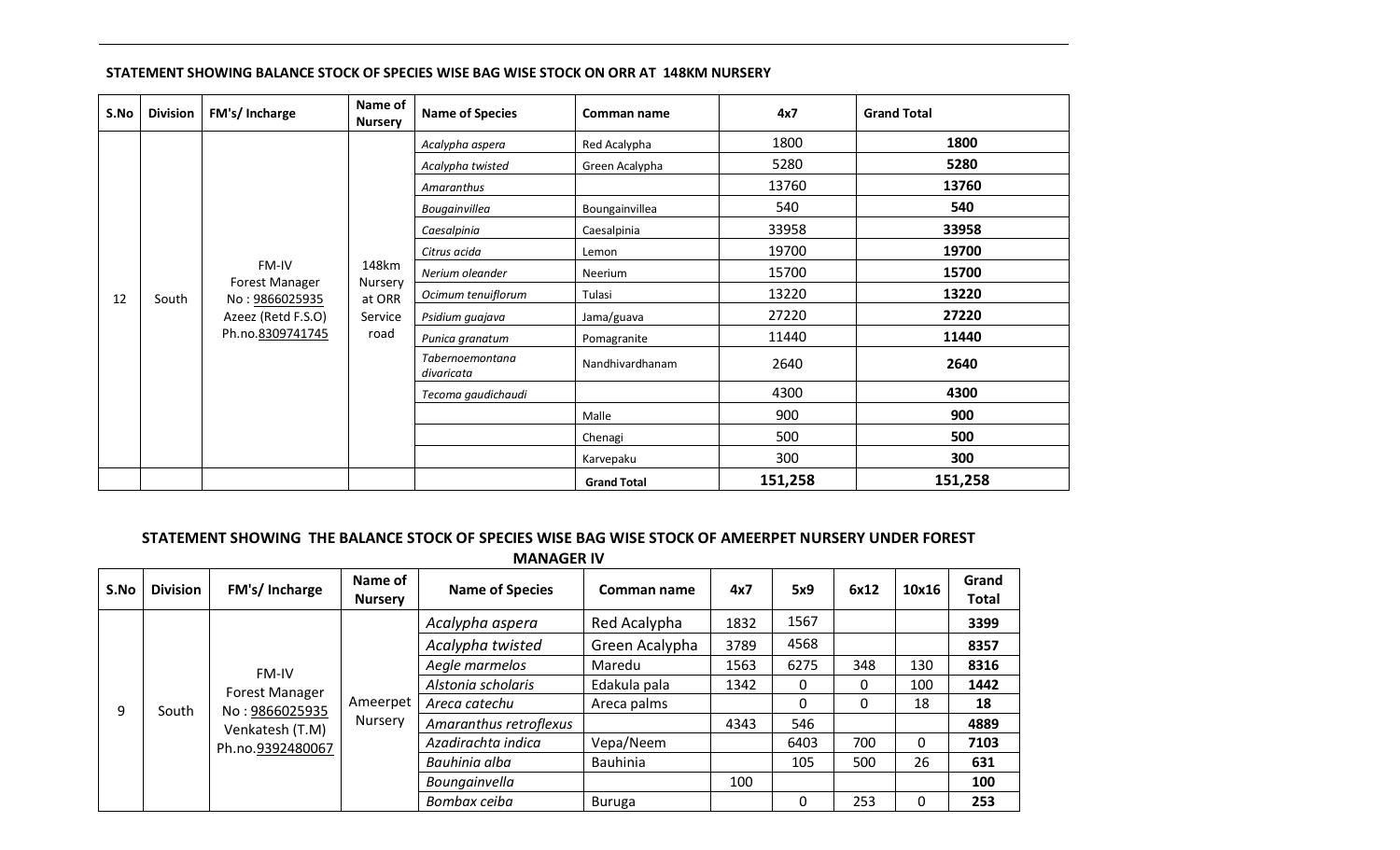|  |  | Carica papaya           | Papaya                     | 2674 | 76          | 0           | $\mathbf 0$ | 2750 |
|--|--|-------------------------|----------------------------|------|-------------|-------------|-------------|------|
|  |  | Cassia fistula          | Rela                       |      | $\mathbf 0$ | 0           | 28          | 28   |
|  |  | Cassia javanica         |                            |      | 0           | 0           | 200         | 200  |
|  |  | Tamarindus indica       | Tamarind/chintha           |      | $\mathbf 0$ | 0           | 284         | 284  |
|  |  | Citrus acida            | Lemon                      |      | 228         | 0           | $\mathbf 0$ | 228  |
|  |  | Dalbergia latifolia     | Rose wood                  |      | $\mathbf 0$ | 388         | 0           | 388  |
|  |  | Delonix regia           | Gulmohar                   |      | 789         | 2698        | $\mathbf 0$ | 3487 |
|  |  | Emblica officinalis     | Usiri                      |      | $\mathbf 0$ | 0           | 52          | 52   |
|  |  | Ficus benghalensis      | Marri                      |      | 0           | 30          | 100         | 130  |
|  |  | Ficus racemosa          | Medi                       |      | 250         | 250         | $\mathbf 0$ | 500  |
|  |  | Ficus religiosa         | Raavi                      |      | 478         | 2197        | 453         | 3128 |
|  |  | Golden Duranta          |                            | 2255 | 6702        |             |             | 8957 |
|  |  | Grevillea robusta       | Silveroak                  |      | 281         | 55          | 462         | 798  |
|  |  | Holoptelia integrefolia | Nemalinara                 |      | 231         | $\mathbf 0$ | 363         | 594  |
|  |  | <b>Hibiscus</b>         | Mandara                    | 360  |             |             |             | 360  |
|  |  | Lagerstroemia speciosa  | Sujana / Pride of<br>India |      | 4499        | 1504        | 181         | 6184 |
|  |  | Lawsonia inermis        | Gorinta / Henna            | 119  | 2150        |             |             | 2269 |
|  |  | Madhuca indica          | Ippa                       |      | 0           | 0           | 60          | 60   |
|  |  | Millingtonia hortensis  | Akashamalli                |      | 0           | 121         | 164         | 285  |
|  |  | Mimusops elengi         | Pogada                     |      | $\mathbf 0$ | 4028        | $\mathbf 0$ | 4028 |
|  |  | Neerium                 | Ganeru                     |      | 372         |             |             | 372  |
|  |  | Ocimum tenuiflorum      | Tulasi                     | 3722 |             |             |             | 3722 |
|  |  | Peltophorum             |                            |      |             |             |             |      |
|  |  | petrocarpum             |                            |      | 0           | 797         | 260         | 1057 |
|  |  | Phoenix dactylifera     | Kajur                      |      | 0           | 0           | 1173        | 1173 |
|  |  | Phoenix sylvestris      | Eetha                      |      | $\mathbf 0$ | $\mathbf 0$ | 892         | 892  |
|  |  | Pongamia pinnata        | Kanuga                     |      | 3065        | 581         | 144         | 3790 |
|  |  | Pterocarpus santalinus  | Red sandals                |      | 0           | 418         | 0           | 418  |
|  |  | Punica granatum         | Pomagranite                | 6139 |             |             |             | 6139 |
|  |  | Putranjiva roxburghii   | Puthranjeeva               |      | $\mathbf 0$ | 0           | 570         | 570  |
|  |  | Pedilanthus             | Pedilanthus                | 5663 | 491         | $\mathbf 0$ | 0           | 6154 |
|  |  | Polyalthia longifolia   | Ashoka                     |      | $\mathbf 0$ | 566         | 76          | 642  |
|  |  | Spathodea               |                            |      |             |             |             |      |
|  |  | companulata             |                            |      | 0           | 0           | 258         | 258  |
|  |  | Sterculia foetida       | China Badam                |      | $\mathbf 0$ | 2925        | $\mathbf 0$ | 2925 |
|  |  | Syzygium cumini         | Neredu                     |      | 490         | 526         | 36          | 1052 |
|  |  | <b>Bixaorilana</b>      | Sindur(Kukuma)             |      | 2861        | 0           | 50          | 2911 |
|  |  | Tabebuia avalanda       |                            |      | $\mathbf 0$ | $\mathbf 0$ | 208         | 208  |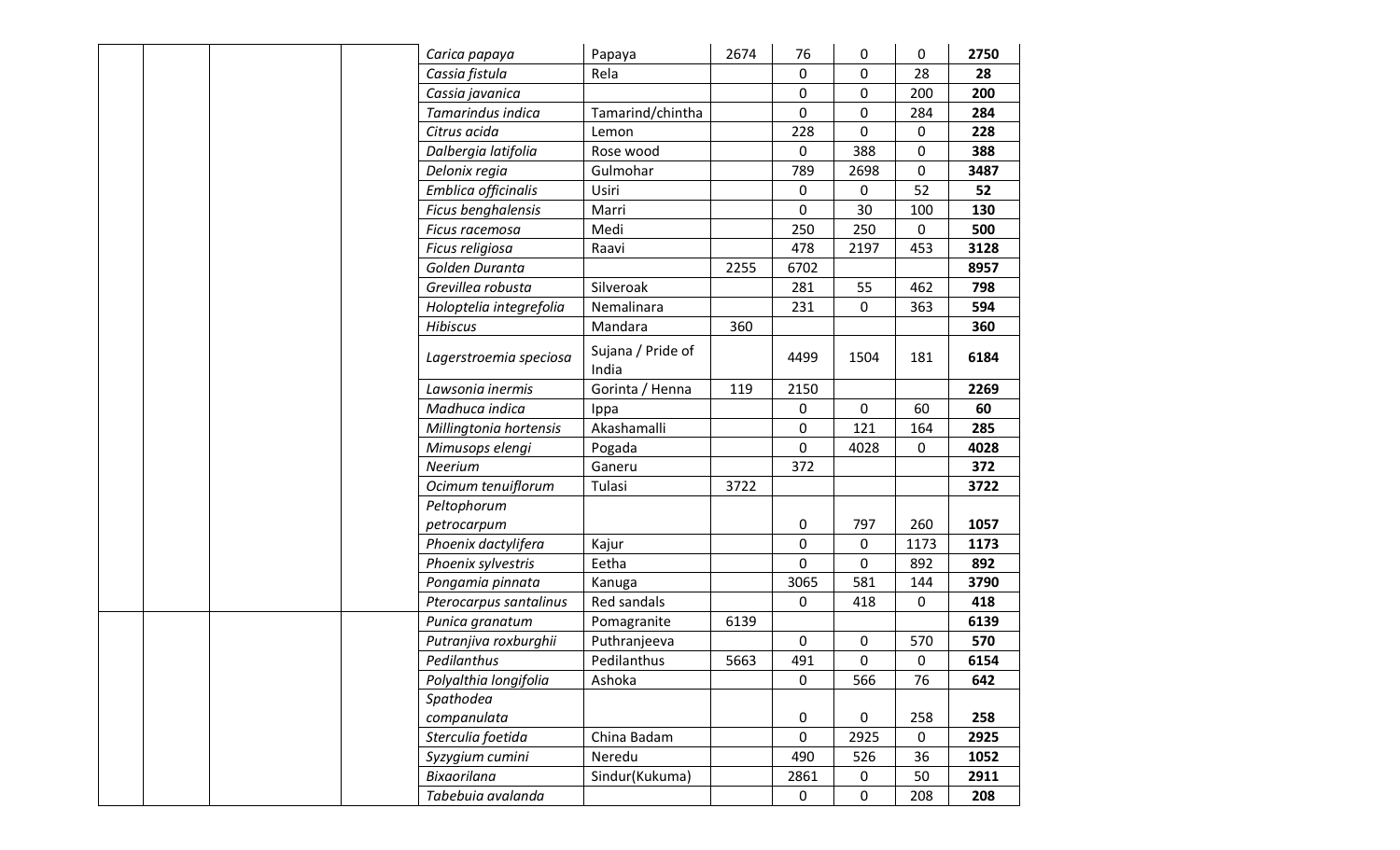| Tecoma argentea      |                    |        | $\Omega$ | 312          | 105 | 417     |
|----------------------|--------------------|--------|----------|--------------|-----|---------|
| Tecoma gaudichaudi   |                    |        | 14088    | 0            | 0   | 14088   |
| Terminalia arjuna    | Yerrumaddi         |        | 6599     | 705          | 25  | 7329    |
| Terminalia bellerica | Thani              |        | 0        | 780          | 0   | 780     |
| Saraca asoca         | Seetha Ashoka      |        | 0        | 0            | 618 | 618     |
| Anthocephalus        |                    |        |          |              |     |         |
| kadamba              | Kadamba            |        | 49       | 0            | 0   | 49      |
| Tectona grandis      | Teak               |        | 3287     | 284          | 0   | 3571    |
|                      | Durshanam          |        | 0        | 2467         | 0   | 2467    |
|                      | sarvi              |        | 0        | 642          | 0   | 642     |
|                      | <b>Temple Tree</b> |        | 500      |              |     | 500     |
|                      | Ranapala           |        | 925      |              |     | 925     |
|                      | <b>Grand Total</b> | 33,901 | 67,875   | 24,075 7,036 |     | 132,887 |

### **STATEMENT SHOWING THE STOCK OF SPECIES WISE BAG WISE STOCK OF ATHVELLI NUSERY, MEDCHAL**

| S.No | <b>Division</b> | FM'        | Name of<br><b>Nursery</b> | Name of the Species     | <b>Common Name</b> | 4"X7" | 5"x9" | 6"X12" | 8"x12" | 10"16" | Grand<br><b>Total</b> |
|------|-----------------|------------|---------------------------|-------------------------|--------------------|-------|-------|--------|--------|--------|-----------------------|
|      |                 |            |                           | Acalypha aspera         | Acalypha           | 10500 |       |        |        |        | 10500                 |
|      |                 |            |                           | Azadirachta indica      | Vepa/Neem          |       |       | 6000   | 8650   |        | 14650                 |
|      |                 |            |                           | bombay border           |                    |       | 64770 |        |        |        | 64770                 |
|      |                 |            |                           | Bougainvillea           | Boungainvillea     |       | 63190 |        | 2000   |        | 65190                 |
|      |                 |            |                           | Bignonia megapotamica   | Bignonia           |       |       |        | 2910   | 800    | 3710                  |
|      |                 |            |                           | Bahunia                 |                    |       |       |        | 2855   |        | 2855                  |
|      |                 |            |                           | Cassia Javanika         |                    |       |       |        | 500    |        | 500                   |
|      |                 |            | Athvelli                  | Caesalpinia             | Caesalpinia        | 43500 |       |        |        |        | 43500                 |
| 31   | North           | DRO No:    | Nursery                   | Cordia sebestena        | Kardia             |       |       |        | 1000   |        | 1000                  |
|      |                 | 9490979984 | Raju No:                  | Conocarpus              | Conocarpus         |       | 13000 |        | 2455   |        | 15455                 |
|      |                 |            | 9133470085                | Delonix regia           | Gulmohar           |       |       |        |        | 4200   | 4200                  |
|      |                 |            |                           | Emblica officinalis     | Usiri              |       | 7200  |        | 2000   |        | 9200                  |
|      |                 |            |                           | Ficus benghalensis      | Marri              |       |       | 2000   |        |        | 2000                  |
|      |                 |            |                           | Ficus racemosa          | Medi               |       |       | 2000   |        |        | 2000                  |
|      |                 |            |                           | Ficus religiosa         | Raavi              |       |       | 4000   | 3585   | 400    | 7985                  |
|      |                 |            |                           | Ficus mollis            | Juvvi              |       |       |        | 1200   |        | 1200                  |
|      |                 |            |                           | Golden Duranta          | Golden duranta     | 88600 |       |        |        |        | 88600                 |
|      |                 |            |                           | Holoptelia integrefolia | Nemalinara         |       |       |        |        | 400    | 400                   |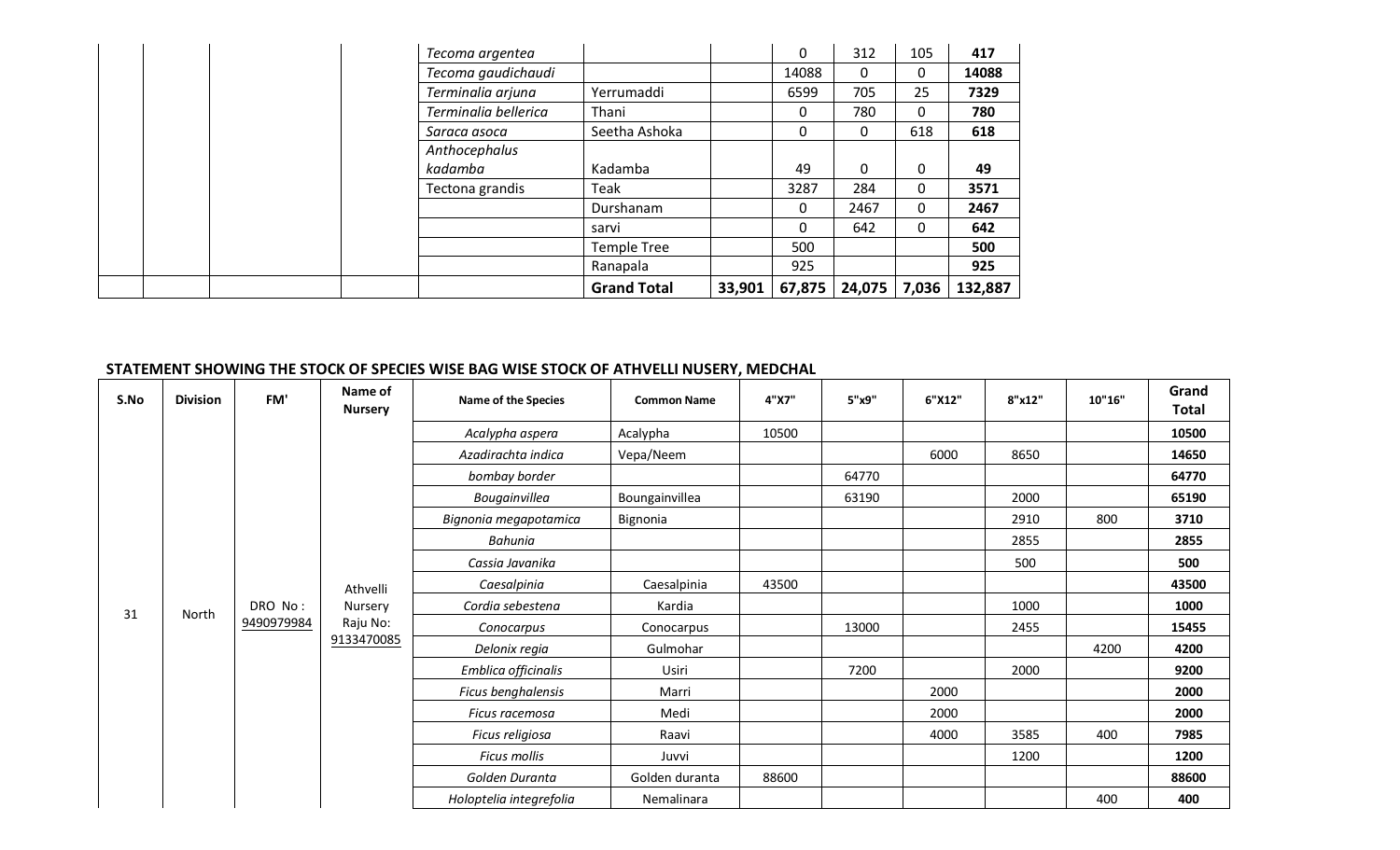|                            | karuvepaku      |        | 2500   |       |       |       | 2500   |
|----------------------------|-----------------|--------|--------|-------|-------|-------|--------|
| Madhuca indica             | Ippa            |        | 2000   |       | 1060  |       | 3060   |
| Melia azedarach            | Turkaveepa      |        | 2000   | 8500  |       |       | 10500  |
| Mimusops elengi            | Pogada          |        | 8000   |       | 1000  | 1350  | 10350  |
| Nerium oleander            | Neerium         | 27500  |        |       |       |       | 27500  |
| Parkia biglandulosa        |                 |        | 10000  | 8240  | 3565  | 1060  | 22865  |
| Peltophorum petrocarpum    |                 |        |        | 6000  | 3370  | 10890 | 20260  |
| Phoenix sylvestris         | Eetha           |        | 4000   |       |       |       | 4000   |
| Pongamia pinnata           | Kanuga          |        | 1000   |       | 3140  | 1900  | 6040   |
| Spathodea companulata      |                 |        |        |       | 7365  |       | 7365   |
| Syzygium cumini            | Neredu          |        | 7500   | 2000  | 13495 |       | 22995  |
| Sterculia foetida          | China Badam     |        |        |       |       | 400   | 400    |
| Seema Rooba                |                 |        |        |       | 3300  |       | 3300   |
| Tabebuia alata             | T. allata       |        |        |       |       | 5000  | 5000   |
| Tabebuia rosea             |                 |        |        | 23000 | 590   | 6350  | 29940  |
| Tabernoemontana divaricata | Nandhivardhanam | 11000  |        |       |       |       | 11000  |
| Tabebuia Avalandia         |                 |        |        |       | 1100  | 8100  | 9200   |
| Tecoma gaudichaudi         |                 | 18000  |        |       |       |       | 18000  |
| Terminalia arjuna          | Yerrumaddi      |        |        | 8500  | 970   |       | 9470   |
| <b>TOTAL</b>               |                 | 199100 | 185160 | 70240 | 66110 | 40850 | 561460 |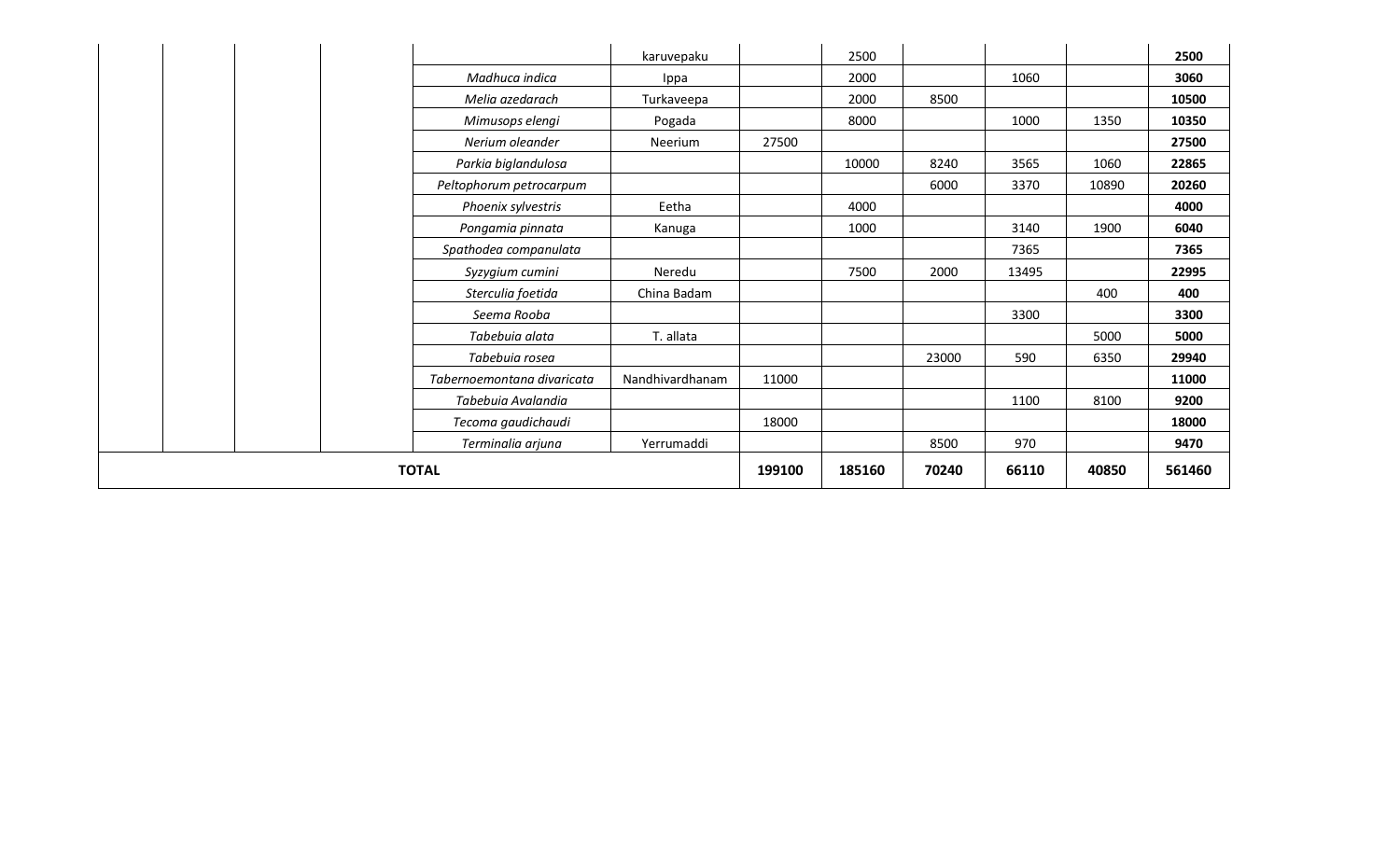| S.No | <b>Division</b> | <b>FM</b>  | <b>Name of Nursery</b>              | <b>Name of the Species</b> | <b>Common Name</b>         | 4"X7" | 5"x9" | 6"x12" | 8"x12" | 10"16" | <b>Grand Total</b> |
|------|-----------------|------------|-------------------------------------|----------------------------|----------------------------|-------|-------|--------|--------|--------|--------------------|
|      |                 |            |                                     | Acalypha aspera            | Acalypha red               | 73500 |       |        |        |        | 73500              |
|      |                 |            |                                     |                            | Acalypha green             | 66100 |       |        |        |        | 66100              |
|      |                 |            |                                     | Aegle marmelos             | Maredu                     | 11000 |       |        |        |        | 11000              |
|      |                 |            |                                     | Azadirachta indica         | Vepa/Neem                  |       | 50080 |        |        | 1100   | 51180              |
|      |                 |            |                                     | Bauhinia purpurea          | Bauhinia                   |       | 8000  |        | 2000   | 1400   | 11400              |
|      |                 |            |                                     | Bignonia megapotamica      | Bignonia                   |       |       |        |        | 2110   | 2110               |
|      |                 |            |                                     | Bombax ceiba               | <b>Buruga</b>              |       | 7000  | 5687   | 1000   | 2640   | 16327              |
|      |                 |            |                                     | Bamboo                     | Bamboo                     | 47014 |       |        |        |        | 47014              |
|      |                 |            |                                     | bamdy barder               |                            |       | 65825 |        |        |        | 65825              |
|      |                 |            |                                     | Butea monosperma           | Moduga                     |       | 4000  | 3574   |        |        | 7574               |
|      |                 |            |                                     | Bougainvillea              | Boungainvillea             |       | 71900 |        |        |        | 71900              |
|      |                 |            |                                     | Caesalpinia                | Caesalpinia                | 5800  |       |        |        |        | 5800               |
|      |                 |            |                                     | Cassia fistula             | Rela                       |       | 10000 |        |        |        | 10000              |
|      |                 |            |                                     | Cassia siamea              | Cheema chintha             |       | 6000  | 3200   |        | 740    | 9940               |
|      |                 |            |                                     | Cordia sebestena           | Kardia                     |       | 12000 | 7200   |        | 1802   | 21002              |
|      |                 |            |                                     | Dalbergia sissoo           | Dssissoo                   |       |       |        |        | 1400   | 1400               |
| 32   | North           | DRO No:    | <b>Dundigal Nursery</b><br>Raju No: | Delonix regia              | Gulmohar                   |       | 18000 | 4210   | 12000  | 10524  | 44734              |
|      |                 | 9490979984 | 9133470085                          |                            | Durshanam                  |       | 6000  |        | 4000   | 6602   | 16602              |
|      |                 |            |                                     | Emblica officinalis        | Usiri                      | 6000  | 16000 |        |        | 500    | 22500              |
|      |                 |            |                                     | Ficus benghalensis         | Marri                      |       |       |        | 1000   | 2140   | 3140               |
|      |                 |            |                                     | <b>Ficus mollis</b>        | Juvvi                      | 37740 |       |        |        |        | 37740              |
|      |                 |            |                                     | Ficus racemosa             | Medi                       |       |       |        |        | 1100   | 1100               |
|      |                 |            |                                     | Ficus religiosa            | Raavi                      |       |       |        |        | 8210   | 8210               |
|      |                 |            |                                     | Golden Duranta             | Golden duranta             |       | 30000 |        |        |        | 30000              |
|      |                 |            |                                     | Holoptelia integrefolia    | Nemalinara                 |       | 16000 | 8741   |        | 4630   | 29371              |
|      |                 |            |                                     | Iresine                    | Irisium                    |       | 2000  |        |        |        | 2000               |
|      |                 |            |                                     | Lagerstroemia speciosa     | Sujana / Pride of<br>India |       |       | 5410   |        | 1714   | 7124               |
|      |                 |            |                                     | Lycoris radiata            | Spider lily                |       |       |        |        | 4000   | 4000               |
|      |                 |            |                                     | Madhuca indica             | Ippa                       |       | 3000  |        |        |        | 3000               |
|      |                 |            |                                     | Melia azedarach            | Turkaveepa                 |       | 20000 | 8741   | 3000   |        | 31741              |
|      |                 |            |                                     | Mimusops elengi            | Pogada                     |       |       | 3547   | 2000   | 2100   | 7647               |
|      |                 |            |                                     | Moringa oleifera           | Munaga                     |       | 1000  |        |        |        | 1000               |
|      |                 |            |                                     |                            | nalla jeedi                |       |       |        |        |        | $\mathbf 0$        |

### **STATEMENT SHOWING THE STOCK OF SPECIES WISE BAG WISE STOCK OF DUNDIGAL NUSERY**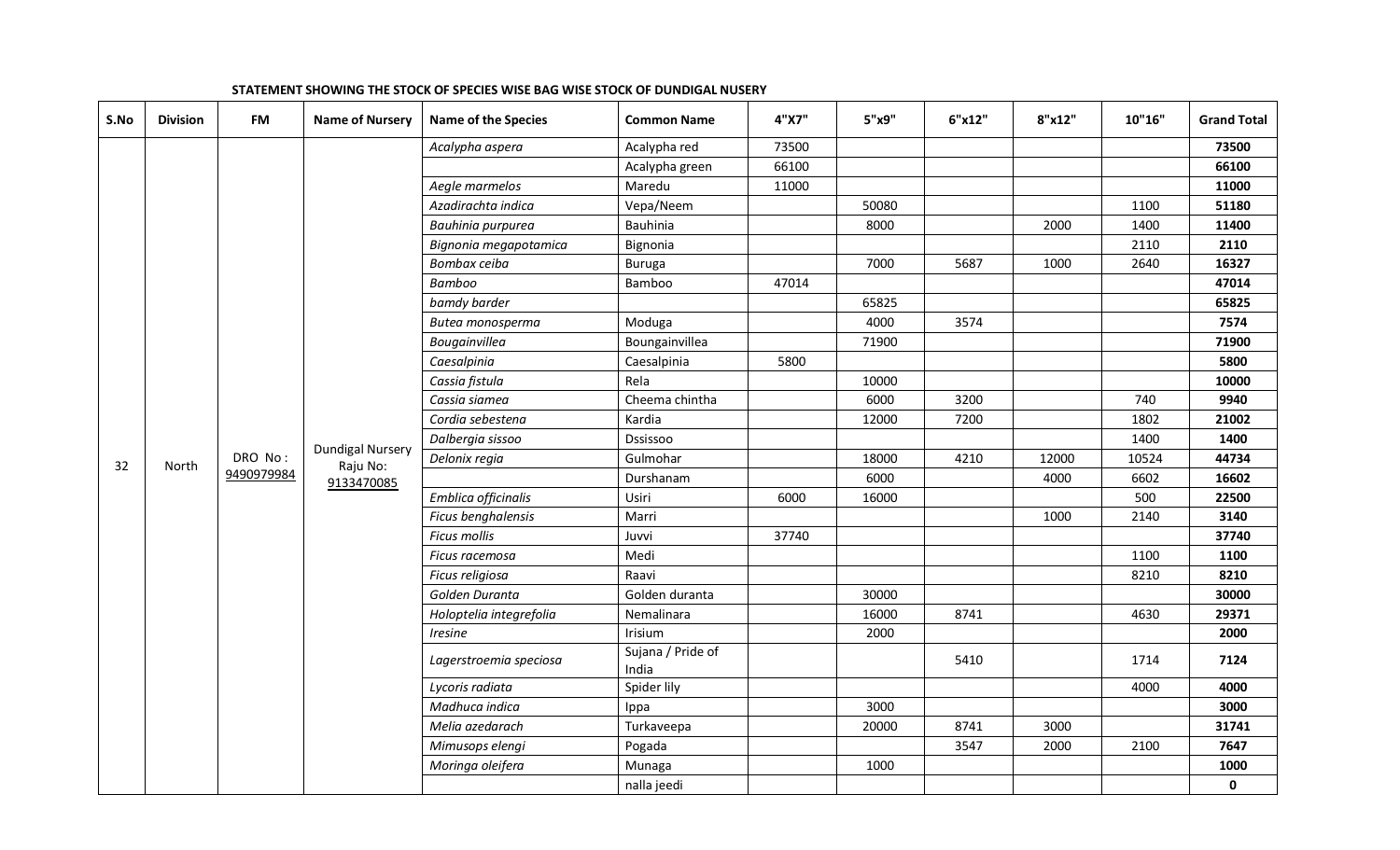| Nyctanthes arbor-tristis | Parijatham   |        | 8000   |        |       |        | 8000    |
|--------------------------|--------------|--------|--------|--------|-------|--------|---------|
| Parkia biglandulosa      |              |        | 15000  | 11850  |       | 3500   | 30350   |
| Peltophorum petrocarpum  |              |        | 9200   | 12400  | 3600  | 12260  | 37460   |
| Phoenix sylvestris       | Eetha        | 25800  | 16200  |        | 9000  |        | 51000   |
| Pongamia pinnata         | Kanuga       |        | 8000   | 2000   |       | 2874   | 12874   |
| Pterocarpus santalinus   | Red sandals  |        | 6500   | 8000   |       | 540    | 15040   |
| Putranjiva roxburghii    | Puthranjeeva |        |        |        |       | 1040   | 1040    |
| Pterocarpus marsupium    | Egisa        |        |        |        | 850   |        | 850     |
| Punica granatum          | Pomagranite  | 11174  |        |        |       |        | 11174   |
| Prosopis spicigera       | Jammi        | 5840   |        |        |       |        | 5840    |
| Plumeria rubra           | Deva ganneru | 28920  | 10000  |        |       |        | 38920   |
| Samanea saman            | Rain tree    |        |        | 987    |       |        | 987     |
| seemaruba                |              |        | 14000  | 875    |       | 3758   | 18633   |
| Spathodea companulata    |              |        | 8000   |        |       |        | 8000    |
| Spathodea companulata    |              |        |        |        |       | 2090   | 2090    |
| Sterculia foetida        | China Badam  |        | 5000   | 1500   | 951   | 1874   | 9325    |
| Swietenia mahagoni       | Mahagani     |        |        |        |       | 400    | 400     |
| Syzygium cumini          | Neredu       |        | 13200  |        |       | 2000   | 15200   |
| Tabebuia avellandae      |              |        |        | 7200   |       | 1600   | 8800    |
| Tabebuia rosea           |              |        | 4000   | 10500  | 998   | 1500   | 16998   |
| Tecoma argentea          |              |        |        |        |       | 4100   | 4100    |
| Tecoma gaudichaudi       |              | 148000 |        |        |       |        | 148000  |
| Tabebuia alata           | T. allata    |        |        |        |       | 11790  | 11790   |
| Terminalia arjuna        | Yerrumaddi   |        |        |        | 2871  | 1568   | 4439    |
| Terminalia bellerica     | Thani        |        |        | 4714   | 6587  | 600    | 11901   |
| Terminalia catappa       | Badam        |        | 1000   |        |       | 1708   | 2708    |
| <b>TOTAL</b>             |              | 466888 | 464905 | 110336 | 49857 | 105914 | 1197900 |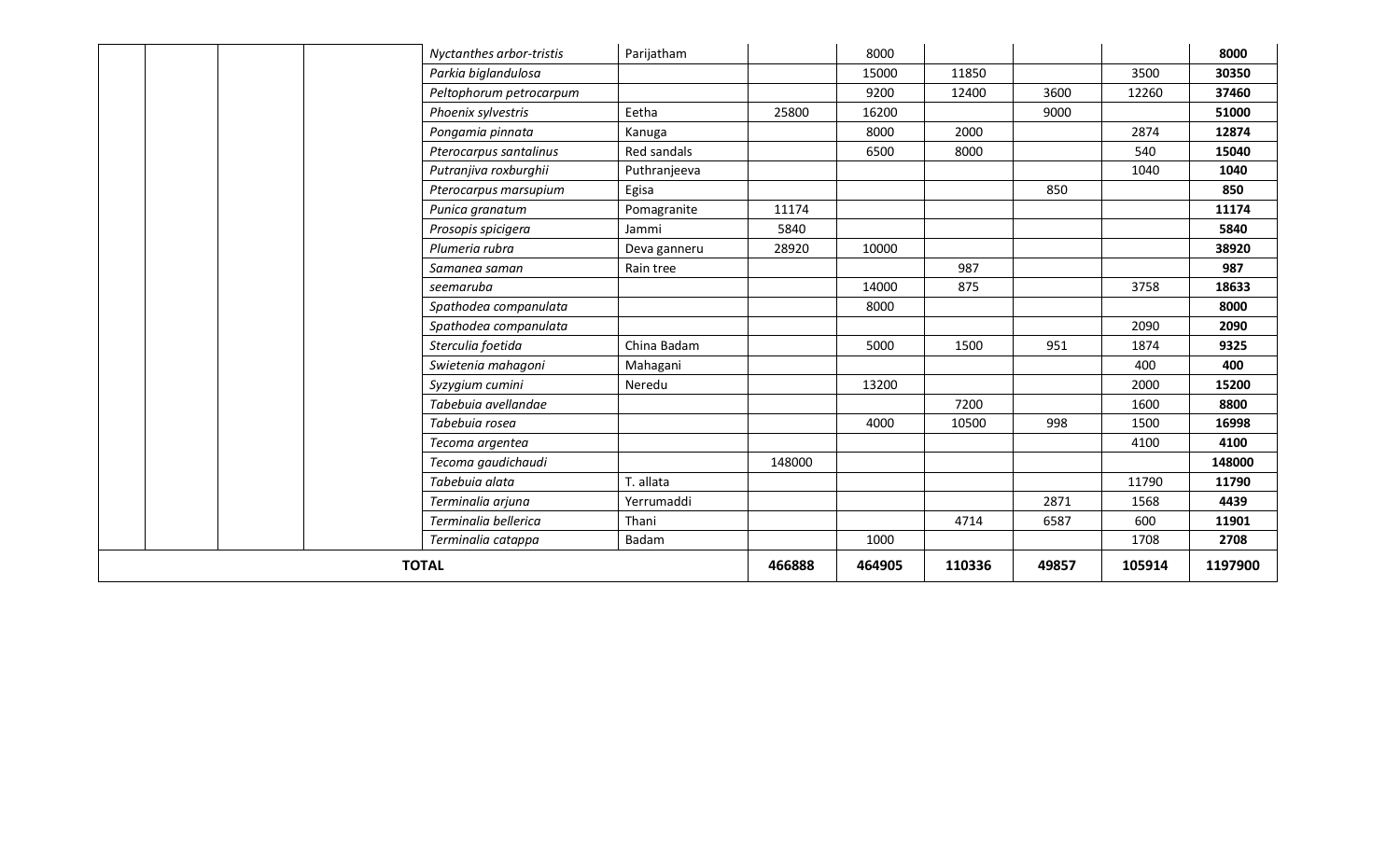| S.No | <b>Division</b> | <b>FM</b>  | <b>Name of Nursery</b>  | <b>Name of the Species</b> | <b>Common Name</b> | 4"x7" | 5"x9" | 6"x12" | 10"x16" | <b>Grand Total</b> |
|------|-----------------|------------|-------------------------|----------------------------|--------------------|-------|-------|--------|---------|--------------------|
|      |                 |            |                         | Azadirachta indica         | Vepa/Neem          |       | 7417  | 1000   |         | 8417               |
|      |                 |            |                         | bombay boder               |                    | 2540  |       |        |         | 2540               |
|      |                 |            |                         | Bamboo                     | Bamboo             | 4570  |       |        |         | 4570               |
|      |                 |            |                         | Bougainvillea              | Boungainvillea     |       | 3818  |        |         | 3818               |
|      |                 |            |                         | Caesalpinia                | Caesalpinia        | 450   |       |        |         | 450                |
|      |                 |            |                         | Delonix regia              | Gulmohar           |       |       | 1520   | 37      | 1557               |
|      |                 |            |                         | Ficus religiosa            | Raavi              |       |       | 3000   | 102     | 3102               |
|      |                 |            |                         | Grevillea robusta          | Silveroak          |       |       |        | 120     | 120                |
|      |                 |            |                         | Melia azedarach            | Turkaveepa         |       | 8164  | 2000   |         | 10164              |
|      |                 | DRO No:    |                         | Millingtonia hortensis     | Akashmalli         |       | 6500  | 1000   |         | 7500               |
| 30   | north           | 9490979984 | <b>Kompally Nursery</b> | Mimusops elengi            | Pogada             |       | 834   |        |         | 834                |
|      |                 |            |                         | Parkia biglandulosa        |                    |       |       | 1230   |         | 1230               |
|      |                 |            |                         | Peltophorum                |                    |       |       |        | 38      | 38                 |
|      |                 |            |                         | petrocarpum                |                    |       |       |        |         |                    |
|      |                 |            |                         | Pongamia pinnata           | Kanuga             |       | 21393 | 1650   | 138     | 23181              |
|      |                 |            |                         | Punica granatum            | Pomagranite        |       | 15090 |        |         | 15090              |
|      |                 |            |                         | Plumeria rubra             | Deva ganneru       | 200   |       |        |         | 200                |
|      |                 |            |                         | Spathodea companulata      |                    |       |       | 1700   |         | 1700               |
|      |                 |            |                         | Tabebuia rosea             |                    |       |       | 2250   |         | 2250               |
|      |                 |            |                         | Tecoma argentea            |                    |       |       | 2190   |         | 2190               |
|      |                 |            |                         | Wedelia                    | Wedelia            | 2640  |       |        |         | 2640               |
|      |                 |            | <b>TOTAL</b>            |                            |                    | 10400 | 63216 | 17540  | 435     | 91591              |

### **STATEMENT SHOWING THE OF SPECIES WISE BAG WISE STOCK OF KOPMALLY NUSERY**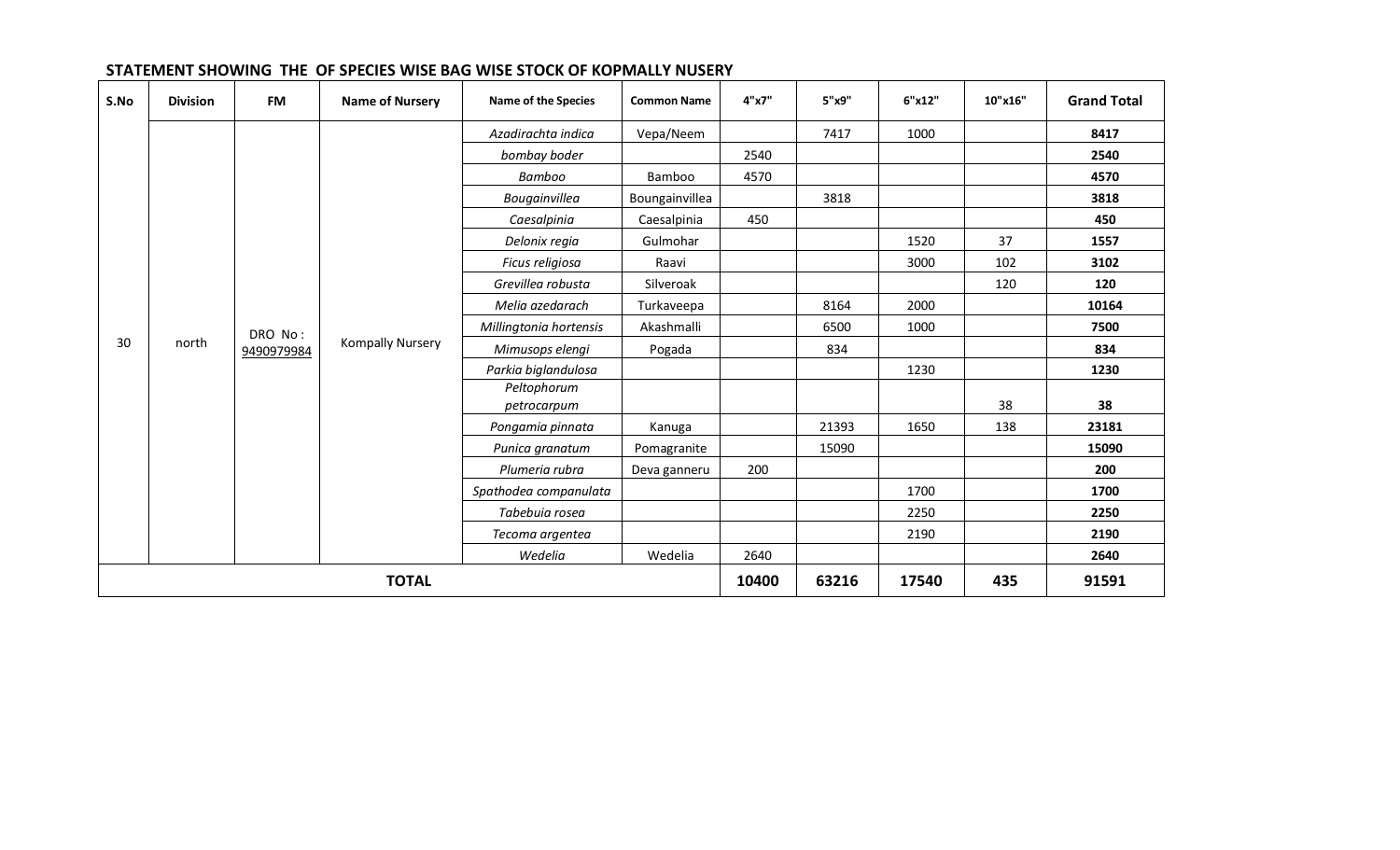| S.No | <b>Division</b> | FM's       | <b>Name of Nursery</b> | Name of the Species   | <b>Common Name</b> | 4"X7" | 5"x9" | 6"x12" | 8"x12" | 10"16" | <b>Grand Total</b> |
|------|-----------------|------------|------------------------|-----------------------|--------------------|-------|-------|--------|--------|--------|--------------------|
|      |                 |            |                        | Acalypha aspera       | Acalypha           | 42120 | 9260  |        |        |        | 51380              |
|      |                 |            |                        | Albizia richardiana   |                    |       |       | 4252   |        |        | 4252               |
|      |                 |            |                        | Alstonia scholaris    |                    |       |       | 2400   | 176    |        | 2576               |
|      |                 |            |                        | Anthocephalus kadamba | Kadamba            |       |       |        |        | 120    | 120                |
|      |                 |            |                        | Annona squamosa       | Seethaphal         |       | 6200  |        |        |        | 6200               |
|      |                 |            |                        | Azadirachta indica    | Vepa/Neem          |       | 3250  | 12442  | 5208   | 380    | 21280              |
|      |                 |            |                        | Alternanthera green   |                    | 20510 |       |        |        |        | 20510              |
|      |                 |            |                        | Bauhinia purpurea     | Bauhinia           |       | 2800  | 13422  |        | 3175   | 19397              |
|      |                 |            |                        | Bauhinia alba         |                    |       | 2330  |        |        |        | 2330               |
|      |                 |            |                        | 29                    | Bignonia           |       |       | 11148  | 248    | 1244   | 12640              |
|      |                 |            |                        | Bombax ceiba          | <b>Buruga</b>      |       | 5650  | 6380   |        | 168    | 12198              |
|      |                 |            |                        | Bamboo                | Bamboo             |       | 4775  |        |        |        | 4775               |
|      |                 |            |                        | Butea monosperma      | Moduga             |       | 9820  | 8260   |        |        | 18080              |
|      |                 |            |                        | Bougainvillea         | Boungainvillea     | 4580  | 20980 |        |        |        | 25560              |
|      |                 | DRO No:    | Mokila Nursery         | Caesalpinia           | Caesalpinia        | 10030 | 15000 |        |        |        | 25030              |
| 29   | North           | 9490979984 | Madava chary No:       | Cassia fistula        | Rela               |       |       |        | 2198   |        | 2198               |
|      |                 |            | 9347518978             | Cassia siamea         | Cheema chintha     | 870   |       | 11656  |        |        | 12526              |
|      |                 |            |                        | Cordia sebestena      | Kardia             |       |       |        | 3336   |        | 3336               |
|      |                 |            |                        | Citrus acida          | Lemon              | 6020  |       |        |        |        | 6020               |
|      |                 |            |                        | Cymbopogon citratus   | Lemon grass        |       | 5800  |        |        |        | 5800               |
|      |                 |            |                        | Dalbergia sissoo      | Dssissoo           |       |       | 3980   |        |        | 3980               |
|      |                 |            |                        | Delonix regia         | Gulmohar           |       |       | 13740  |        | 200    | 13940              |
|      |                 |            |                        |                       | Durshanam          |       |       | 2624   |        |        | 2624               |
|      |                 |            |                        | Emblica officinalis   | Usiri              |       | 6900  |        |        |        | 6900               |
|      |                 |            |                        | Emtybags              |                    | 40120 | 40500 |        |        |        | 80620              |
|      |                 |            |                        | Eranthemum            |                    | 15470 |       |        |        |        | 15470              |
|      |                 |            |                        | Euphorbia milli       |                    |       | 8520  |        |        |        | 8520               |
|      |                 |            |                        | Ficus benghalensis    | Marri              |       |       | 4258   | 9096   | 2010   | 15364              |
|      |                 |            |                        | Ficus mollis          | Juvvi              |       |       |        | 660    |        | 660                |
|      |                 |            |                        | Ficus racemosa        | Medi               |       |       |        | 552    |        | 552                |
|      |                 |            |                        | Ficus religiosa       | Raavi              |       |       | 26010  | 6627   | 4162   | 36799              |

### **STATEMENT SHOWING THE STOCK OF SPECIES WISE BAG WISE STOCK OF MOKILA NUSERY**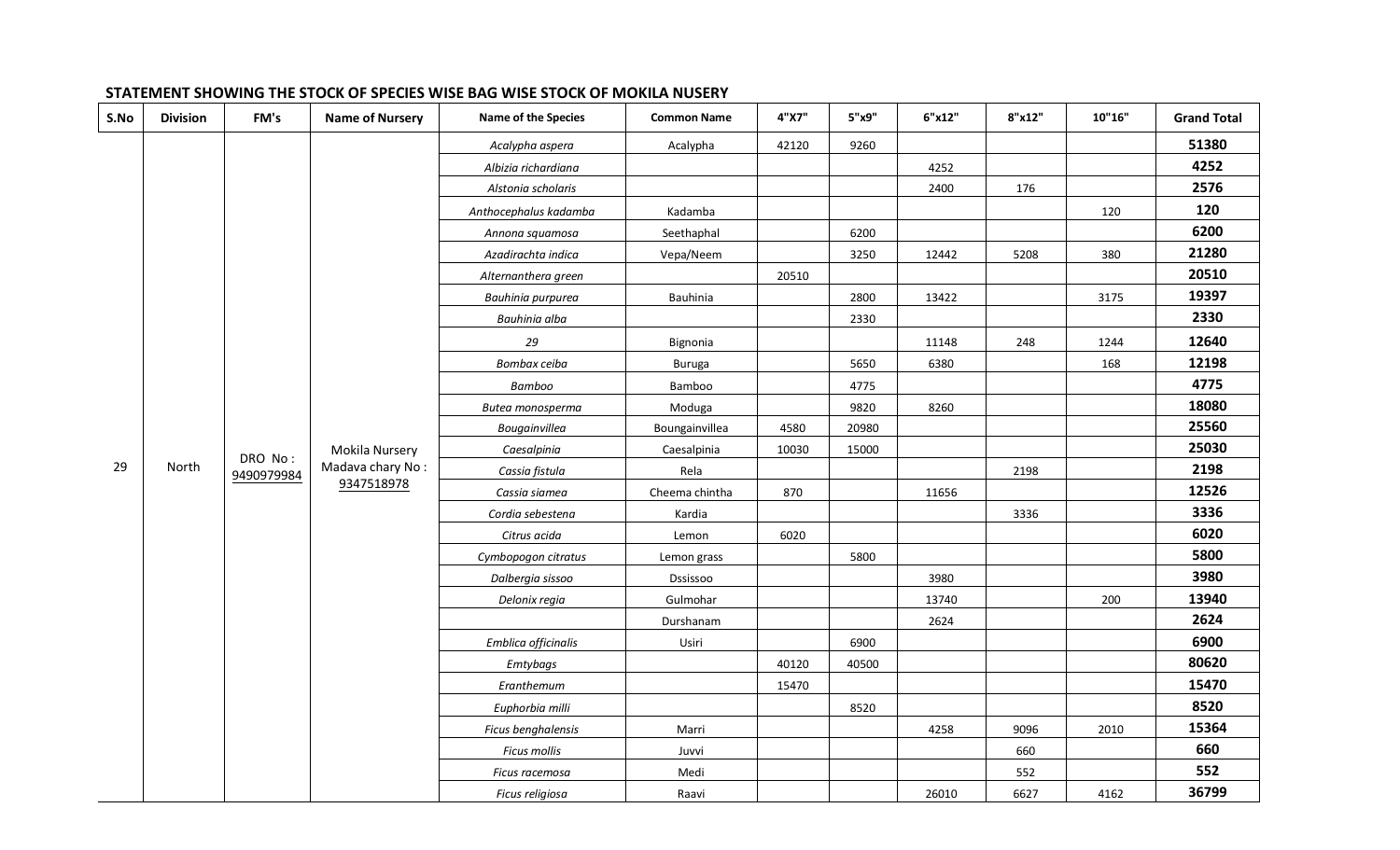| Grevillea robusta        | Silveroak               |       |       |       |       | 200  | 200   |
|--------------------------|-------------------------|-------|-------|-------|-------|------|-------|
| Golden Duranta           | Golden duranta          | 40540 | 19350 |       |       |      | 59890 |
| Holoptelia integrefolia  | Nemalinara              |       | 9480  | 11668 | 730   |      | 21878 |
| Hardwickia binata        | Narepa                  |       |       | 450   |       |      | 450   |
| Hibiscus                 | Mandaram                | 20500 | 250   |       |       |      | 20750 |
| Jacaranda mimosifolia    | Jacaranda               |       |       |       |       | 312  | 312   |
|                          |                         |       |       |       |       |      |       |
| Lagerstroemia speciosa   | Sujana / Pride of India |       |       | 10550 |       |      | 10550 |
| Limonia acidissima       | Velaga                  |       |       | 90    |       |      | 90    |
| Lavender                 |                         | 8740  |       |       |       |      | 8740  |
| Madhuca indica           | Ippa                    |       |       | 13712 | 2410  | 84   | 16206 |
| Melia azedarach          | Turkaveepa              |       | 11200 | 11312 |       |      | 22512 |
| Melia dubia              | Mulbariveepa            |       |       |       |       | 66   | 66    |
| Millingtonia hortensis   | Akashmalli              |       |       | 3120  | 100   | 332  | 3552  |
| Mimusops elengi          | Pogada                  |       |       | 6496  | 2130  | 1621 | 10247 |
| Nerium oleander          | Neerium                 | 21250 | 8926  |       |       |      | 30176 |
| Nyctanthes arbor-tristis | Parijatham              | 600   |       |       |       |      | 600   |
| Ocimum tenuiflorum       | Tulasi                  | 31870 | 12875 |       |       |      | 44745 |
| Parkia biglandulosa      |                         |       | 5850  | 5154  | 3532  | 700  | 15236 |
| Peltophorum petrocarpum  |                         |       |       | 11366 | 10770 | 2360 | 24496 |
| Phoenix dactylifera      | Kajur                   |       |       | 950   |       |      | 950   |
| Phoenix sylvestris       | Eetha                   |       |       |       | 390   |      | 390   |
| Pongamia pinnata         | Kanuga                  |       | 30020 | 8700  |       | 786  | 39506 |
| Pterocarpus santalinus   | Red sandals             |       | 14697 | 1187  | 1806  |      | 17690 |
| Pterocarpus marsupium    | Egisa                   |       |       | 207   |       |      | 207   |
| Punica granatum          | Pomagranite             | 10500 |       |       |       |      | 10500 |
| Putranjiva roxburghii    | Puthranjeeva            |       |       | 3390  |       | 48   | 3438  |
| Plumeria rubra           | Deva ganneru            |       |       | 3829  |       |      | 3829  |
| Plumeria pudica          |                         |       |       | 4570  |       |      | 4570  |
| Pedilanthus              | Pedilanthus             | 40910 | 15290 |       |       |      | 56200 |
| Portulaca                | Money plant             |       | 11995 |       |       |      | 11995 |
| Portulaca grandiflora    | Table rose              | 20450 | 2310  |       |       |      | 22760 |
| Samanea saman            | Rain tree               |       |       | 3513  |       |      | 3513  |
| Spathodea companulata    |                         |       | 22345 | 12197 | 2100  | 1242 | 37884 |
| Sterculia foetida        | China Badam             |       |       | 6494  |       | 1300 | 7794  |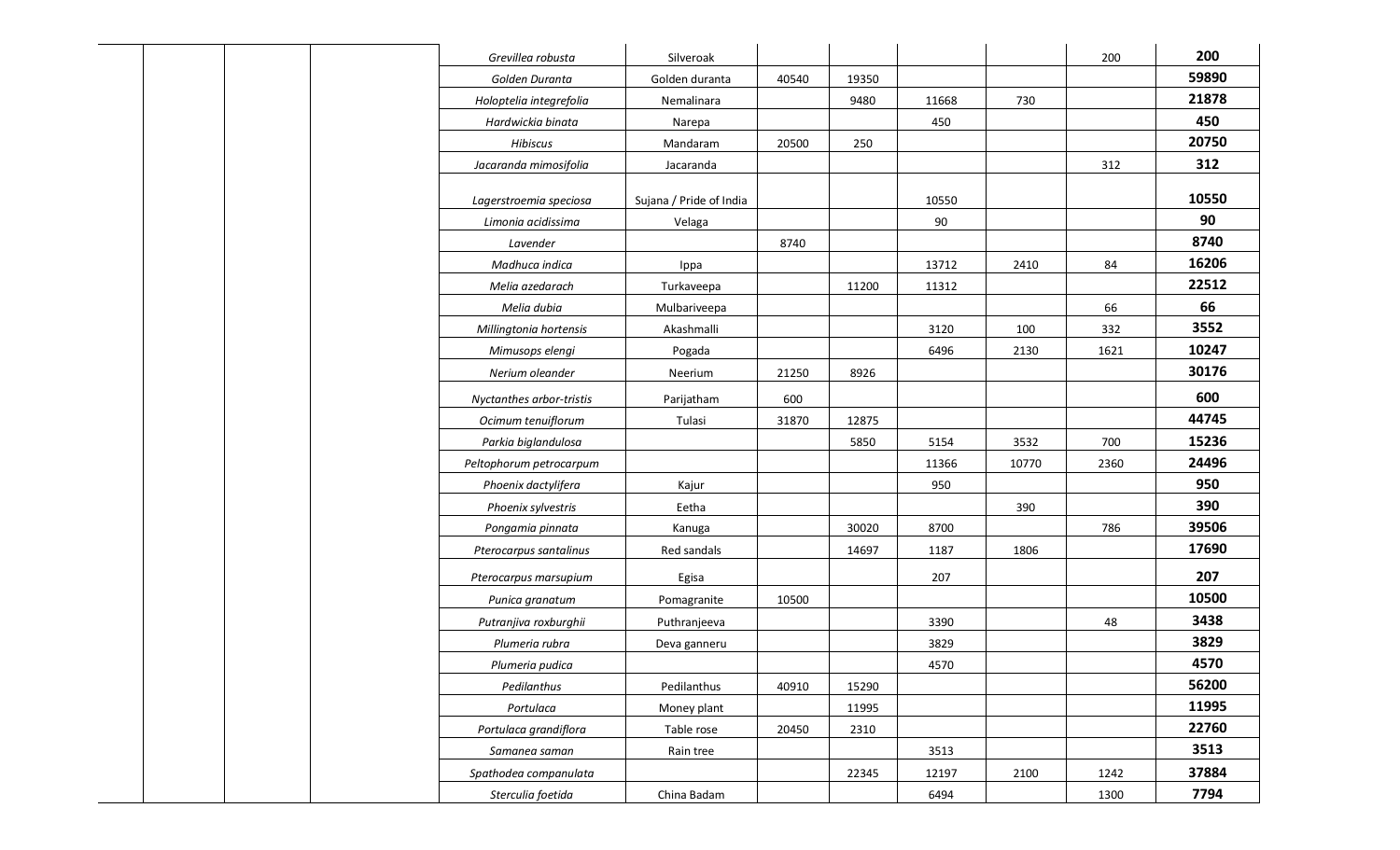|              | Sterculia alata            |                 |        |        |        |       |       | 0       |
|--------------|----------------------------|-----------------|--------|--------|--------|-------|-------|---------|
|              | Swietenia mahagoni         | Mahagani        |        |        | 4064   |       |       | 4064    |
|              | Syzygium cumini            | Neredu          |        |        |        | 3150  | 1104  | 4254    |
|              | Tabebuia alata             | T. allata       |        |        |        | 2288  | 540   | 2828    |
|              | Tabebuia avellandae        |                 |        |        | 5538   | 2906  |       | 8444    |
|              | Tabebuia rosea             |                 | 356    |        | 5647   | 2015  | 2822  | 10840   |
|              | Tabernoemontana divaricata | Nandhivardhanam | 11010  | 2970   |        |       |       | 13980   |
|              | Tecoma argentea            |                 |        |        | 4503   | 9407  |       | 13910   |
|              | Tecoma stans               |                 | 17750  |        |        |       |       | 17750   |
|              | Tecoma gaudichaudi         |                 | 51387  | 19440  |        |       |       | 70827   |
|              | Terminalia arjuna          | Yerrumaddi      |        |        | 4707   |       |       | 4707    |
|              | Terminalia bellerica       | Thani           |        |        | 2030   |       |       | 2030    |
|              | Terminalia catappa         | Badam           |        |        | 2903   |       |       | 2903    |
|              | Wedelia                    | Wedelia         | 28120  | 11362  |        |       |       | 39482   |
| <b>TOTAL</b> |                            |                 | 443703 | 340145 | 268919 | 71835 | 24976 | 1149578 |

|      |                 |            |                          | STATEMENT SHOWING THE SPECIES WISE, BAG WISE BALANCE STOCK OF HAKEEMPET NUSERY |                |       |       |        |       |         |                    |
|------|-----------------|------------|--------------------------|--------------------------------------------------------------------------------|----------------|-------|-------|--------|-------|---------|--------------------|
| S.No | <b>Division</b> | <b>FM</b>  | <b>Name of Nursery</b>   | <b>Name of Species</b>                                                         | Comman<br>name | 4"x7" | 5"x9" | 6"x12" | 8"x12 | 10"x16" | <b>Grand Total</b> |
|      |                 |            |                          | Jamma                                                                          |                | 152   |       |        |       |         | 152                |
|      |                 |            |                          | Dhani amma tree                                                                |                | 274   |       |        |       |         | 274                |
|      |                 |            |                          | Kalmaka tree                                                                   |                | 220   |       |        |       |         | 220                |
|      |                 |            |                          | Malle                                                                          |                | 6696  |       |        |       |         | 6696               |
|      |                 |            |                          | Ashoka                                                                         |                | 108   | 3432  |        |       |         | 3540               |
|      |                 |            |                          | Acalipha Aspra                                                                 |                | 10510 | 3000  |        |       |         | 13510              |
|      |                 | FM-III     |                          | Madram                                                                         |                | 5140  |       |        |       |         | 5140               |
|      |                 | Forest     | <b>Hakeempet Nursery</b> | Golden Gurnatha                                                                |                | 156   | 3760  |        |       |         | 3916               |
| 23   | North           | Manager No | (Maheswari               | Ganneru                                                                        |                | 177   | 1450  |        |       |         | 1627               |
|      |                 |            | M.No.7730909871)         | Bombay border                                                                  |                | 16155 |       |        |       |         | 16155              |
|      |                 | 9440988480 |                          | Chinabadam                                                                     |                |       |       | 4720   | 3005  | 2578    | 10303              |
|      |                 |            |                          | badam                                                                          |                |       |       |        | 2580  | 2250    | 4830               |
|      |                 |            |                          | Popeye tree                                                                    |                | 174   |       |        |       |         | 174                |
|      |                 |            |                          | Sislapania                                                                     |                | 150   | 1560  |        |       |         | 1710               |
|      |                 |            |                          | Gornati Akku                                                                   |                |       | 3140  |        |       |         | 3140               |
|      |                 |            |                          | Kalmadha                                                                       |                |       | 4086  |        |       |         | 4086               |
|      |                 |            |                          | Caesium Bigonia                                                                |                |       | 3272  |        |       |         | 3272               |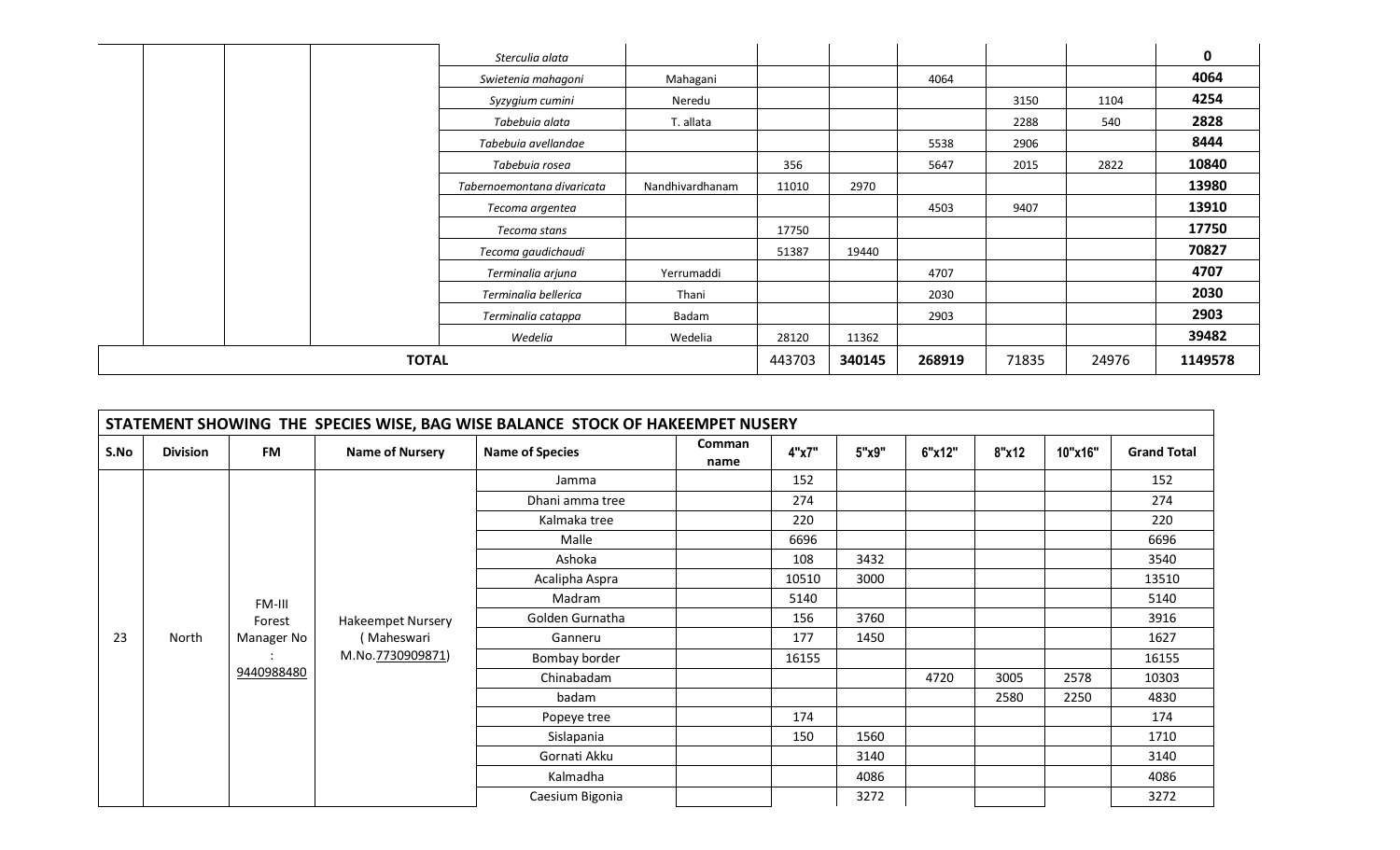|  |  | Tecoma Gadichowdi |       | 7489 |      |      |      | 7489  |
|--|--|-------------------|-------|------|------|------|------|-------|
|  |  | Acalipha Aspara   | 12160 | 8744 |      |      |      | 20904 |
|  |  | Edakulapala       |       |      | 2432 |      |      | 2432  |
|  |  | Narepa            |       |      | 2740 |      |      | 2740  |
|  |  | Mahagani          |       |      | 5195 | 900  |      | 6095  |
|  |  | Deva Ganneru      |       | 1490 |      |      |      | 1490  |
|  |  | Neerium           |       | 2200 |      |      |      | 2200  |
|  |  | Queenia           |       | 1720 |      |      |      | 1720  |
|  |  | thani             |       |      |      |      | 392  | 392   |
|  |  | allaneredu        |       |      |      | 400  |      | 400   |
|  |  | Durantha          | 5940  | 6336 |      |      |      | 12276 |
|  |  | Munuga            |       | 1100 |      |      |      | 1100  |
|  |  | alovera           |       | 2000 |      |      |      | 2000  |
|  |  | Gulabi            | 2500  | 2942 |      |      |      | 5442  |
|  |  | Ashwaganda        |       | 3150 |      |      |      | 3150  |
|  |  | Usiri             | 2245  |      |      |      |      | 2245  |
|  |  | pelropharam       |       |      |      | 305  |      | 305   |
|  |  | Nandivardanam     | 3625  | 3828 |      |      |      | 7453  |
|  |  | Boganvillia       |       | 5938 |      |      | 184  | 6122  |
|  |  | Tulasi            |       | 3450 |      |      |      | 3450  |
|  |  | csssico           |       |      | 2276 |      |      | 2276  |
|  |  | Egiskia           |       |      | 1200 |      |      | 1200  |
|  |  | wodelia           | 6960  |      |      |      |      | 6960  |
|  |  | Raavi             |       |      |      | 6010 | 4135 | 10145 |
|  |  | PedIthanus        |       | 2093 | 1310 | 510  |      | 3913  |
|  |  | Bahunia           |       |      | 2500 | 1734 | 2254 | 6488  |
|  |  | Bahunia perupia   |       |      | 1000 | 740  |      | 1740  |
|  |  | Petlopalm         |       |      | 5530 |      | 1862 | 7392  |
|  |  | Kanuga            |       |      | 5110 |      | 2299 | 7409  |
|  |  | Nerudu            |       | 2524 | 2455 | 2360 | 1759 | 9098  |
|  |  | Nimemilinara      |       |      | 2100 |      |      | 2100  |
|  |  | T.Alavadada       |       |      | 2550 | 160  | 2253 | 4963  |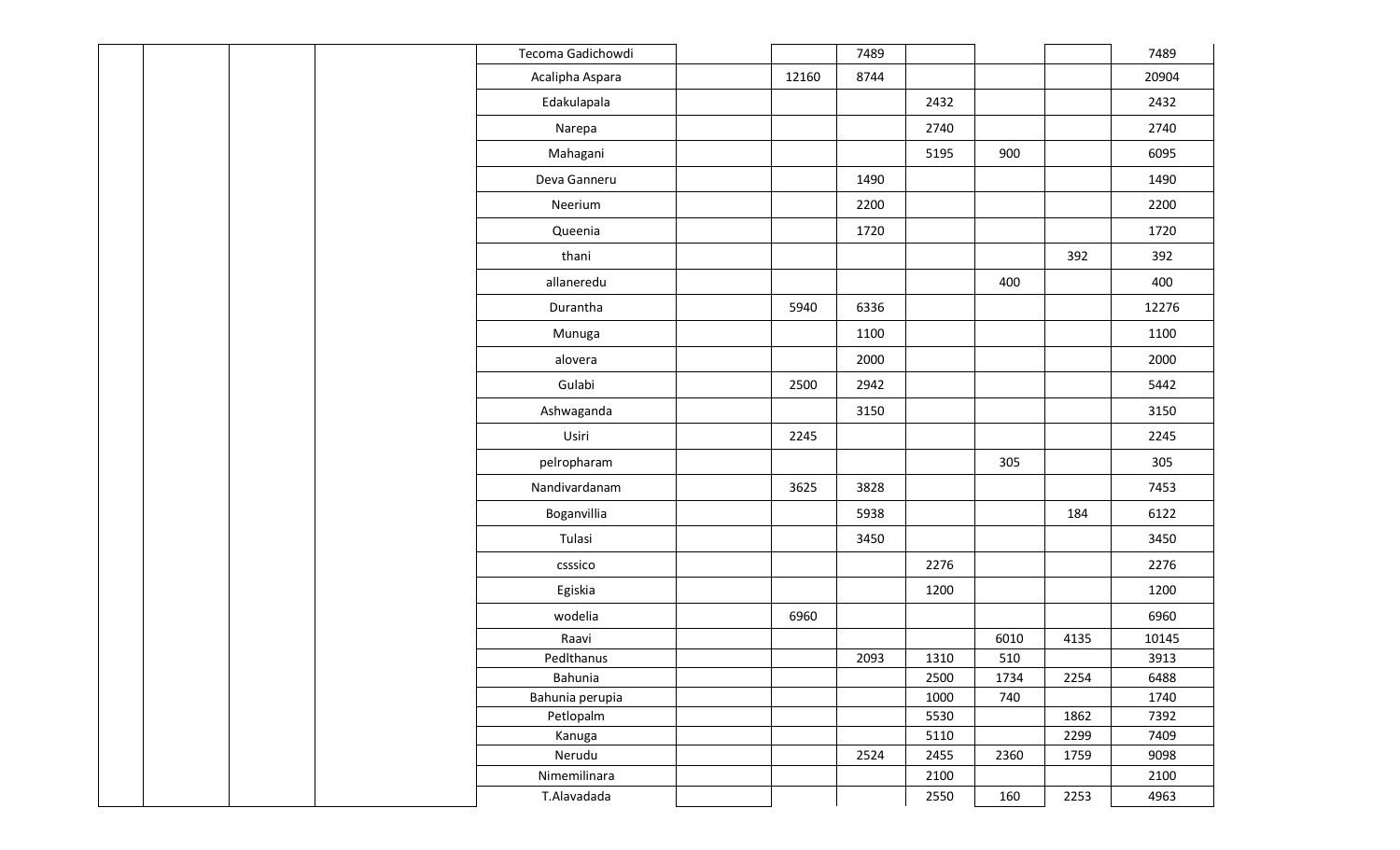|  |              | Vepa                |       | 2100  | 2970  | 450   | 2489  | 8009   |
|--|--------------|---------------------|-------|-------|-------|-------|-------|--------|
|  |              | Gulmohar            |       | 2620  | 3900  | 2745  | 3373  | 12638  |
|  |              | Pride of india      |       |       | 2750  | 400   | 2782  | 5932   |
|  |              | Tecoma Argensia     |       |       | 2680  | 1270  | 2119  | 6069   |
|  |              | Turka Vepa          |       |       | 8348  |       |       | 8348   |
|  |              | Spathodia           |       |       | 3670  | 600   | 2248  | 6518   |
|  |              | Juvvi               |       |       | 2405  | 2000  | 2355  | 6760   |
|  |              | Medi                |       |       | 4632  | 6840  | 4985  | 16457  |
|  |              | Aalstornia          |       |       |       |       | 1390  | 1390   |
|  |              | Akasha Maley        |       |       | 1526  | 380   | 2051  | 3957   |
|  |              | yerumaddi           |       |       | 4944  | 350   | 2290  | 7584   |
|  |              | Bigunonia           |       |       |       | 2600  | 4077  | 6677   |
|  |              | Putrna Jeeva        |       |       | 4500  | 300   | 1571  | 6371   |
|  |              | Tabubia Alata       |       | 2255  | 4500  | 270   | 1180  | 8205   |
|  |              | Rose wood           |       |       | 3392  |       | 2890  | 6282   |
|  |              | Marri               |       |       |       | 4710  | 5997  | 10707  |
|  |              | Pogada              |       |       | 4288  |       | 2670  | 6958   |
|  |              | Silver Oak          |       |       |       | 1764  | 3303  | 5067   |
|  |              | Casisinia           |       |       |       | 1220  |       | 1220   |
|  |              | Fazilia             |       |       |       | 890   | 2120  | 3010   |
|  |              | Tanuga              |       |       |       | 1700  |       | 1700   |
|  |              | Kadamba             |       |       |       | 2795  | 3012  | 5807   |
|  |              | Rela                |       |       | 2470  | 180   | 1099  | 3749   |
|  |              | <b>Bottle Brush</b> |       |       |       | 956   | 2276  | 3232   |
|  |              | Marredu             |       | 1250  | 1800  |       | 1411  | 4461   |
|  |              | Tabubia Rosea       |       |       |       | 3210  | 4282  | 7492   |
|  |              | Chintha Tree        |       |       |       |       | 1153  | 1153   |
|  |              | Jacranda            |       |       |       | 2410  | 3110  | 5520   |
|  |              | Karka               |       |       |       |       | 1592  | 1592   |
|  | <b>Total</b> |                     | 73342 | 86929 | 99893 | 56744 | 87791 | 404699 |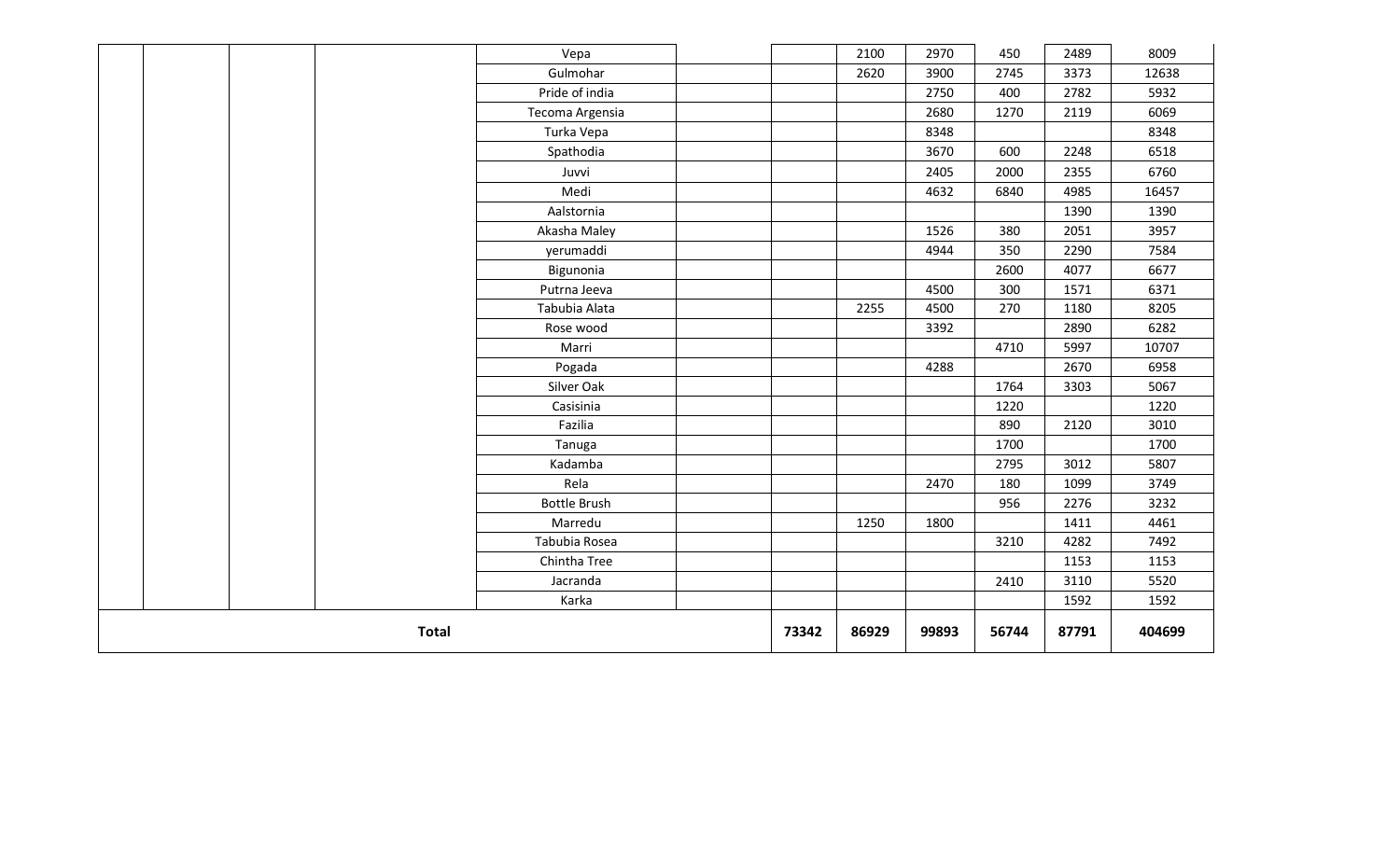| S.No | <b>Division</b> | FM'            | <b>Name of Nursery</b> | <b>Name of Species</b> | Comman name | 4"x7" | 5"x9" | 6"x12" | 8"x12 | 10"x16" | <b>Grand Total</b> |
|------|-----------------|----------------|------------------------|------------------------|-------------|-------|-------|--------|-------|---------|--------------------|
|      |                 |                |                        | Vepa                   |             |       |       |        | 568   | 1,414   | 1,982              |
|      |                 |                |                        | Nara Vepa              |             |       |       | 1,656  |       |         | 1,656              |
|      |                 |                |                        | Yerrumaddi             |             |       |       |        |       |         |                    |
|      |                 |                |                        | (Terminal Arjuna)      |             |       |       | 4344   |       | 1964    | 6,308              |
|      |                 |                |                        | Pogada                 |             |       |       |        |       | 372     | 372                |
|      |                 |                |                        | <b>Gul Mohar</b>       |             |       | 100   |        | 600   | 3037    | 3,737              |
|      |                 |                |                        | Bignonia               |             |       |       |        | 1020  | 944     | 1,964              |
|      |                 |                |                        | Ficus religiosa        | Raavi       |       | 125   |        |       | 3605    | 3,730              |
|      |                 |                |                        | Marri                  |             |       |       |        | 1588  |         | 1,588              |
|      |                 |                |                        | Maredu                 |             |       |       | 2816   |       | 342     | 3,158              |
|      |                 |                |                        | Chintha                |             |       | 200   |        |       | 3080    | 3,280              |
|      |                 |                |                        | velaga                 |             |       |       |        |       | 1784    | 1,784              |
|      |                 |                |                        | Nemalinara             |             |       |       |        |       | 1512    | 1,512              |
|      |                 |                |                        | Neredu                 |             |       | 150   |        |       | 2858    | 3,008              |
|      |                 |                |                        | Moduga                 |             |       |       |        |       | 400     | 400                |
|      |                 |                |                        | kanuga                 |             |       |       |        |       | 724     | 724                |
|      |                 |                |                        | bamboo                 |             |       |       |        |       | 864     | 864                |
|      |                 |                |                        | pedalanthas            |             |       | 170   |        |       | 2088    | 2,258              |
|      |                 | FM-III         | Shameerpet             | nimma                  |             |       | 200   |        |       | 1850    | 2,050              |
| 22   | North           | Forest Manager | Nursery                | Tecoma Argenisia       |             |       |       |        |       | 476     | 476                |
|      |                 | No:            | (Uppalaiah             | Mahagani               |             |       |       |        |       | 3820    | 3,820              |
|      |                 | 9440988480     | M.No.9912357524)       | Chinna Badam           |             |       | 3265  |        |       | 1840    | 5,105              |
|      |                 |                |                        | Danimma                |             |       | 2500  |        |       |         | 2,500              |
|      |                 |                |                        | Rela                   |             |       |       | 1584   |       | 1104    | 2,688              |
|      |                 |                |                        | Badam                  |             |       |       | 1332   |       | 68      | 1,400              |
|      |                 |                |                        | Usiri                  |             | 5430  |       |        |       | 1728    | 7,158              |
|      |                 |                |                        | Yelaga                 |             | 5300  |       | 3204   |       |         | 8,504              |
|      |                 |                |                        | Ashwaghandha           |             |       | 2515  |        |       |         | 2,515              |
|      |                 |                |                        | Deva ganneru           |             |       | 2505  |        |       |         | 2,505              |
|      |                 |                |                        | Yerrasemama            |             |       | 2500  |        |       |         | 2,500              |
|      |                 |                |                        | Golden Durantha        |             | 6680  | 2250  |        |       |         | 8,930              |
|      |                 |                |                        | Red aspera             |             | 9600  | 2255  |        |       |         | 11,855             |
|      |                 |                |                        | Bahunia perpuia        |             |       |       | 2496   |       |         | 2,496              |
|      |                 |                |                        | Bahunia blackinia      |             |       |       | 5916   |       |         | 5,916              |
|      |                 |                |                        | Tecoma Gadichowdi      |             | 19060 | 2510  |        |       |         | 21,570             |
|      |                 |                |                        | Yerrachandama          |             |       |       | 2592   |       |         | 2,592              |
|      |                 |                |                        | Mexican Sunflower      |             |       | 2512  |        |       |         | 2,512              |
|      |                 |                |                        | <b>Bombay Border</b>   |             |       | 2250  |        |       |         | 2,250              |
|      |                 |                |                        | Ceaspalania            |             | 13860 |       |        |       |         | 13,860             |
|      |                 |                |                        | Peltopharam            |             |       | 2893  |        | 786   | 2925    | 6,604              |

# **STATEMENT SHOWING THE SPECIES WISE, BAG WISE BALANCE STOCK OF SHAMEERPET NURSERY**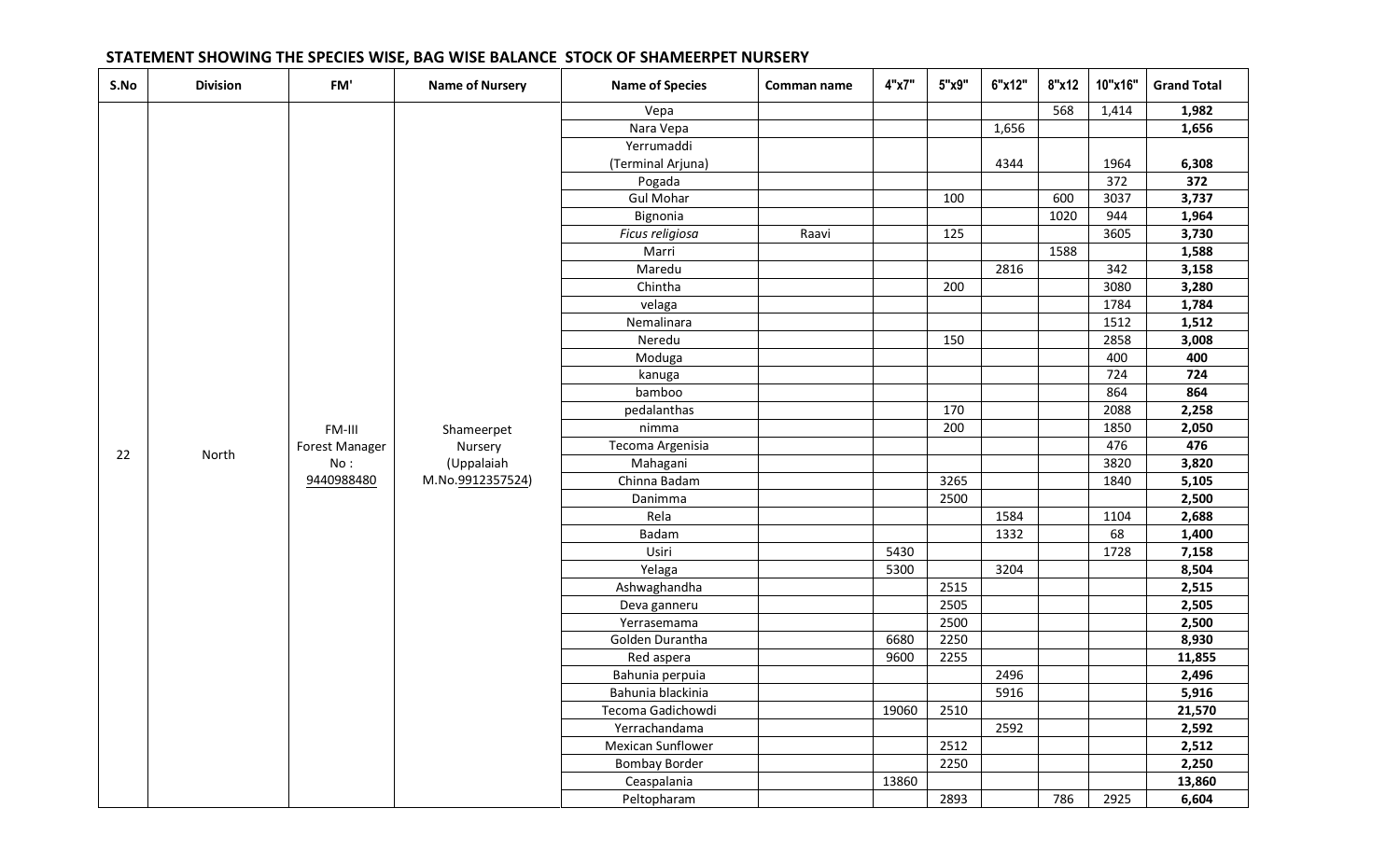|  |       | Nemilinara      | 12943 |      |                    |     |        | 12,943  |
|--|-------|-----------------|-------|------|--------------------|-----|--------|---------|
|  |       | Boganvillae     |       | 2350 |                    |     |        | 2,350   |
|  |       | Tulsi           |       | 3449 |                    |     |        | 3,449   |
|  |       | Seema chintha   |       |      | 2076               |     |        | 2,076   |
|  |       | Mahagani        |       |      | 3936               |     |        | 3,936   |
|  |       | Munaikya(Munga) |       |      | 1548               |     |        | 1,548   |
|  |       | Tabubia Alata   |       |      |                    |     | 492    | 492     |
|  |       | Leagstomia      |       | 2500 |                    |     | 316    | 2,816   |
|  |       | Spathodia       |       |      |                    | 340 | 1176   | 1,516   |
|  |       | Jamma           |       | 5750 |                    |     | 1750   | 7,500   |
|  | Total |                 | 72873 |      | 42949 33,500 4,902 |     | 42,533 | 196,757 |

### **STATEMENT SHOWING THE SPECIES WISE, BAG WISE BALANCE STOCK OF JAWAHARNAGAR NUSERY**

| S.No | <b>Division</b> | FM's               | <b>Name of Nursery</b>                             | <b>Name of Species</b> | Comman name | 4"x7" | 5"x9" | 6"x12"  | 8"x12 | 10"x16" | <b>Grand Total</b> |
|------|-----------------|--------------------|----------------------------------------------------|------------------------|-------------|-------|-------|---------|-------|---------|--------------------|
|      |                 |                    |                                                    | Alstonisa              |             |       |       | 4,160   |       |         | 4,160              |
|      |                 |                    |                                                    | Yerrumaddi             |             |       |       | 57400   |       | 5832    | 63,232             |
|      |                 |                    |                                                    | Vepa                   |             |       | 9936  | 60480   | 5000  | 3740    | 79,156             |
|      |                 |                    |                                                    | Tecoma argensia        |             |       |       | 79290   | 6760  | 4696    | 90,746             |
|      |                 |                    |                                                    | Sandel wood            |             |       |       | 964     |       |         | 964                |
|      |                 |                    |                                                    | Allanerudu             |             |       |       | 41318   |       | 2176    | 43,494             |
|      |                 |                    |                                                    | Jammi                  |             |       | 5634  | 48725   |       |         | 54,359             |
|      |                 |                    |                                                    | Maredu                 |             |       | 9440  | 26580   |       |         | 36,020             |
|      |                 | FM-III             |                                                    | Rinka Rosea            |             | 14000 |       |         |       |         | 14,000             |
| 24   | North           | Forest Manager No: | Jawaharnagar Nursery (<br>Dhanraj M.No.9110715379) | Pogada                 |             |       |       | 1435    |       | 1436    | 2,871              |
|      |                 | 9440988480         |                                                    | Mahagani               |             |       |       | 8105    |       | 4524    | 12,629             |
|      |                 |                    |                                                    | Rela                   |             |       |       | 14238   |       |         | 14,238             |
|      |                 |                    |                                                    | Dirshinam              |             |       |       | 25435   |       |         | 25,435             |
|      |                 |                    |                                                    | Medi                   |             |       |       |         | 4000  | 3000    | 7,000              |
|      |                 |                    |                                                    | Parikya                |             |       |       | 19,784  | 3,784 | 3,000   | 26,568             |
|      |                 |                    |                                                    | Bahunuia Perpia        |             |       |       |         | 800   | 6,300   | 7,100              |
|      |                 |                    |                                                    | Eetha                  |             |       |       |         | 6,000 |         | 6,000              |
|      |                 |                    |                                                    | Parkiya                |             |       |       | 125,000 | 4,000 | 4,260   | 133,260            |
|      |                 |                    |                                                    | Tamarind               |             |       |       |         | 2,000 |         | 2,000              |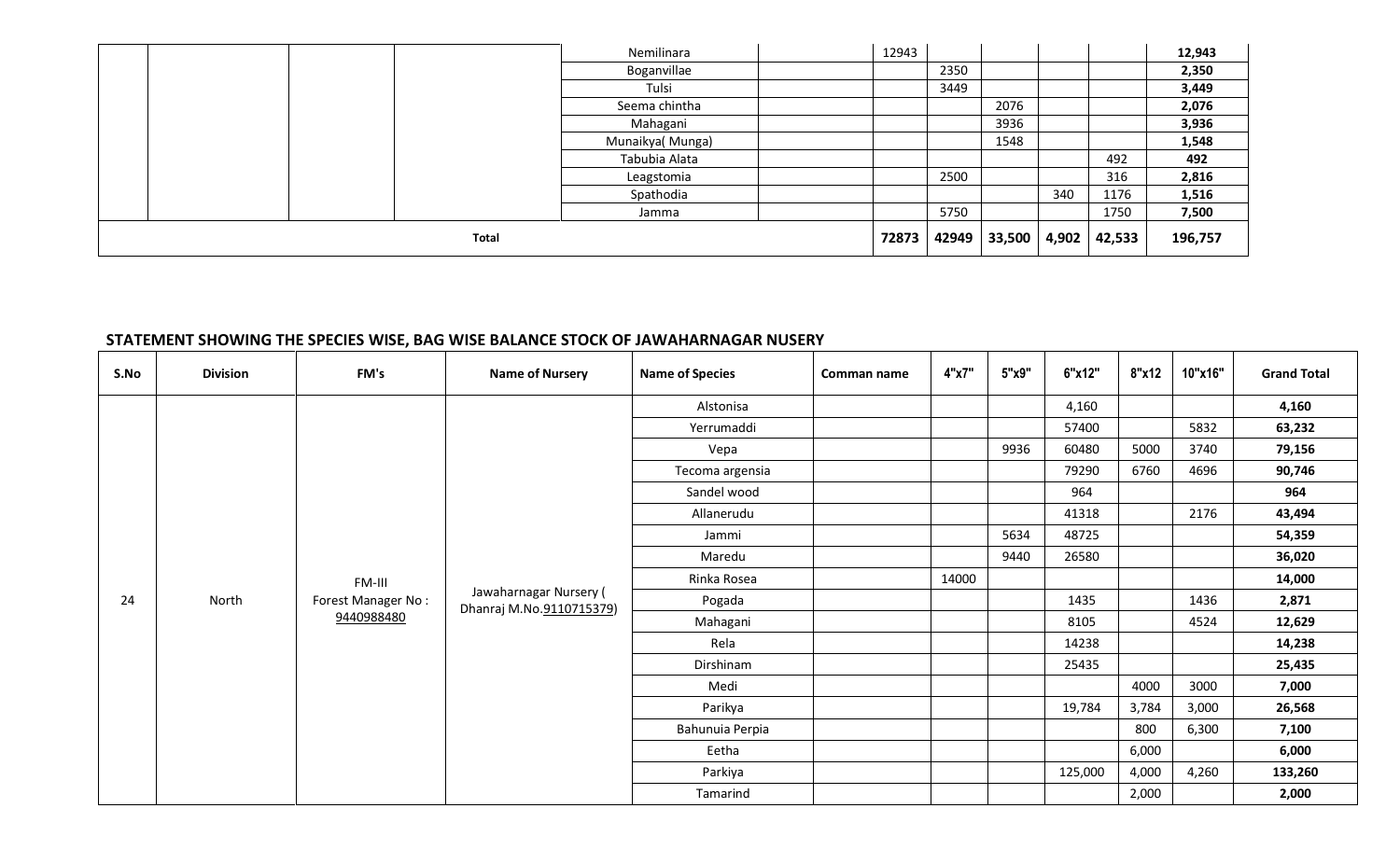|  |  | Alata             |       |       |        |      | 1,012 | 1,012   |
|--|--|-------------------|-------|-------|--------|------|-------|---------|
|  |  | pedalanthas       |       | 9240  |        |      |       | 9,240   |
|  |  | Seethapal         |       | 6000  |        |      |       | 6,000   |
|  |  | Alovera           |       | 6800  |        |      |       | 6,800   |
|  |  | sisso             |       |       | 25,000 |      |       | 25,000  |
|  |  | ceasilpania       |       | 4000  |        |      |       | 4,000   |
|  |  | popeye            |       | 9473  |        |      |       | 9,473   |
|  |  | Rose wood         |       | 6384  | 20920  |      |       | 27,304  |
|  |  | Marri             |       | 9120  | 75714  | 8890 | 6668  | 100,392 |
|  |  | Raavi             |       | 8000  | 40933  | 6684 | 9352  | 64,969  |
|  |  | Srujan            |       | 5712  | 8528   |      | 1588  | 15,828  |
|  |  | Chinna Badam      |       | 9912  | 52379  | 2760 | 11772 | 76,823  |
|  |  | Badam             |       |       | 2184   | 2200 | 6500  | 10,884  |
|  |  | Thane             |       | 9560  | 10860  |      | 368   | 20,788  |
|  |  | Kadmba            |       |       | 12640  |      |       | 12,640  |
|  |  | Tulsi             | 26340 |       |        |      |       | 26,340  |
|  |  | Redsandal         |       |       | 85810  |      |       | 85,810  |
|  |  | Danimma           | 16960 | 22975 | 23658  |      |       | 63,593  |
|  |  | Durantha          | 14980 |       |        |      |       | 14,980  |
|  |  | Plumeria Pudaka   | 4580  |       |        |      |       | 4,580   |
|  |  | Mandhara          | 2500  |       |        |      |       | 2,500   |
|  |  | Red Acalipha      | 15600 |       |        |      |       | 15,600  |
|  |  | Green Acalipha    | 19800 | 8600  |        |      |       | 28,400  |
|  |  | Gadichowdi        | 12880 | 20218 |        |      |       | 33,098  |
|  |  | Lemon grass       | 14600 | 4984  |        |      |       | 19,584  |
|  |  | <b>Table Rose</b> | 25000 |       |        |      |       | 25,000  |
|  |  | Ashwagandha       | 23860 | 9200  |        |      |       | 33,060  |
|  |  | Alovera           | 14300 |       |        |      |       | 14,300  |
|  |  | Poppeye           | 29340 |       |        |      |       | 29,340  |
|  |  | Goritaku          | 37180 | 2864  |        |      |       | 40,044  |
|  |  | jamma             | 27100 | 11248 |        |      |       | 38,348  |
|  |  | Bignonia          |       | 8248  |        | 6644 | 356   | 15,248  |
|  |  | Caesalapainia     |       | 10960 |        |      |       | 10,960  |
|  |  | Usiri             | 44146 | 20805 |        |      |       | 64,951  |
|  |  | Boganvillae       |       | 24150 |        |      |       | 24,150  |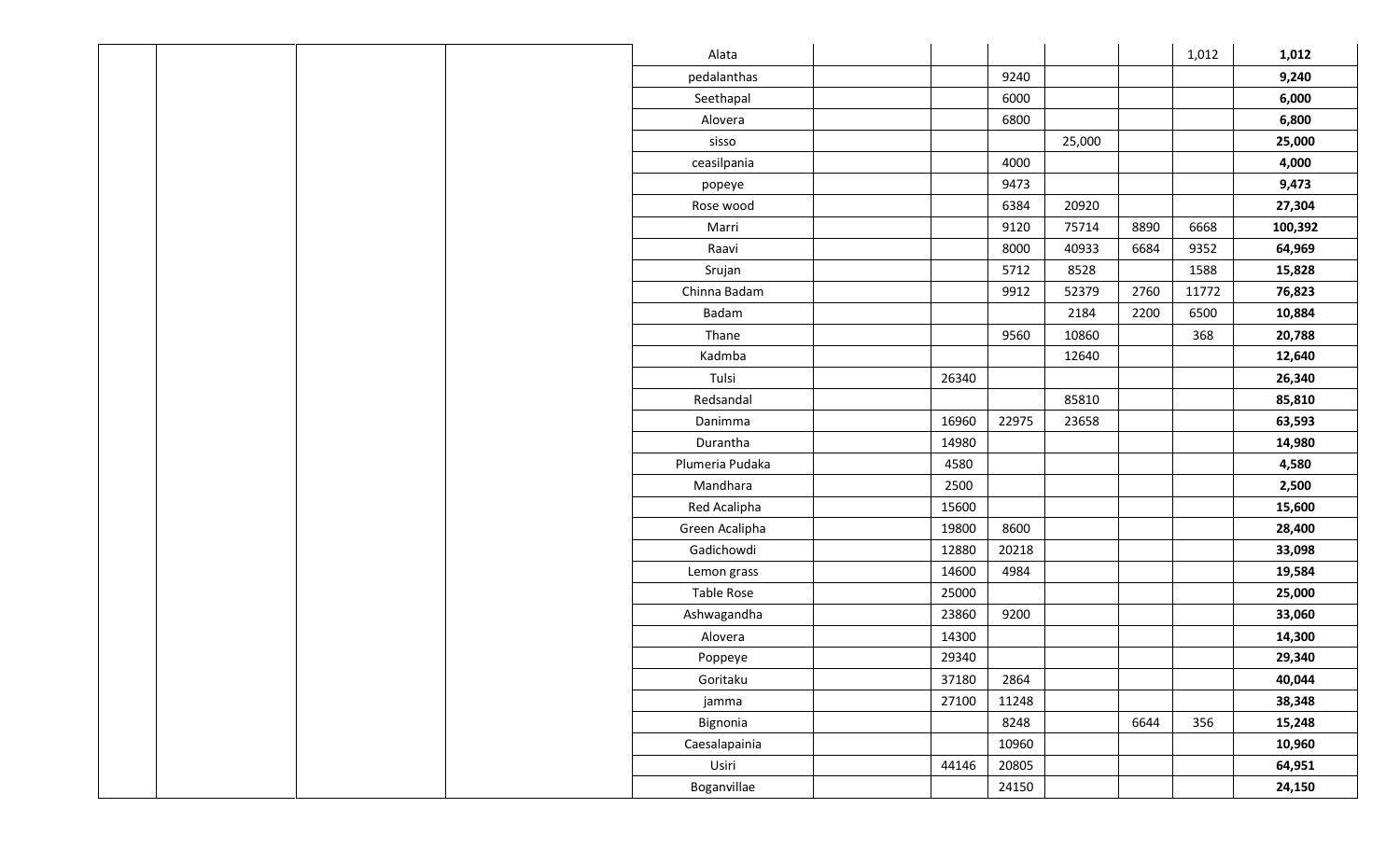|  |              | Nimma                | 16982  | 10856  |           |        |         | 27,838    |
|--|--------------|----------------------|--------|--------|-----------|--------|---------|-----------|
|  |              | Bamboo               |        | 10344  |           |        |         | 10,344    |
|  |              | Neerium              |        | 19634  |           |        |         | 19,634    |
|  |              | Jacarnada            |        |        |           |        | 1236    | 1,236     |
|  |              | Tabubia Rosea        |        |        | 103445    |        | 1600    | 105,045   |
|  |              | Tabubia Alvanda      |        |        |           |        | 3932    | 3,932     |
|  |              | <b>Ficacus Panda</b> | 6384   |        |           |        |         | 6,384     |
|  |              | Nandivadhanam        | 4980   |        |           |        | 2100    | 7,080     |
|  |              | Juvvi                |        |        |           | 2000   |         | 2,000     |
|  |              | Sampangi             |        |        | 4840      |        |         | 4,840     |
|  |              | Temple tree          | 18606  |        |           |        |         | 18,606    |
|  |              | Millia dubia         |        |        |           |        | 1292    | 1,292     |
|  |              | Peltopharam          |        |        | 95000     | 9188   | 9508    | 113,696   |
|  |              | Spaota               |        | 2448   |           |        |         | 2,448     |
|  |              | Silver oak           |        |        |           |        | 392     | 392       |
|  |              | Bahunia white        |        | 9608   | 6890      |        | 3420    | 19,918    |
|  |              | Bahunia Perupia      |        | 10800  | 9257      | 2344   | 1504    | 23,905    |
|  |              | Spathodia            |        | 12600  | 34680     | 3464   | 7932    | 58,676    |
|  |              | Gulmohar             |        | 14864  | 62332     | 1856   | 8360    | 87,412    |
|  |              | Velaga               |        | 12364  |           |        |         | 12,364    |
|  |              | Munnga               | 16804  | 10102  | 2864      |        |         | 29,770    |
|  |              | Seemaruba            |        |        | 86000     | 1612   | 1800    | 89,412    |
|  |              | Nemilianara          |        | 12690  | 8640      |        |         | 21,330    |
|  |              | Kanuga               |        |        | 23690     |        | 2492    | 26,182    |
|  | Purtanjeeva  |                      |        | 3680   |           |        | 3,680   |           |
|  | <b>Total</b> |                      | 406922 | 379773 | 1,312,858 | 79,986 | 122,148 | 2,301,687 |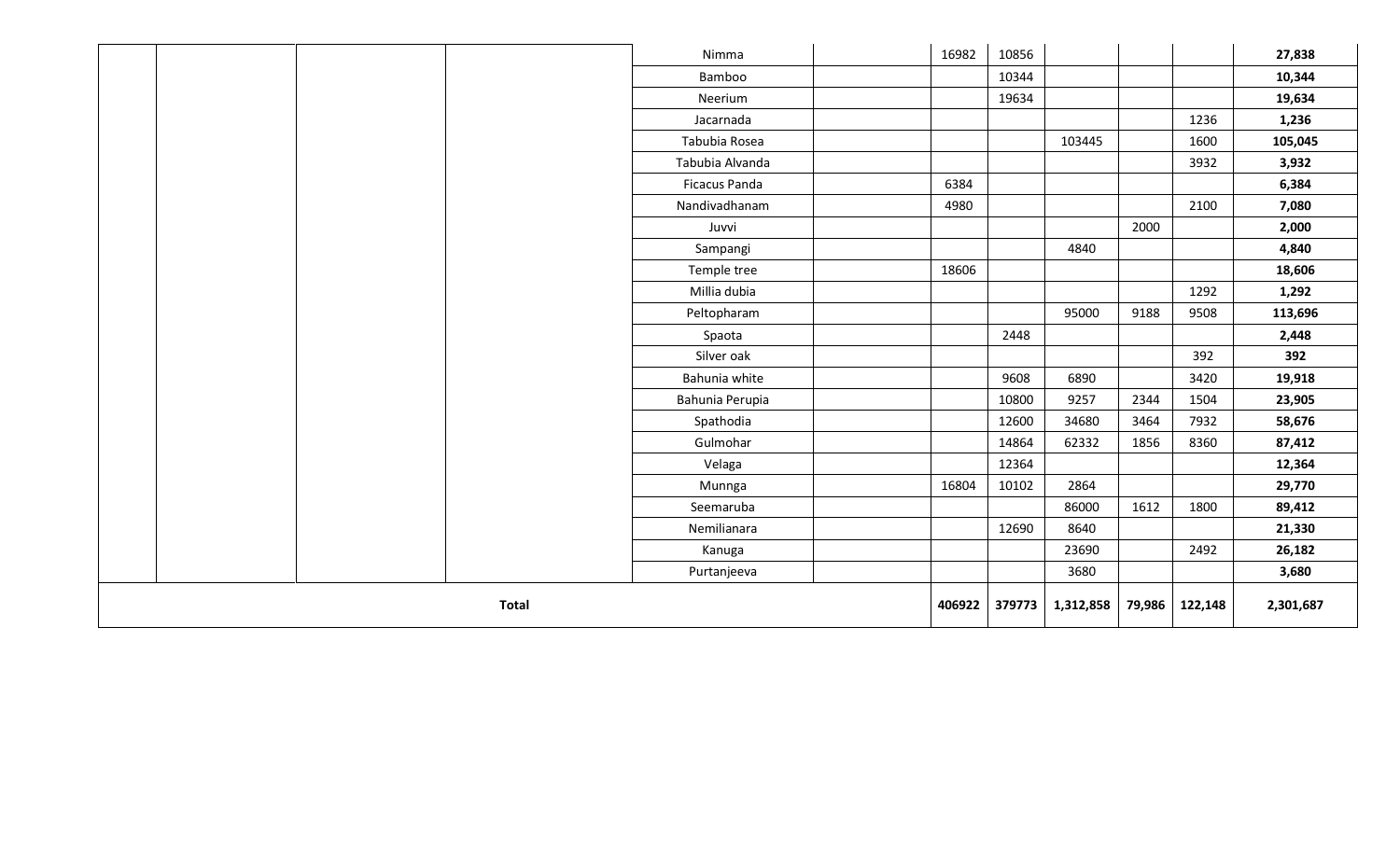| S.No | Dist/Division                                | FM's/Dy.RO                   | <b>Name of Nursery</b> | <b>Name of Species</b>  | Comman name | 4"x7" | 5"x9"  | 6"x12" | 10"x16 | <b>Grand Total</b> |
|------|----------------------------------------------|------------------------------|------------------------|-------------------------|-------------|-------|--------|--------|--------|--------------------|
|      |                                              |                              |                        | Murraya koenigii        | Karvepaku   | 40000 |        |        |        | 40,000             |
|      |                                              |                              |                        | Yerrumaddi              |             |       | 9000   |        |        | 9,000              |
|      |                                              |                              |                        | Vepa                    |             |       | 65000  | 15000  | 1000   | 81,000             |
|      |                                              |                              |                        | Tecoma argensia         |             |       | 35000  |        |        | 35,000             |
|      |                                              |                              |                        | Medi                    |             |       | 35000  | 5000   |        | 40,000             |
|      |                                              |                              |                        | Jittiragi               |             |       |        | 10000  |        | 10,000             |
|      |                                              |                              |                        | Maredu                  |             | 20000 |        |        |        | 20,000             |
|      |                                              |                              |                        | Rinka Rosea             |             | 40000 |        |        |        | 40,000             |
|      | Pogada<br>Mahagani<br>Ganga Raavi<br>Parikya |                              |                        |                         |             |       |        | 15000  |        | 15,000             |
|      |                                              |                              |                        |                         |             |       |        | 19000  | 1000   | 20,000             |
|      |                                              |                              |                        |                         | 10000       |       | 10,000 |        |        |                    |
|      |                                              |                              |                        |                         |             |       |        | 5,000  |        | 5,000              |
|      |                                              |                              |                        | Marri                   |             |       | 35000  | 30000  | 3000   | 68,000             |
|      |                                              | FM-III                       | Jawaharnagar New       | Raavi                   |             |       | 30000  | 10000  | 2500   | 42,500             |
| 28   | North                                        | <b>Forest Manager</b><br>No: | Nursery                | Srujan (pride of india) |             |       |        | 10000  |        | 10,000             |
|      |                                              |                              | (Asma                  | Chinna Badam            |             |       |        | 30000  |        | 30,000             |
|      |                                              | 9440988480                   | M.No.62811523700       | Badam                   |             |       |        | 10000  |        | 10,000             |
|      |                                              |                              |                        | Thane                   |             |       | 20000  | 15000  |        | 35,000             |
|      |                                              |                              |                        | Kadmba                  |             |       |        | 5000   |        | 5,000              |
|      |                                              |                              |                        | Tulsi                   |             | 45000 |        |        |        | 45,000             |
|      |                                              |                              |                        | Redsandal               |             |       |        | 5000   |        | 5,000              |
|      |                                              |                              |                        | Danimma                 |             | 50000 |        |        |        | 50,000             |
|      |                                              |                              |                        | Gulmohar                |             |       |        |        | 2000   | 2,000              |
|      |                                              |                              |                        | Alaneredu               |             |       |        |        | 2000   | 2,000              |
|      |                                              |                              |                        | Medi                    |             |       |        |        | 2500   | 2,500              |
|      |                                              |                              |                        | Plumeria Pudaka         |             | 20000 |        |        |        | 20,000             |
|      |                                              |                              |                        | Red Aspera              |             | 50000 |        |        |        | 50,000             |
|      |                                              |                              |                        | Tecoma Gadichowdi       |             |       | 60000  |        |        | 60,000             |
|      |                                              |                              |                        | Table Rose              |             | 30000 |        |        |        | 30,000             |
|      |                                              |                              |                        | Ashwagandha             |             | 30000 |        |        |        | 30,000             |

### **STATEMENT SHOWING THE SPECIES WISE, BAG WISE BALANCE STOCK OF JAWAHARNAGAR NEW NUSERY**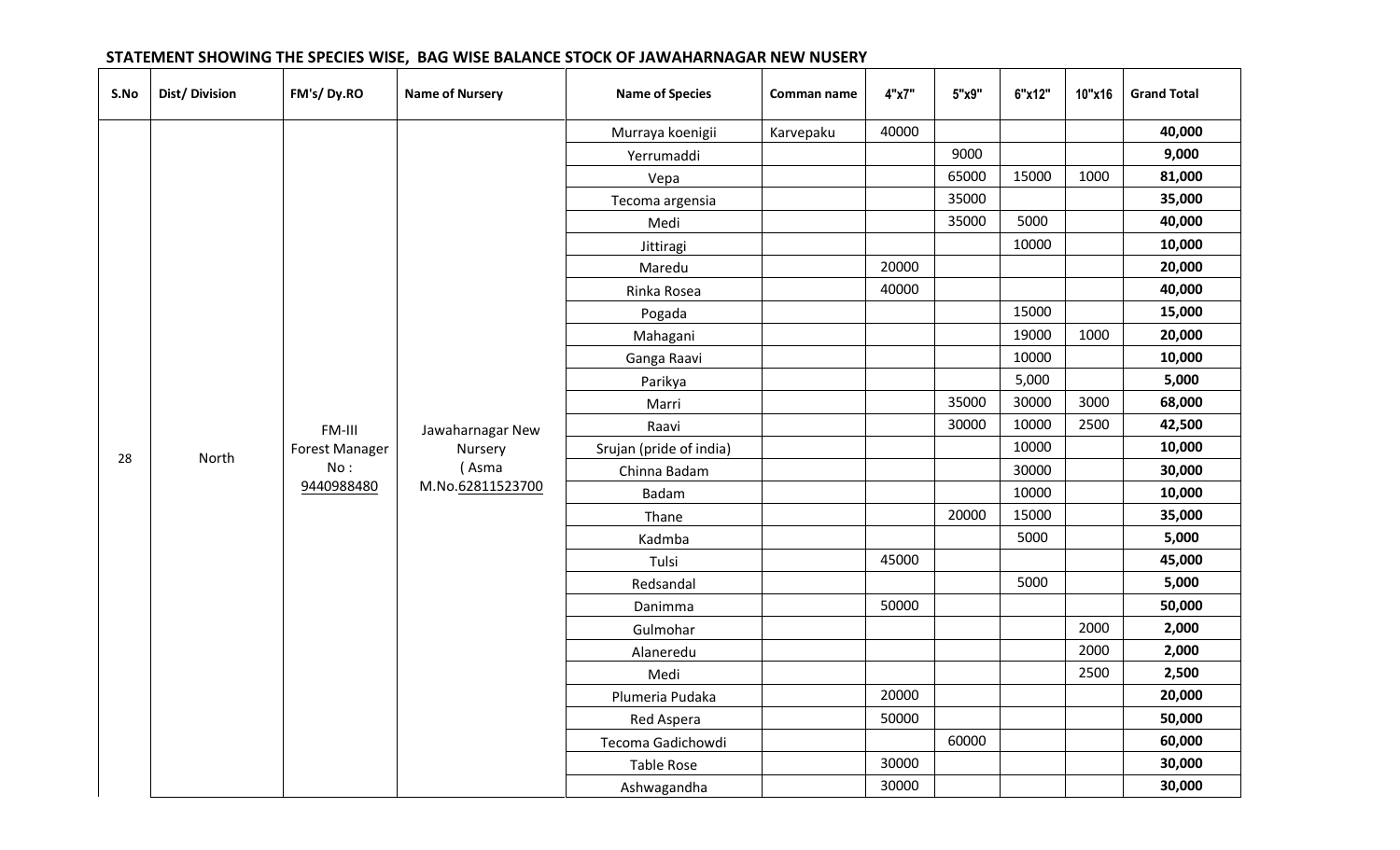|  |       |              | Casiajawanica             |         |         | 10000   |        |           | 10,000  |
|--|-------|--------------|---------------------------|---------|---------|---------|--------|-----------|---------|
|  |       |              | Poppeye                   |         |         | 20000   |        |           | 20,000  |
|  |       |              | Moduga                    |         |         |         | 20000  |           | 20,000  |
|  |       |              | jamma                     |         | 180000  |         |        |           | 180,000 |
|  |       |              | Bignonia                  |         |         | 20000   | 5000   |           | 25,000  |
|  |       |              | Caesalapainia             |         | 15000   | 40000   |        |           | 55,000  |
|  |       |              | Neelgiri                  |         |         | 30000   |        |           | 30,000  |
|  |       |              | Usiri                     |         | 190000  | 5000    |        |           | 195,000 |
|  |       |              | Boganvillae               |         | 90000   |         |        |           | 90,000  |
|  |       |              | Nimma                     |         | 20000   | 30000   |        |           | 50,000  |
|  |       |              | Bamboo                    |         |         | 25000   |        |           | 25,000  |
|  |       |              | Jacarnada                 |         |         | 16000   |        |           | 16,000  |
|  |       |              | Tabubia Rosea             |         |         | 18000   | 30000  |           | 48,000  |
|  |       |              | Juvvi                     |         |         | 18439   | 10000  |           | 28,439  |
|  |       |              | Kanakambaram (crossandra) |         | 80000   |         |        |           | 80,000  |
|  |       |              | Millia dubia              |         |         |         | 10000  |           | 10,000  |
|  |       |              | Peltopharam               |         |         | 23000   | 24000  |           | 47,000  |
|  |       |              | Naravepa                  |         |         |         | 26000  |           | 26,000  |
|  |       |              | Bahunia Perupia           |         |         |         | 20000  | 3000      | 23,000  |
|  |       |              | Spathodia                 |         |         | 35000   | 20000  | 3000      | 58,000  |
|  |       |              | Gulmohar                  |         |         | 30000   | 31000  |           | 61,000  |
|  |       |              | Velaga                    |         | 99368   |         |        |           | 99,368  |
|  |       |              | Munnga                    |         | 80000   | 28000   |        |           | 108,000 |
|  |       |              | Seemaruba                 |         |         | 20000   |        |           | 20,000  |
|  |       |              |                           | 29034   |         | 29,034  |        |           |         |
|  | Karka |              |                           |         |         |         |        |           | 10,000  |
|  |       | <b>Total</b> |                           | 1079368 | 657,439 | 429,034 | 20,000 | 2,185,841 |         |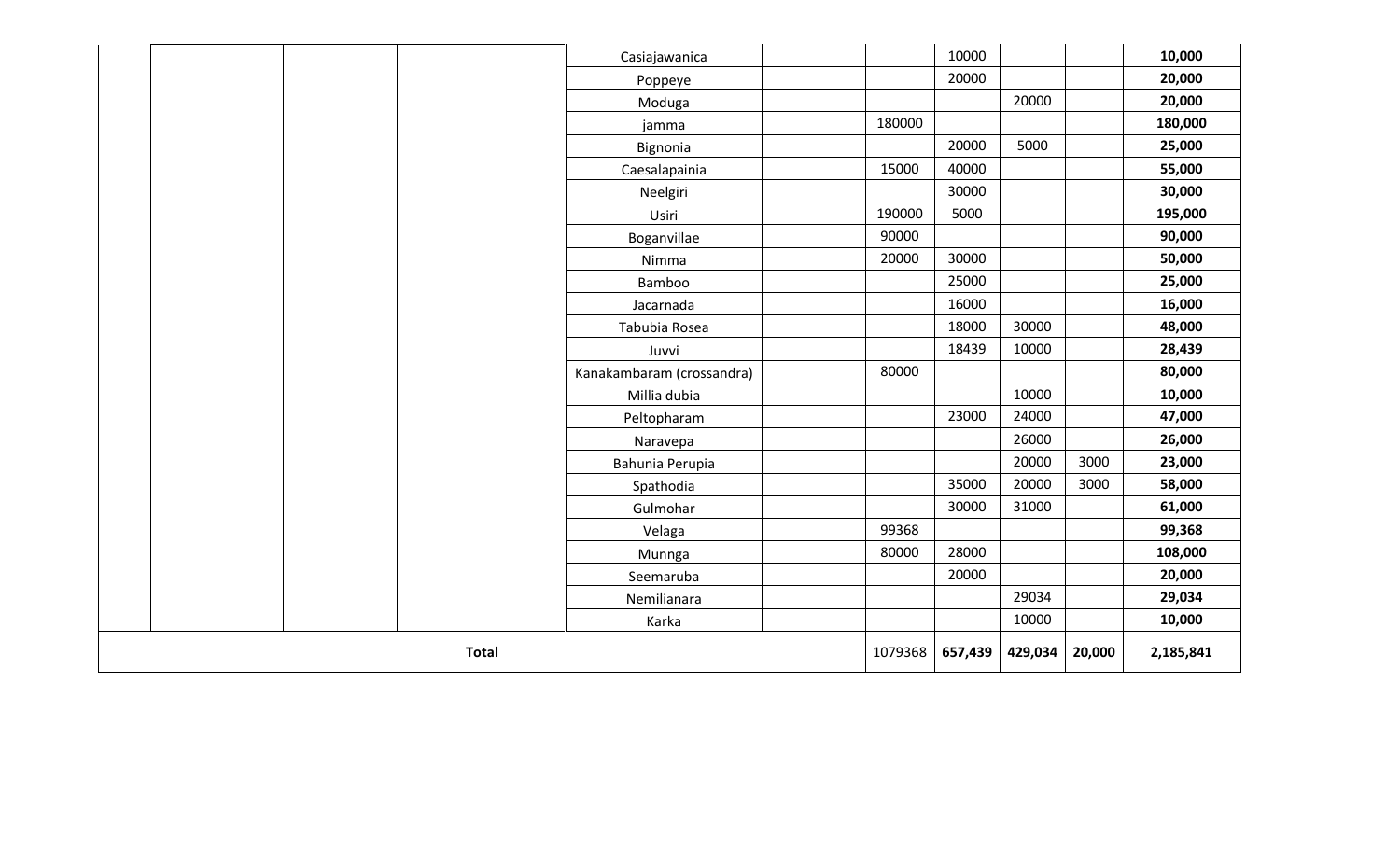| S.No | <b>Division</b> | FM's/Dy.RO                                    | <b>Name of Nursery</b>         | <b>Name of Species</b>   | Comman name | 5"x9" | 6"x12" | 8"x12 | 10"x16" | <b>Grand Total</b> |
|------|-----------------|-----------------------------------------------|--------------------------------|--------------------------|-------------|-------|--------|-------|---------|--------------------|
|      |                 |                                               |                                | Peltopharm               |             |       | 1260   | 460   | 530     | 2,250              |
|      |                 |                                               |                                | Vepa                     |             |       | 1320   | 480   | 550     | 2,350              |
|      |                 |                                               |                                | Raavi                    |             |       | 2200   | 420   | 1027    | 3,647              |
|      |                 |                                               |                                | Silver oak               |             |       | 1580   |       | 512     | 2,092              |
|      |                 |                                               |                                | Gulmohar                 |             |       | 1000   | 264   | 563     | 1,827              |
|      |                 |                                               |                                | Chinna Badam             |             |       | 2054   |       | 1035    | 3,089              |
|      |                 |                                               |                                | Rela                     |             | 1918  | 1540   |       | 545     | 4,003              |
|      |                 |                                               |                                | Kanuga                   |             |       | 1650   |       | 504     | 2,154              |
|      |                 |                                               |                                | Nemilinara               |             |       | 2620   |       | 565     | 3,185              |
|      |                 |                                               |                                | Tabubia Rosea            |             |       | 1190   | 1205  | 995     | 3,390              |
|      |                 |                                               |                                | Bahunia                  |             |       | 1350   |       | 545     | 1,895              |
|      |                 |                                               |                                | Juvvi                    |             |       | 1150   |       | 569     | 1,719              |
|      |                 |                                               |                                | Allanerdu                |             |       | 1122   | 340   | 516     | 1,978              |
|      |                 |                                               |                                | Tecoma Argensia          |             | 1600  | 1290   | 480   | 321     | 3,691              |
|      |                 |                                               |                                | Tabubia rosea            |             |       | 1718   |       | 970     | 2,688              |
|      |                 |                                               |                                | Usiri                    |             |       | 1020   |       | 120     | 1,140              |
|      |                 |                                               | Safilaguda Nursery<br>(Mallesh | Bigonia                  |             |       | 1110   |       | 775     | 1,885              |
|      |                 | FM-III<br>Forest Manager<br>No:<br>9440988480 |                                | Millig tone(Akash Ganga) |             |       |        | 680   | 205     | 885                |
|      | North           |                                               |                                | Kanuga                   |             |       |        |       | 213     | 213                |
| 25   |                 |                                               |                                | Dnimma                   |             | 2200  |        |       |         | 2,200              |
|      |                 |                                               | M.No.9912166857)               | Jama                     |             | 3200  |        |       |         | 3,200              |
|      |                 |                                               |                                | Ashwagranda              |             | 4243  |        |       |         | 4,243              |
|      |                 |                                               |                                | Poppeya                  |             | 1800  |        |       |         | 1,800              |
|      |                 |                                               |                                | pedalanthas              |             | 2600  |        |       |         | 2,600              |
|      |                 |                                               |                                | Yerrumaddi               |             | 1800  |        |       |         | 1,800              |
|      |                 |                                               |                                | Tulasi                   |             | 1910  |        |       |         | 1,910              |
|      |                 |                                               |                                | Velaga                   |             | 1200  |        |       |         | 1,200              |
|      |                 |                                               |                                | Boganvillia              |             | 1600  |        |       |         | 1,600              |
|      |                 |                                               |                                | kalamanda                |             | 1800  |        |       |         | 1,800              |
|      |                 |                                               |                                | Devaganneru              |             | 1400  |        |       |         | 1,400              |
|      |                 |                                               |                                | Tamarind                 |             | 1800  |        |       |         | 1,800              |
|      |                 |                                               |                                | Munaga                   |             | 1468  |        |       |         | 1,468              |
|      |                 |                                               |                                | Nandhivardhanam          |             | 1200  |        |       |         | 1,200              |
|      |                 |                                               |                                | Marri                    |             |       |        |       | 455     | 455                |
|      |                 |                                               |                                | Medi                     |             |       |        |       | 535     | 535                |
|      |                 |                                               |                                | Badam                    |             |       |        |       | 742     | 742                |
|      |                 |                                               |                                | Kadamba                  |             |       |        |       | 525     | 525                |
|      |                 |                                               |                                | Jacranada                |             |       |        |       | 907     | 907                |
|      |                 |                                               |                                | <b>Burga</b>             |             |       |        | 410   |         | 410                |
|      |                 |                                               |                                | Casiasimia               |             |       |        | 420   |         | 420                |

## **STATEMENT SHOWING THE SPECIES WISE, BAG WISE BALANCE STOCK OF SAFILAGUDA NUSERY**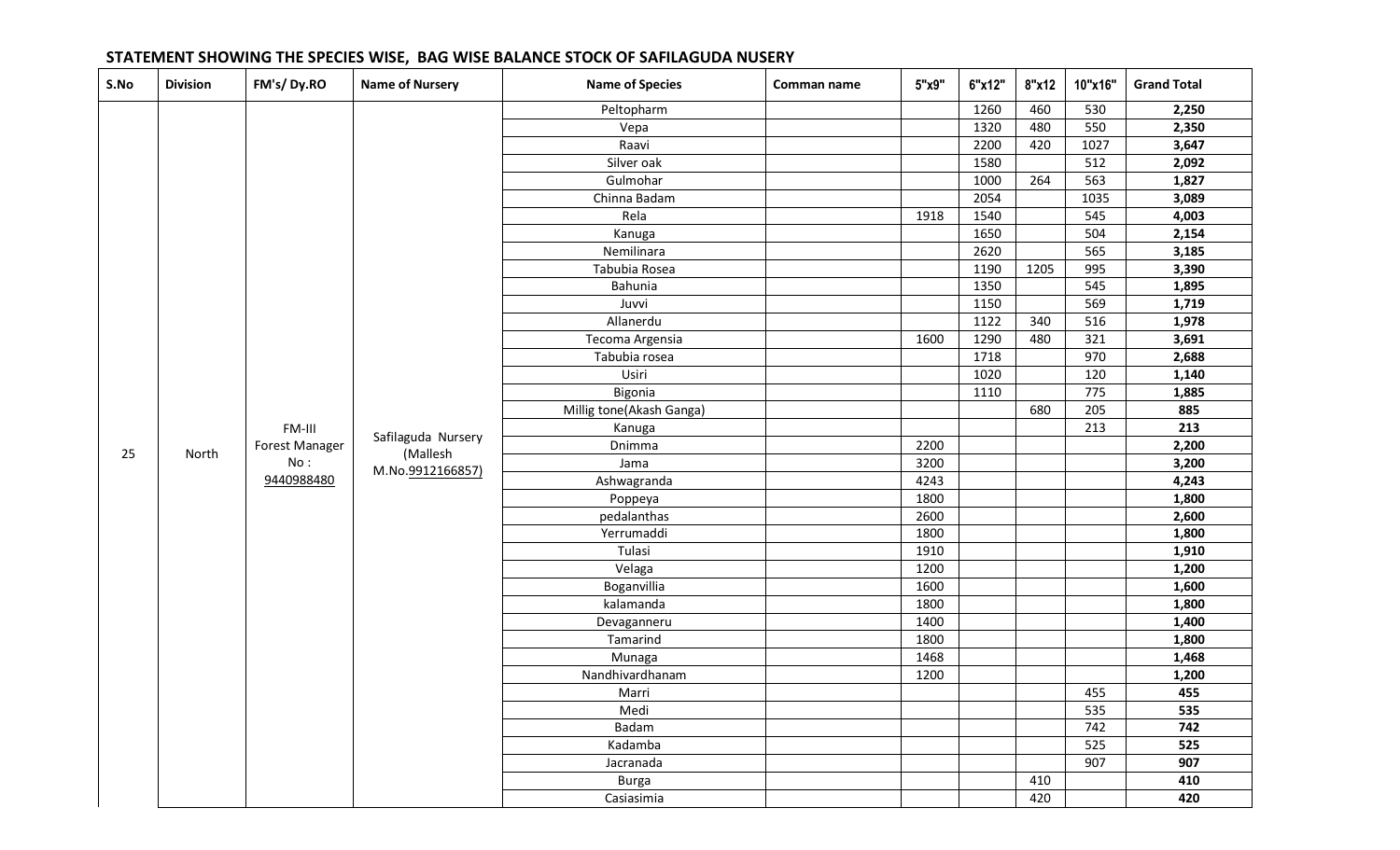|  |              | Bahuni           |      | 680 | 270                           | 950    |
|--|--------------|------------------|------|-----|-------------------------------|--------|
|  |              | Tecoma           |      | 610 |                               | 610    |
|  |              | Pogada           | 1400 |     | 406                           | 1,806  |
|  |              | Gumma Teku       |      | 680 |                               | 680    |
|  |              | Aluboda          |      | 590 |                               | 590    |
|  |              | Casiasimia Batan |      | 460 |                               | 460    |
|  | <b>Total</b> |                  |      |     | 33139   25174   8179   14,900 | 81,392 |

# **STATEMENT SHOWING THE SPECIES WISE, BAG WISE BALANCE STOCK OF CARNIVAL NUSERY**

| S.No        | <b>Division</b> | FM's                                      | <b>Name of Nursery</b> | <b>Name of Species</b> | Comman name | 5"x9" | 6"x12" | 8"x12 | 10"x16" | <b>Grand Total</b> |
|-------------|-----------------|-------------------------------------------|------------------------|------------------------|-------------|-------|--------|-------|---------|--------------------|
|             |                 |                                           |                        | Gulmohar               |             |       | 2700   | 1004  |         | 3,704              |
|             |                 |                                           |                        | Raavi                  |             |       |        | 1640  | 525     | 2,165              |
|             |                 |                                           |                        | Nimilinara             |             |       | 2850   | 1760  |         | 4,610              |
|             |                 |                                           |                        | T.Avanada              |             |       |        | 392   |         | 392                |
|             |                 |                                           |                        | Vepa                   |             |       |        | 1736  |         | 1,736              |
|             |                 |                                           |                        | Ashwagranda            |             | 5200  |        |       |         | 5,200              |
|             |                 |                                           |                        | Etha                   |             |       |        | 1126  |         | 1,126              |
|             |                 |                                           |                        | Aalstornia             |             |       | 2850   | 544   |         | 3,394              |
|             |                 |                                           |                        | Akasha Malle           |             |       |        | 608   |         | 608                |
|             |                 |                                           | Badam                  |                        |             | 2680  | 960    |       | 3,640   |                    |
|             |                 |                                           |                        | T.Arjetina             |             | 2600  |        | 1216  |         | 3,816              |
|             | FM-III          |                                           |                        | Tabubia Rosea          |             |       |        |       | 630     | 630                |
|             |                 |                                           |                        | Jacranada              |             |       |        |       | 655     | 655                |
| 26<br>North | Forest Manager  | Carnival Nursery<br>(Vajra No.8978607516) | chinabadam             |                        |             |       |        | 555   | 555     |                    |
|             |                 | No: 9440988480                            |                        | Kadamba                |             |       |        |       | 525     | 525                |
|             |                 |                                           |                        | Marri                  |             |       |        |       | 455     | 455                |
|             |                 |                                           |                        | Badam                  |             |       |        |       | 595     | 595                |
|             |                 |                                           |                        | Medi                   |             |       |        |       | 535     | 535                |
|             |                 |                                           |                        | Bahunina               |             |       | 2250   | 776   |         | 3,026              |
|             |                 |                                           |                        | Yeru Maddi             |             | 1400  |        | 788   |         | 2,188              |
|             |                 |                                           |                        | Poppeyi                |             | 2400  |        |       |         | 2,400              |
|             |                 |                                           |                        | Pedalanthas            |             | 3600  |        |       |         | 3,600              |
|             |                 |                                           |                        | Tulasi                 |             | 1800  |        |       |         | 1,800              |
|             |                 |                                           |                        | Velaga                 |             | 1400  |        |       |         | 1,400              |
|             |                 |                                           |                        | Ashoka                 |             |       |        | 1228  |         | 1,228              |
|             |                 |                                           |                        | Bignonia               |             |       | 2750   | 1176  | 525     | 4,451              |
|             |                 |                                           |                        | Batlibrush             |             |       |        | 1648  |         | 1,648              |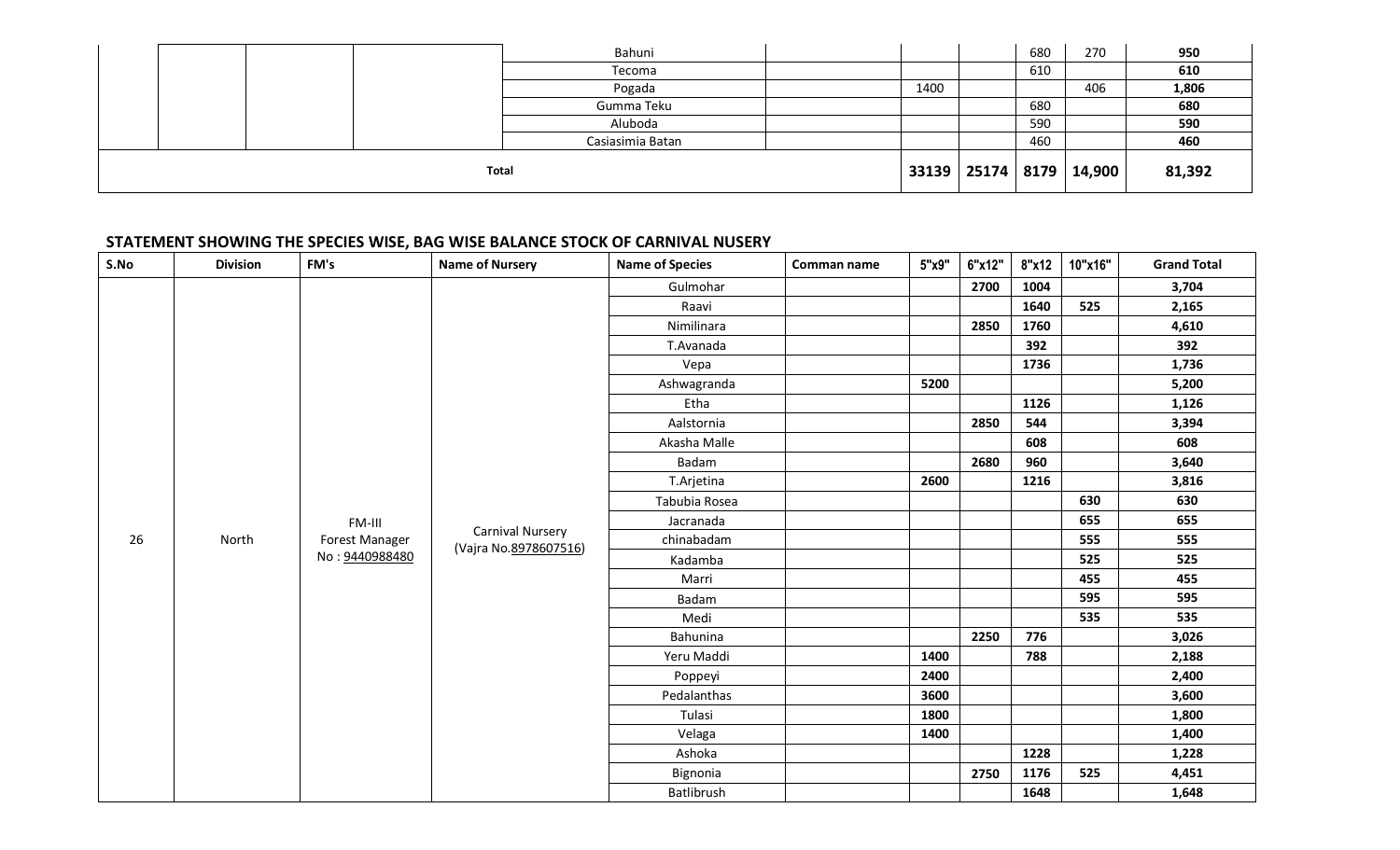|  |              | Boganvillia   |        | 1800  |       |       |       | 1,800   |
|--|--------------|---------------|--------|-------|-------|-------|-------|---------|
|  |              | Kalamanda     |        | 1800  |       |       |       | 1,800   |
|  |              | Devaganneru   |        | 1400  |       |       |       | 1,400   |
|  |              | Tamarind      | chinta | 1800  |       |       |       | 1,800   |
|  |              | Munaga        |        | 1800  |       |       |       | 1,800   |
|  |              | Nandivardanam |        | 2600  |       |       |       | 2,600   |
|  |              | putranjeeva   |        |       |       | 984   |       | 984     |
|  |              | Kanuga        |        |       |       | 1044  |       | 1,044   |
|  |              | Rose wood     |        |       |       | 400   |       | 400     |
|  |              | Petlofram     |        |       | 2600  | 432   |       | 3,032   |
|  |              | Sindhura      |        |       |       | 366   |       | 366     |
|  |              | Mahagani      |        |       |       | 1776  |       | 1,776   |
|  |              | Pogada        |        | 2600  |       | 400   |       | 3,000   |
|  |              | khaijilia     |        |       |       | 576   |       | 576     |
|  |              | Jama          |        | 5800  |       |       |       | 5,800   |
|  |              | Rela          |        | 2295  |       | 776   |       | 3,071   |
|  |              | Silver Oak    |        |       |       | 1240  |       | 1,240   |
|  |              | parkiaya      |        |       | 2800  |       |       | 2,800   |
|  |              | Kanuga        |        |       | 2650  |       |       | 2,650   |
|  |              | Dssissoo      |        |       | 2210  |       |       | 2,210   |
|  |              | Danimma       |        | 5200  |       |       |       | 5,200   |
|  |              | Usiri         |        |       | 3810  |       |       | 3,810   |
|  | <b>Total</b> |               |        | 45495 | 30150 | 24596 | 5,000 | 105,241 |

# **STATEMENT SHOWING THE SPECIES WISE, BAG WISE BALANCE STOCK OF THUMKUNTA NURSERY**

| S.No | <b>Division</b> | FM                    | <b>Name of Nursery</b>  | <b>Name of Species</b> | Comman name | 4"x7" | 5"x9" | 6"x12" | 8"x12 | 10"x16" | <b>Grand Total</b> |
|------|-----------------|-----------------------|-------------------------|------------------------|-------------|-------|-------|--------|-------|---------|--------------------|
|      |                 |                       |                         | Alstonisa              |             |       | 8568  |        |       |         | 8,568              |
|      |                 |                       |                         | Peltopharam            |             |       |       |        | 1700  | 1000    | 2,700              |
|      |                 |                       |                         | Vepa                   |             | 35540 | 4660  |        |       |         | 40,200             |
|      |                 |                       |                         | Tecoma argensia        |             |       |       | 6444   |       |         | 6,444              |
|      |                 | FM-III                | Thumkunta Sports School | Teminala Arjuna        |             |       |       |        | 2000  |         | 2,000              |
|      | North           | <b>Forest Manager</b> | Nursery                 | Jammi                  |             |       |       | 2440   |       |         | 2,440              |
| 21   |                 | No:                   | (Bhagyavathi.           | Maredu                 |             |       | 9224  | 2800   |       |         | 12,024             |
|      |                 | 9440988480            | M.No: 9705372944)       | Pogada                 |             | 9500  |       | 7276   |       |         | 16,776             |
|      |                 |                       |                         | Mahagani               |             |       | 10564 | 9125   |       |         | 19,689             |
|      |                 |                       |                         | Rela                   |             |       |       | 4980   |       |         | 4,980              |
|      |                 |                       |                         | Ganga Raavi            |             |       |       | 4123   |       |         | 4,123              |
|      |                 |                       |                         | Marri                  |             |       |       |        | 4300  | 5192    | 9,492              |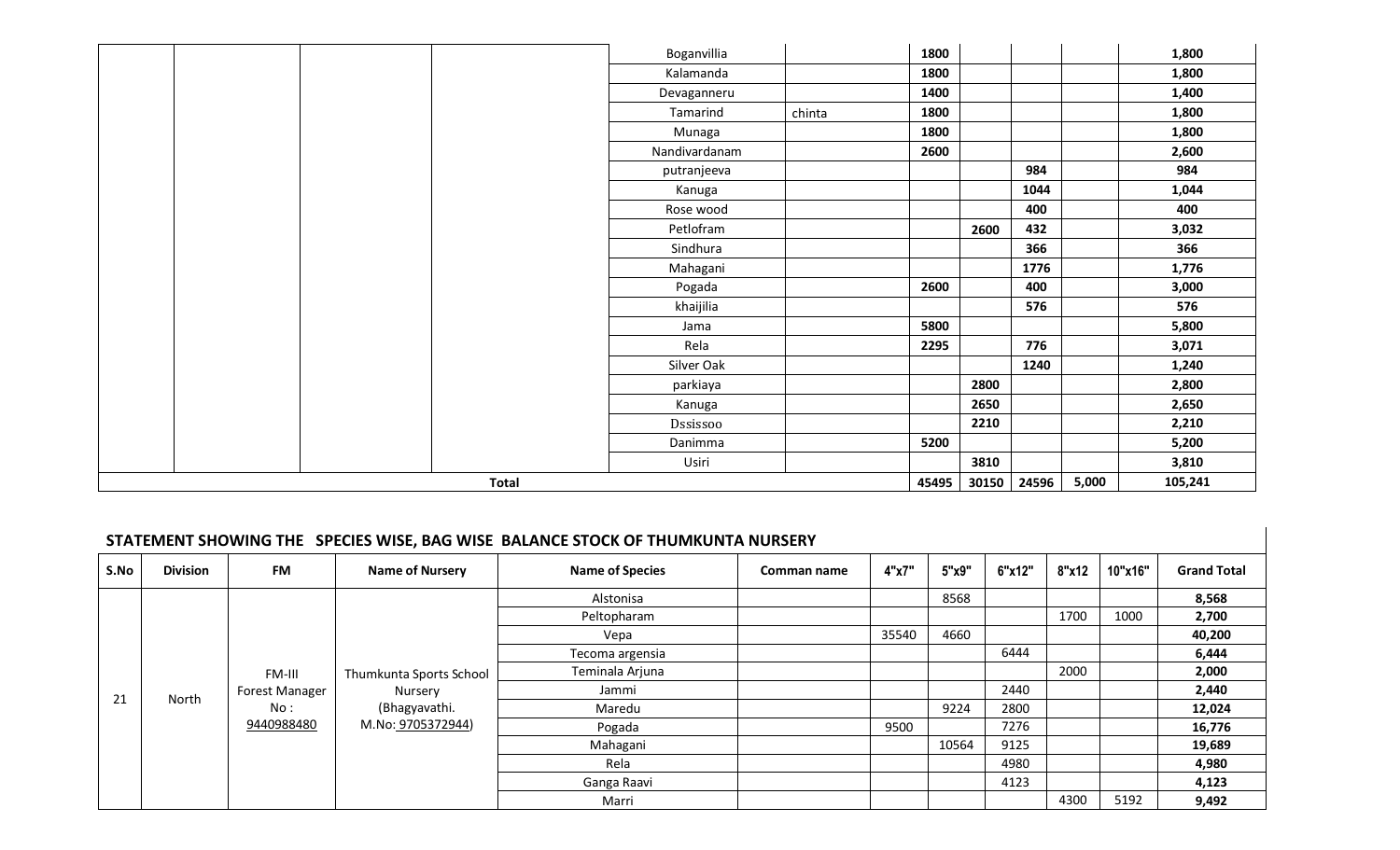|              | Raavi                |        | 10373   | 3612   | 4920   | 2600    | 21,505 |
|--------------|----------------------|--------|---------|--------|--------|---------|--------|
|              | Chinna Badam         |        |         | 1872   | 4800   | 5250    | 11,922 |
|              | Badam                |        |         | 6436   | 4080   | 3250    | 13,766 |
|              | Tulsi                | 49410  |         |        |        |         | 49,410 |
|              | Redsandal            |        |         | 6704   |        |         | 6,704  |
|              | Danimma              | 25670  | 11280   |        | 1400   |         | 38,350 |
|              | Mandhara             | 12440  |         |        |        |         | 12,440 |
|              | Red Aspera           |        | 7056    |        |        |         | 7,056  |
|              | Green Aspera         |        | 12084   |        |        |         | 12,084 |
|              | Brown Aspera         |        | 7056    |        |        |         | 7,056  |
|              | Acalipha Aspera      |        | 2056    |        |        |         | 2,056  |
|              | Yerraseema           |        | 7906    |        |        |         | 7,906  |
|              | <b>Bombay Border</b> | 22619  |         |        |        |         | 22,619 |
|              | Alanerdu             |        |         |        |        | 700     | 700    |
|              | Goritaku             | 33400  |         |        |        |         | 33,400 |
|              | jamma                | 37518  | 3840    |        |        |         | 41,358 |
|              | Kankamarama          | 22240  |         |        |        |         | 22,240 |
|              | Karka                |        | 5870    |        |        |         | 5,870  |
|              | Usiri                | 24800  | 2520    |        |        |         | 27,320 |
|              | Pedlanthus           | 29521  |         |        |        |         | 29,521 |
|              | <b>Buruga</b>        |        | 6084    |        |        |         | 6,084  |
|              | Tecoma gadichowdi    |        | 4080    | 2919   |        |         | 6,999  |
|              | Jacarnada            |        | 10100   | 15136  | 2510   | 2200    | 29,946 |
|              | Tabubia Rosea        |        |         | 9406   | 4210   | 8200    | 21,816 |
|              | Tabubia Alvanda      |        | 10689   | 9316   | 2100   |         | 22,105 |
|              | Tabubia Alata        |        |         |        | 900    |         | 900    |
|              | Juvvi                |        |         |        | 1400   | 1700    | 3,100  |
|              | Silver oak           |        | 9543    |        |        | 1290    | 10,833 |
|              | Bahunia Perupia      |        | 15016   | 7545   | 2400   |         | 24,961 |
|              | Spathodia            |        | 17013   | 19016  |        |         | 36,029 |
|              | Gulmohar             |        |         |        | 1800   | 1580    | 3,380  |
|              | Velaga               | 34000  |         |        |        |         | 34,000 |
|              | <b>Bottle Brush</b>  |        |         |        |        | 1868    | 1,868  |
|              | Nemilianara          |        |         | 5760   |        |         | 5,760  |
|              | Kanuga               |        |         | 14756  |        | 460     | 15,216 |
|              | Purtanjeeva          |        | 2872    | 1900   |        |         | 4,772  |
|              | Kadamba              |        |         |        | 2620   | 3013    | 5,633  |
|              | Bignonia             |        |         |        | 2600   | 3277    | 5,877  |
|              | Medi                 |        |         |        | 2560   | 3610    | 6,170  |
| <b>Total</b> | 336658               | 178454 | 141,566 | 46,300 | 45,190 | 748,168 |        |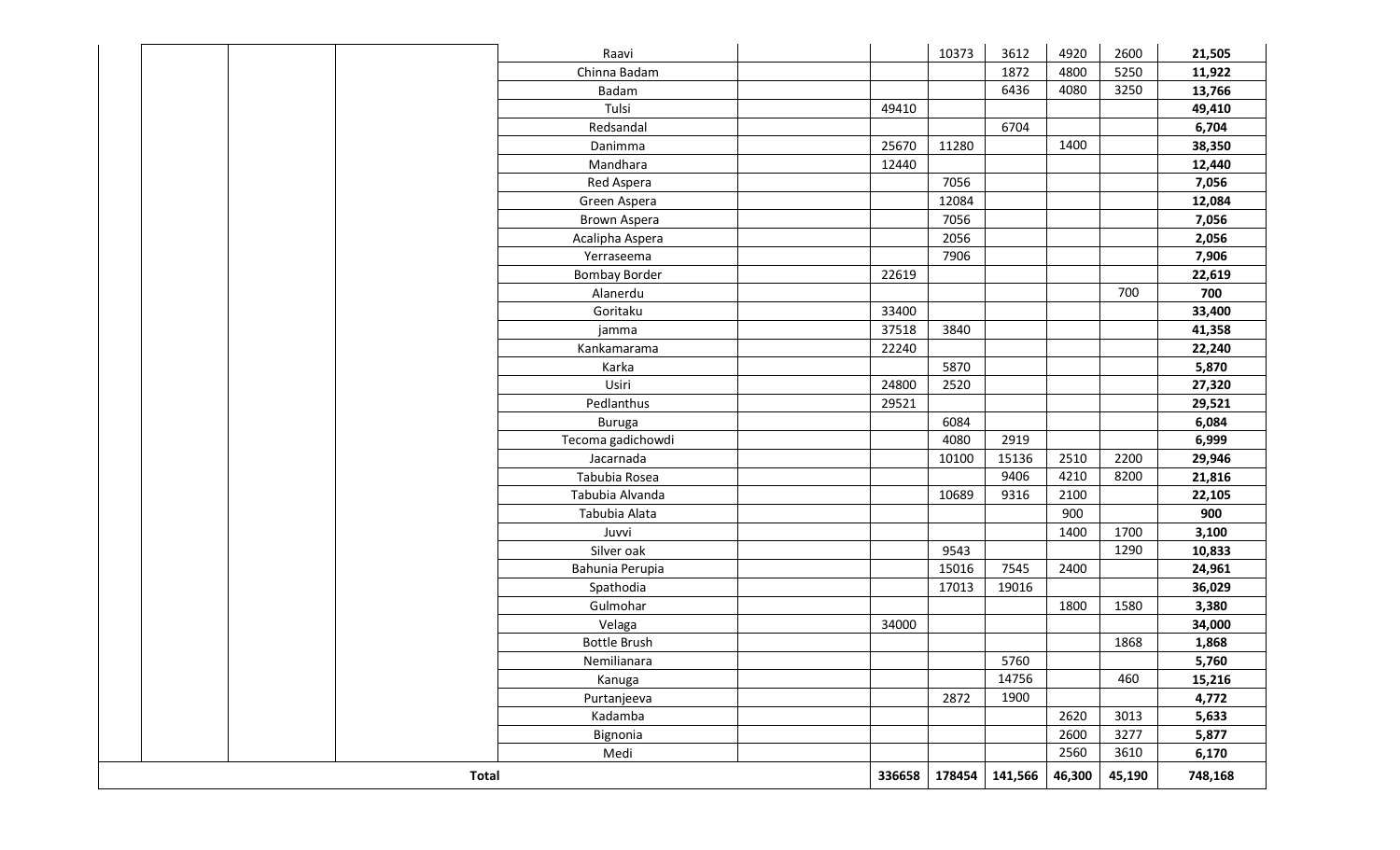# **STATEMENT SHOWING THE SPECIES WISE, BAG WISE BALANCE STOCK OF HARIDASPALLY NURSERY**

| S.No | Dist/Division | FM's/Dy.RO     | <b>Name of Nursery</b> | <b>Name of Species</b>  | Comman name | 4x7    | 5x9    | 6x12   | <b>Grand Total</b> |  |  |  |  |                 |  |  |       |       |       |
|------|---------------|----------------|------------------------|-------------------------|-------------|--------|--------|--------|--------------------|--|--|--|--|-----------------|--|--|-------|-------|-------|
|      |               |                |                        | <b>Bombay Border</b>    |             | 20000  | 8000   |        | 28000              |  |  |  |  |                 |  |  |       |       |       |
|      |               |                |                        | Odesiya                 |             | 20000  |        |        | 20000              |  |  |  |  |                 |  |  |       |       |       |
|      |               |                |                        | <b>Table Rose</b>       |             | 45000  |        |        | 45000              |  |  |  |  |                 |  |  |       |       |       |
|      |               |                |                        | Errantinum Gold         |             | 26000  |        |        | 26000              |  |  |  |  |                 |  |  |       |       |       |
|      |               |                |                        | <b>Brown Aspera</b>     |             | 12000  |        |        | 12000              |  |  |  |  |                 |  |  |       |       |       |
|      |               |                |                        | Green Acalipha          |             | 19000  | 15000  |        | 34000              |  |  |  |  |                 |  |  |       |       |       |
|      |               |                |                        | Red Acalipha            |             |        | 3000   |        | 3000               |  |  |  |  |                 |  |  |       |       |       |
|      |               |                |                        | Pedlanthus              |             | 203000 |        |        | 203000             |  |  |  |  |                 |  |  |       |       |       |
|      |               |                |                        | Swasthik                |             | 2000   |        |        | 2000               |  |  |  |  |                 |  |  |       |       |       |
|      |               |                |                        | Golden Durantha         |             | 3000   | 2000   |        | 5000               |  |  |  |  |                 |  |  |       |       |       |
|      |               |                |                        | Philisium               |             |        | 12000  | 10000  | 22000              |  |  |  |  |                 |  |  |       |       |       |
|      |               |                |                        | Boganvillae             |             |        | 50000  | 12000  | 62000              |  |  |  |  |                 |  |  |       |       |       |
|      |               |                |                        | Bravophillium           |             |        | 20000  |        | 20000              |  |  |  |  |                 |  |  |       |       |       |
|      |               |                |                        | Ganneru                 |             |        | 30000  |        | 30000              |  |  |  |  |                 |  |  |       |       |       |
|      | North         | FM-III         |                        | Pedlanthus              |             |        | 270000 |        | 270000             |  |  |  |  |                 |  |  |       |       |       |
|      |               |                | Haridaspally New       | Tecoma Gadichowdi       |             |        | 40000  |        | 40000              |  |  |  |  |                 |  |  |       |       |       |
| 27   |               | Forest Manager | Nursery<br>(Venkatesh  | Ceasalapania            |             |        | 231000 |        | 231000             |  |  |  |  |                 |  |  |       |       |       |
|      |               | No: 9440988480 | M.No.9382264930)       | Seethapal               |             |        | 2000   |        | 2000               |  |  |  |  |                 |  |  |       |       |       |
|      |               |                |                        | Papaya                  |             |        | 4000   |        | 4000               |  |  |  |  |                 |  |  |       |       |       |
|      |               |                |                        | Nimma                   |             |        | 2000   |        | 2000               |  |  |  |  |                 |  |  |       |       |       |
|      |               |                |                        | Danimma                 |             |        | 4000   |        | 4000               |  |  |  |  |                 |  |  |       |       |       |
|      |               |                |                        | Plumeria Pudica         |             |        | 63000  |        | 63000              |  |  |  |  |                 |  |  |       |       |       |
|      |               |                |                        | Voma                    |             |        | 4000   |        | 4000               |  |  |  |  |                 |  |  |       |       |       |
|      |               |                |                        |                         |             |        |        |        |                    |  |  |  |  | <b>Tamarind</b> |  |  | 20000 | 40000 | 60000 |
|      |               |                |                        | <b>Bahunia Perpuria</b> |             |        | 20000  | 4000   | 24000              |  |  |  |  |                 |  |  |       |       |       |
|      |               |                |                        | Peltopharam             |             |        |        | 12000  | 12000              |  |  |  |  |                 |  |  |       |       |       |
|      |               |                |                        | Gulmohar                |             |        |        | 250000 | 250000             |  |  |  |  |                 |  |  |       |       |       |
|      |               |                |                        | Vepa                    |             |        |        | 30000  | 30000              |  |  |  |  |                 |  |  |       |       |       |
|      |               |                |                        | Grythunia indira        |             |        |        | 20000  | 20000              |  |  |  |  |                 |  |  |       |       |       |
|      |               |                |                        | Bignonia                |             |        |        | 18000  | 18000              |  |  |  |  |                 |  |  |       |       |       |
|      |               |                |                        | Pogada                  |             |        |        | 30000  | 30000              |  |  |  |  |                 |  |  |       |       |       |
|      |               |                |                        | Tecoma Argensia         |             |        |        | 4000   | 4000               |  |  |  |  |                 |  |  |       |       |       |
|      |               |                |                        | Badam                   |             |        |        | 30000  | 30000              |  |  |  |  |                 |  |  |       |       |       |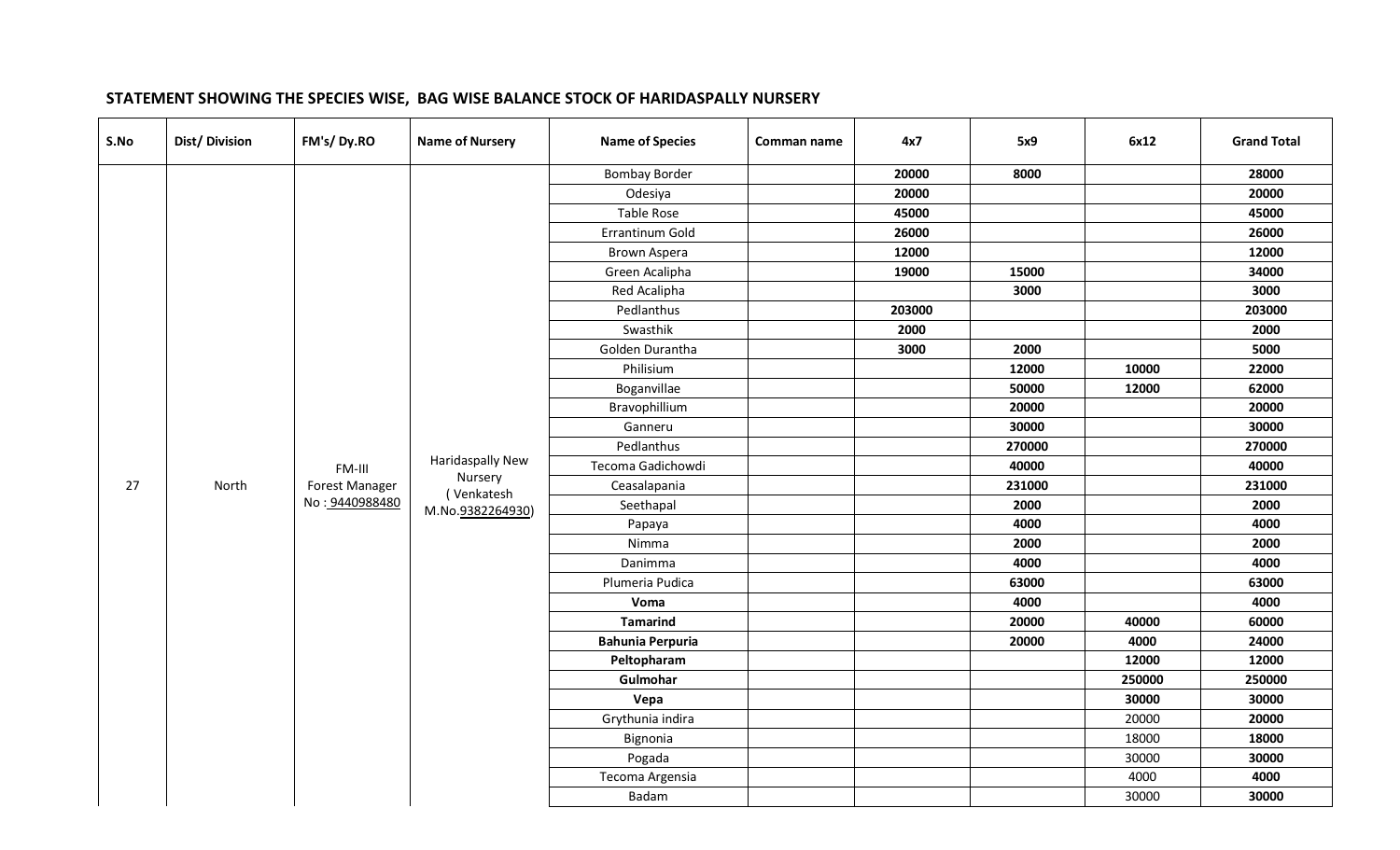|  |              | Usiri       |        |         | 10000   | 10000     |
|--|--------------|-------------|--------|---------|---------|-----------|
|  |              | Parkia      |        |         | 10000   | 10000     |
|  |              | Kanuga      |        |         | 90000   | 90000     |
|  |              | Velaga      |        |         | 1000    | 1000      |
|  |              | Nemilnara   |        |         | 4000    | 4000      |
|  |              | Shivalingam |        |         | 500     | 500       |
|  |              | Drishinam   |        |         | 4000    | 4000      |
|  |              | Dscissco    |        |         | 500     | 500       |
|  |              | Raavi       |        |         | 35000   | 35000     |
|  |              | Maari       |        |         | 35000   | 35000     |
|  | <b>Total</b> |             | 350000 | 800,000 | 650,000 | 1,800,000 |

# **STATEMENT SHOWING THE STOCK OF SPECIES WISE BAG WISE STOCK OF Vanasthalipuram NUSERY UNDER**

|      |                          |       |                           |                               |                    |       |       | <b>BAG WISE</b> |        |        |                       |
|------|--------------------------|-------|---------------------------|-------------------------------|--------------------|-------|-------|-----------------|--------|--------|-----------------------|
| S.No | Dist/<br><b>Division</b> | FM's  | Name of<br><b>Nursery</b> | Name of the<br><b>Species</b> | <b>Common Name</b> | 4"X7" | 5"x9" | 6"x12"          | 8"x12" | 10"16" | Grand<br><b>Total</b> |
|      |                          |       |                           | Acalypha aspera               | Red Acalypha       | 5942  | 10900 |                 |        |        | 16842                 |
|      |                          |       |                           | Alstonia scholaris            | Alstonia           |       |       | 2786            |        |        | 2786                  |
|      |                          |       |                           | Azadirachta indica            | Vepa/Neem          |       |       |                 | 300    | 700    | 1000                  |
|      |                          |       |                           | Bauhinia purpurea             | Bauhinia           |       |       | 3540            | 224    |        | 3764                  |
|      |                          |       |                           | Bignonia<br>megapotamica      | Bignonia           |       |       | 1404            |        |        | 1404                  |
|      |                          |       |                           |                               | Brown acalypha     | 2192  |       |                 |        |        | 2192                  |
|      |                          |       |                           |                               | <b>B.Border</b>    | 6950  |       |                 |        |        | 6950                  |
|      |                          |       |                           | Cassia siamea                 | Cassia siamea      |       |       | 1570            |        |        | 1570                  |
| 19   | <b>NORTH</b>             | FM II | Vansthalipuram            |                               | Casia brora        | 13870 |       |                 |        |        | 13870                 |
|      |                          |       |                           | Dalbergia sissoo              | <b>Dssissoo</b>    |       |       | 14556           |        |        | 14556                 |
|      |                          |       |                           | Delonix regia                 | Gulmohar           |       |       | 940             |        | 640    | 1580                  |
|      |                          |       |                           |                               | Durshanam          |       |       | 1080            |        |        | 1080                  |
|      |                          |       |                           |                               | Danimma            | 37763 |       |                 |        |        | 37763                 |
|      |                          |       |                           | Emblica officinalis           | <b>Usiri</b>       | 3112  |       |                 |        |        | 3112                  |
|      |                          |       |                           |                               | Erumaddi           |       |       | 4597            |        |        | 4597                  |
|      |                          |       |                           |                               | errachandanam      |       |       |                 |        | 200    | 200                   |
|      |                          |       |                           | Ficus benghalensis            | Marri              |       |       |                 | 295    |        | 295                   |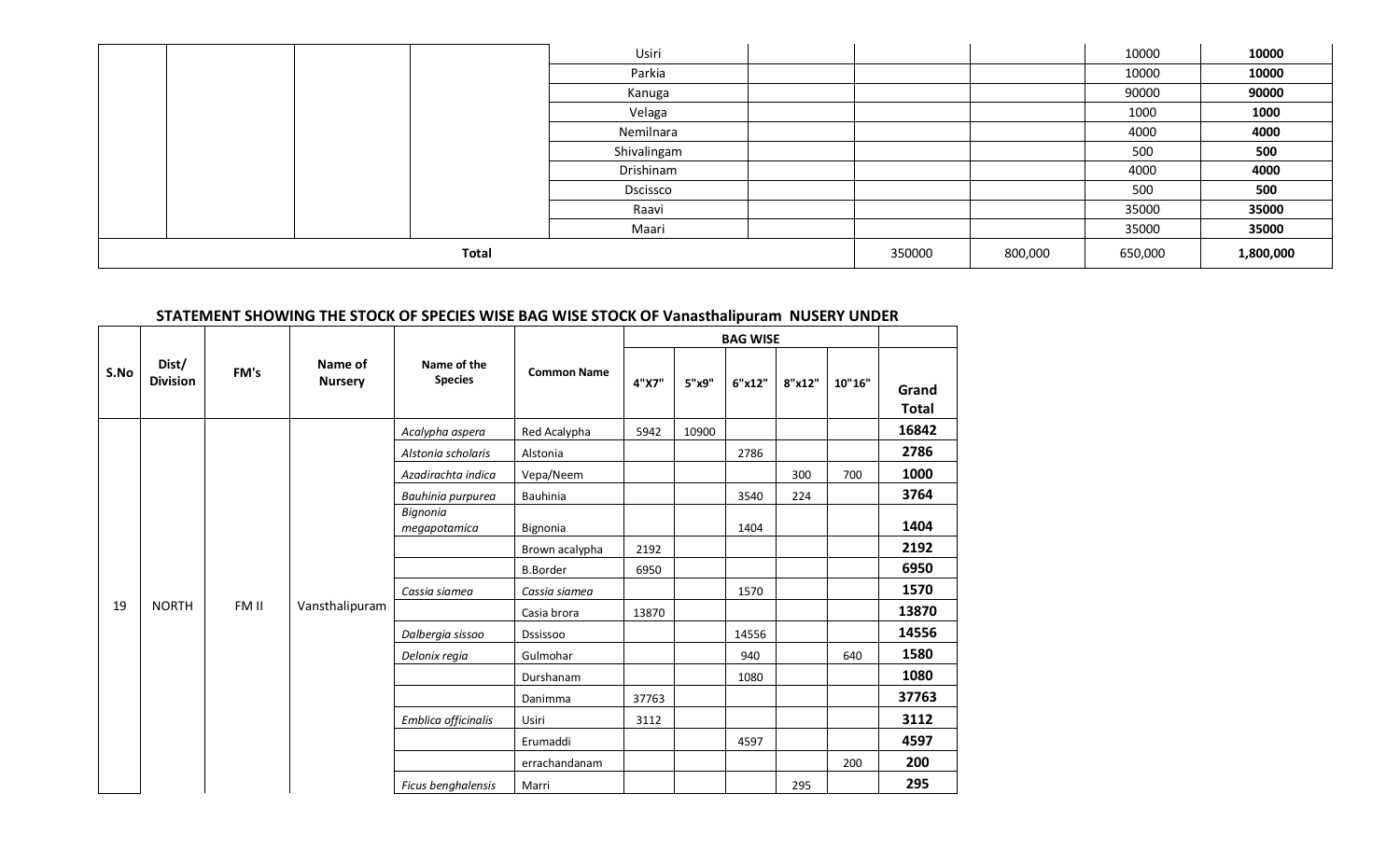|    |              |                   |                        | Ficus religiosa               | Raavi                      |       | 3308  |       | 8150  | 2570  | 14028  |
|----|--------------|-------------------|------------------------|-------------------------------|----------------------------|-------|-------|-------|-------|-------|--------|
|    |              |                   |                        |                               | T.Gadichoudi               |       | 1402  |       |       |       | 1402   |
|    |              |                   |                        |                               | Gangaravi                  |       |       | 1646  |       |       | 1646   |
|    |              |                   |                        | Holoptelia<br>integrefolia    | Nemalinara                 |       |       |       | 2700  |       | 2700   |
|    |              |                   |                        |                               | Khalija                    |       |       | 2296  |       |       | 2296   |
|    |              |                   |                        | Lagerstroemia<br>speciosa     | Sujana / Pride of<br>India |       |       |       |       | 7125  | 7125   |
|    |              |                   |                        | Mimusops elengi               | Pogada                     |       |       |       | 688   | 2518  | 3206   |
|    |              |                   |                        | Phoenix sylvestris            | Eetha                      |       | 8128  |       |       |       | 8128   |
|    |              |                   |                        | Pongamia pinnata              | Kanuga                     |       |       | 6248  |       | 2650  | 8898   |
|    |              |                   |                        | Putranjiva<br>roxburghii      | Puthranjeeva               |       |       | 3756  | 1454  | 590   | 5800   |
|    |              |                   |                        | Plumeria rubra                | Deva ganneru               | 2788  |       |       |       |       | 2788   |
|    |              |                   |                        |                               | Plamoria                   |       |       | 214   |       |       | 214    |
|    |              |                   |                        |                               | peltroform                 |       |       | 2664  |       | 1028  | 3692   |
|    |              |                   |                        | Pedilanthus                   | Pedilanthus                | 246   |       |       |       |       | 246    |
|    |              | FM-II             | Vansthalipuram         |                               | panasa                     |       |       |       |       | 1162  | 1162   |
| 19 | <b>NORTH</b> | Forest<br>Manager | Prabhakar<br>reddy No: | Spathodea<br>companulata      | Spathodia                  |       |       | 2160  | 150   | 660   | 2970   |
|    |              | No:<br>9491744510 | 9948906433             | Sterculia foetida             | China Badam                |       |       | 3470  | 2600  |       | 6070   |
|    |              |                   |                        |                               | rela                       |       |       |       |       | 40    | 40     |
|    |              |                   |                        | Syzygium cumini               | Neredu                     |       |       |       | 1350  |       | 1350   |
|    |              |                   |                        | Tabebuia alata                | T. allata                  |       |       | 5136  |       | 80    | 5216   |
|    |              |                   |                        | Tabebuia<br>avellandae        |                            |       |       | 11002 | 2900  | 425   | 14327  |
|    |              |                   |                        | Tabebuia rosea                |                            |       |       | 4761  | 2839  | 582   | 8182   |
|    |              |                   |                        | Tabernoemontana<br>divaricata | Nandhivardhanam            |       | 3900  |       |       |       | 3900   |
|    |              |                   |                        | Tecoma argentea               |                            |       |       | 900   |       | 200   | 1100   |
|    |              |                   |                        | <b>TOTAL</b>                  |                            | 72863 | 27638 | 74726 | 23650 | 21170 | 220047 |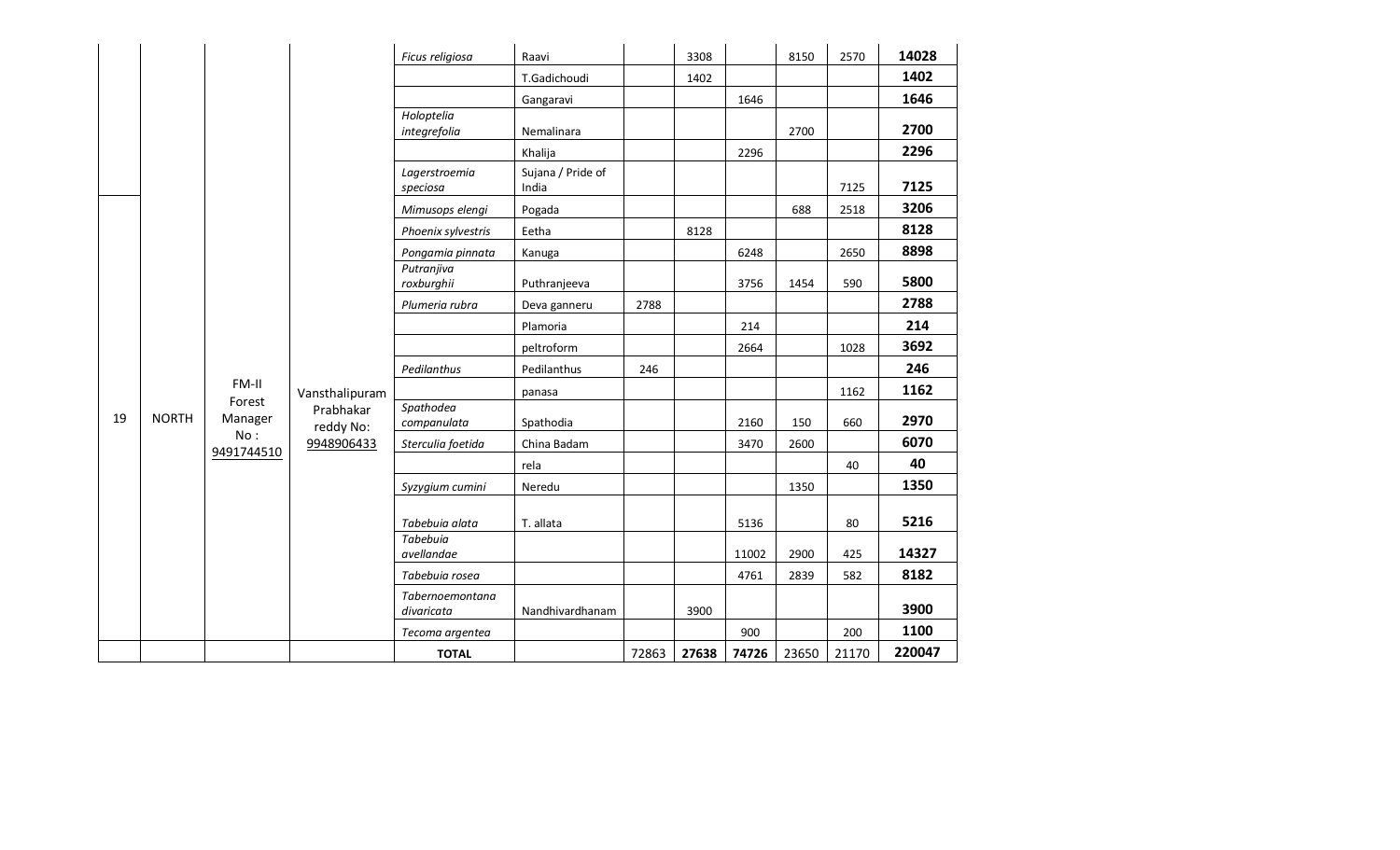|      |                          |                     |                           |                               |                            |       |       | <b>BAG WISE</b> |        |        |                       |
|------|--------------------------|---------------------|---------------------------|-------------------------------|----------------------------|-------|-------|-----------------|--------|--------|-----------------------|
| S.No | Dist/<br><b>Division</b> | FM's/FM II          | Name of<br><b>Nursery</b> | Name of the<br><b>Species</b> | Common<br><b>Name</b>      | 4"X7" | 5"x9" | 6"x12"          | 8"x12" | 10"16" | Grand<br><b>Total</b> |
|      |                          |                     |                           |                               | Alovera                    |       |       | 1759            |        |        | 1759                  |
|      |                          |                     |                           | Azadirachta<br>indica         | Vepa/Neem                  |       |       |                 | 291    | 361    | 652                   |
|      |                          |                     |                           | <b>Bauhinia</b><br>purpurea   | <b>Bauhinia</b>            |       |       |                 | 80     | 976    | 1056                  |
|      |                          |                     |                           | Bignonia<br>megapotamica      | Bignonia                   |       |       |                 |        | 2573   | 2573                  |
|      |                          |                     |                           | Bombax ceiba                  | <b>Buruga</b>              |       |       | 14501           |        | 153    | 14654                 |
|      |                          |                     |                           |                               | bottle bursh               |       |       |                 |        | 226    | 226                   |
|      |                          |                     |                           | Dalbergia sissoo              | Dssissoo                   |       |       | 395             |        | 14     | 409                   |
|      |                          |                     |                           | Delonix regia                 | Gulmohar                   |       |       | 850             | 528    | 786    | 2164                  |
|      |                          |                     |                           |                               | Erumaddi                   |       |       |                 | 44     |        | 44                    |
|      |                          | <b>FM-II Forest</b> | Uppal                     | <b>Ficus</b><br>benghalensis  | Marri                      |       |       |                 |        | 159    | 159                   |
|      |                          | Manager             | Bhagayath -               | Ficus religiosa               | Raavi                      |       |       |                 |        | 497    | 497                   |
| 17   | North                    | No:<br>9491744510   | I Ramulu No               | Grevillea<br>robusta          | Silveroak                  |       |       |                 | 64     | 558    | 622                   |
|      |                          |                     | 9010199544                |                               | Gangaravi                  |       |       |                 | 24     |        | 24                    |
|      |                          |                     |                           | Jacaranda<br>mimosifolia      | Jacaranda                  |       |       |                 | 144    |        | 144                   |
|      |                          |                     |                           | Lagerstroemia<br>speciosa     | Sujana /<br>Pride of India |       |       |                 |        | 1354   | 1354                  |
|      |                          |                     |                           | Millingtonia<br>hortensis     | Akashmalli                 |       |       |                 |        | 48     | 48                    |
|      |                          |                     |                           |                               | maredu                     |       |       |                 | 398    |        | 398                   |
|      |                          |                     |                           | Mimusops<br>elengi            | Pogada                     |       |       |                 | 148    | 420    | 568                   |
|      |                          |                     |                           |                               | Neredu                     |       |       | 244             |        | 1905   | 2149                  |
|      |                          |                     |                           | Parkia<br>biglandulosa        |                            |       |       |                 |        | 462    | 462                   |
|      |                          |                     |                           | Phoenix                       |                            |       |       |                 |        |        | 2000                  |
|      |                          |                     |                           | sylvestris<br>Pongamia        | Eetha                      |       |       |                 | 2000   |        |                       |
| 17   | North                    | FM-II               | Uppal                     | pinnata                       | Kanuga                     |       |       |                 |        | 851    | 851                   |

### **STATEMENT SHOWING THE STOCK OF SPECIES WISE BAG WISE STOCK OF Uppal bhagath-I NUSERY**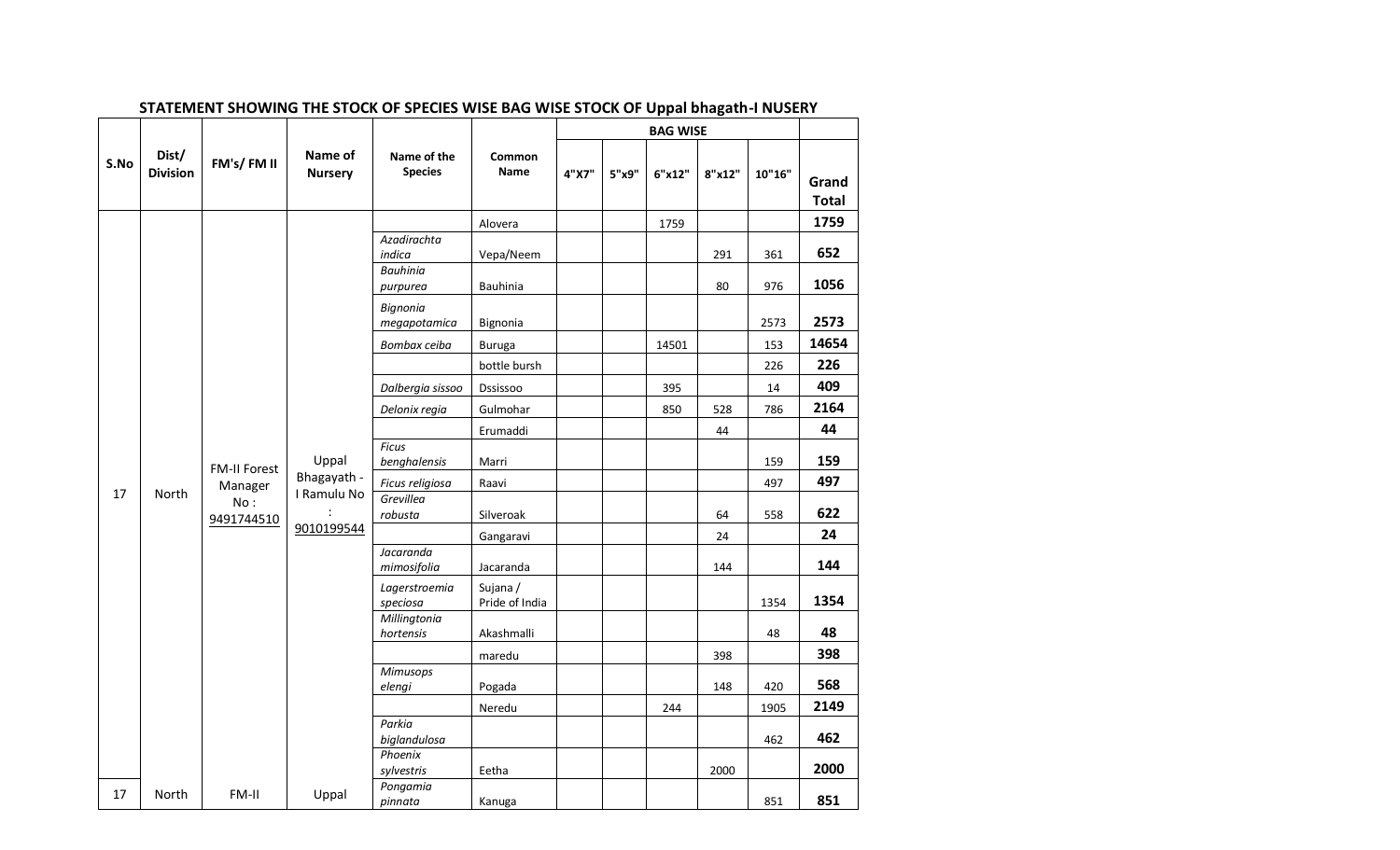|  | Bhagayath - | Putranjiva                    |              |      |   |       |      |       |       |
|--|-------------|-------------------------------|--------------|------|---|-------|------|-------|-------|
|  |             | roxburghii                    | Puthranjeeva |      |   |       | 72   |       | 72    |
|  |             |                               | Deva         |      |   |       |      |       |       |
|  |             | Plumeria rubra                | ganneru      |      |   |       | 100  |       | 100   |
|  |             | Plumeria pudica               |              |      |   |       | 98   |       | 98    |
|  |             |                               | peltroform   |      |   | 19321 |      | 4835  | 24156 |
|  |             | Pedilanthus                   | Pedilanthus  | 9362 |   |       |      |       | 9362  |
|  |             | Samanea<br>saman              | Rain tree    |      |   | 1715  |      |       | 1715  |
|  |             |                               | seemaruba    |      |   |       |      | 3968  | 3968  |
|  |             | Spathodea<br>companulata      | Spathodia    |      |   |       |      | 569   | 569   |
|  |             | Sterculia foetida             | China Badam  |      |   | 942   | 48   | 84    | 1074  |
|  |             | Tabebuia alata                | T. allata    |      |   |       | 88   | 1231  | 1319  |
|  |             | <b>Tabebuia</b><br>avellandae |              |      |   |       | 280  | 971   | 1251  |
|  |             | Tabebuia rosea                |              |      |   |       |      | 620   | 620   |
|  |             | <b>Terminalia</b><br>catappa  | Badam        |      |   |       |      | 104   | 104   |
|  |             | <b>TOTAL</b>                  |              | 9362 | 0 | 39727 | 4407 | 23725 | 77221 |

# **STATEMENT SHOWING THE STOCK OF SPECIES WISE BAG WISE STOCK OF Uppal bhagath-II NUSERY UNDER**

|      |                          |                 |                           |                               |                    |       |       | <b>BAG WISE</b> |        |        |                |
|------|--------------------------|-----------------|---------------------------|-------------------------------|--------------------|-------|-------|-----------------|--------|--------|----------------|
| S.No | Dist/<br><b>Division</b> | FM's/FM II      | Name of<br><b>Nursery</b> | Name of the<br><b>Species</b> | <b>Common Name</b> | 4"X7" | 5"x9" | 6"x12"          | 8"x12" | 10"16" | Grand<br>Total |
|      |                          |                 |                           | Azadirachta indica            | Vepa/Neem          |       |       | 1680            |        | 150    | 1830           |
|      |                          |                 |                           |                               | Addasaram          | 500   |       |                 |        |        | 500            |
|      |                          | FM-II<br>Forest | Uppal                     | Bignonia<br>megapotamica      | Bignonia           |       |       | 6450            | 435    | 717    | 7602           |
| 18   | North                    | Manager         | Bhagayath -               |                               | bottle bursh       |       |       |                 |        | 1023   | 1023           |
|      |                          | No:             | $II$ Raju:                | Bougainvillea                 | Boungainvillea     |       | 3500  |                 |        |        | 3500           |
|      |                          | 9491744510      | 9704654402                | Cymbopogon<br>citratus        | Lemon grass        |       | 5352  |                 |        |        | 5352           |
|      |                          |                 |                           | Delonix regia                 | Gulmohar           |       |       | 5773            | 438    | 168    | 6379           |
|      |                          |                 |                           |                               | Danimma            | 2000  | 3000  |                 |        |        | 5000           |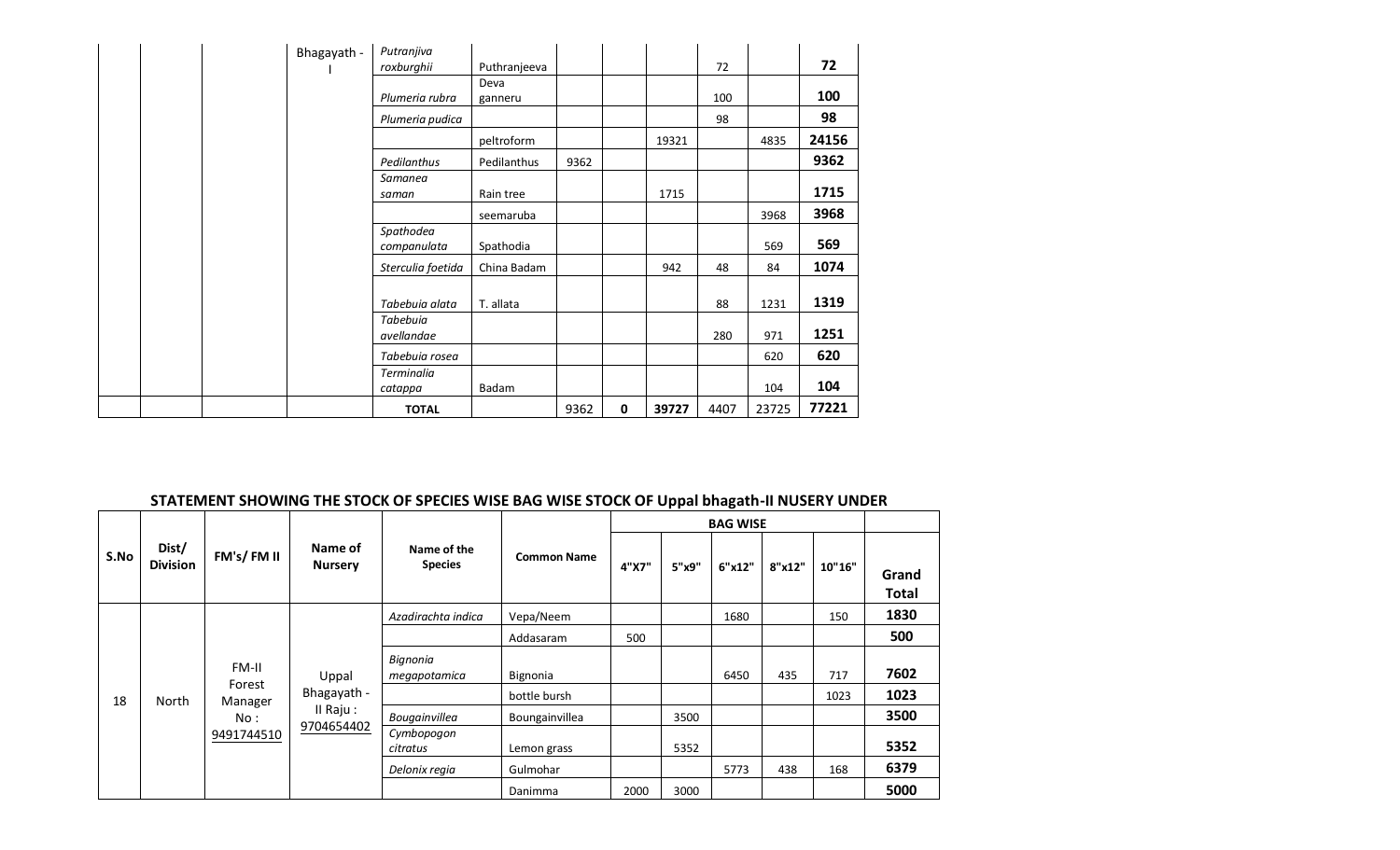| Ficus benghalensis                   | Marri           |       |       |       |      | 18   | 18    |
|--------------------------------------|-----------------|-------|-------|-------|------|------|-------|
| Ficus racemosa                       | Medi            |       |       |       |      | 300  | 300   |
| Ficus religiosa                      | Raavi           |       |       | 3385  |      | 95   | 3480  |
|                                      | Ganeru          |       | 2500  |       |      |      | 2500  |
|                                      | T.Gadichoudi    | 8000  | 5000  |       |      |      | 13000 |
|                                      | Jama            | 1000  | 2500  |       |      |      | 3500  |
| Mimusops elengi                      | Pogada          |       |       |       |      | 405  | 405   |
|                                      | Neredu          |       | 2000  | 72    | 605  | 8    | 2685  |
| Ocimum tenuiflorum                   | Tulasi          | 4500  |       |       |      |      | 4500  |
| Pongamia pinnata                     | Kanuga          |       |       | 15072 | 618  | 200  | 15890 |
| Putranjiva<br>roxburghii             | Puthranjeeva    |       |       |       |      | 412  | 412   |
| Plumeria rubra                       | Deva ganneru    |       |       | 2018  |      |      | 2018  |
|                                      | peltroform      |       |       | 2130  | 116  | 889  | 3135  |
| Pedilanthus                          | Pedilanthus     | 4000  |       |       |      |      | 4000  |
| Spathodea<br>companulata             | Spathodia       |       |       |       |      | 335  | 335   |
|                                      | shisham         |       |       | 900   |      | 50   | 950   |
| Sterculia foetida                    | China Badam     |       |       |       | 38   |      | 38    |
| <b>Tabernoemontana</b><br>divaricata | Nandhivardhanam | 3913  |       |       |      |      | 3913  |
| Tecoma stans                         | tecoma          |       |       | 900   |      | 2500 | 3400  |
| <b>TOTAL</b>                         |                 | 23913 | 23852 | 38380 | 2250 | 7270 | 95665 |

### **DETAILS OF NURSERY STOCK SPECIES WISE/BAG WISE. Ghatkesar RC 81km Nursery**

| SI.No. | <b>Diision</b> | FM's           | <b>Name of the Nursery</b> | <b>Name of the Species</b> | Common<br>name | 4"x7" | 5"x9" | 6"x12" | 8"x12" | 10"x16" | <b>TOTAL</b> |
|--------|----------------|----------------|----------------------------|----------------------------|----------------|-------|-------|--------|--------|---------|--------------|
|        |                |                |                            | Table rose                 |                | 16860 |       |        |        |         | 16860        |
|        |                | FM-II          |                            | Ganneru                    |                | 12000 | 17655 |        |        |         | 29655        |
|        |                | Forest         | <b>Ghatkesar RC.81km</b>   | Durantha                   |                | 16000 |       |        |        |         | 16000        |
| 14     | North          | Manager<br>No: | Eshu No.<br>8374456592     | Green aspera               |                | 3460  | 4290  |        |        |         | 7750         |
|        |                | 9491744510     |                            | Tulasi                     |                | 14000 |       |        |        |         | 14000        |
|        |                |                |                            | Usiri                      |                | 5580  | 10995 |        |        |         | 16575        |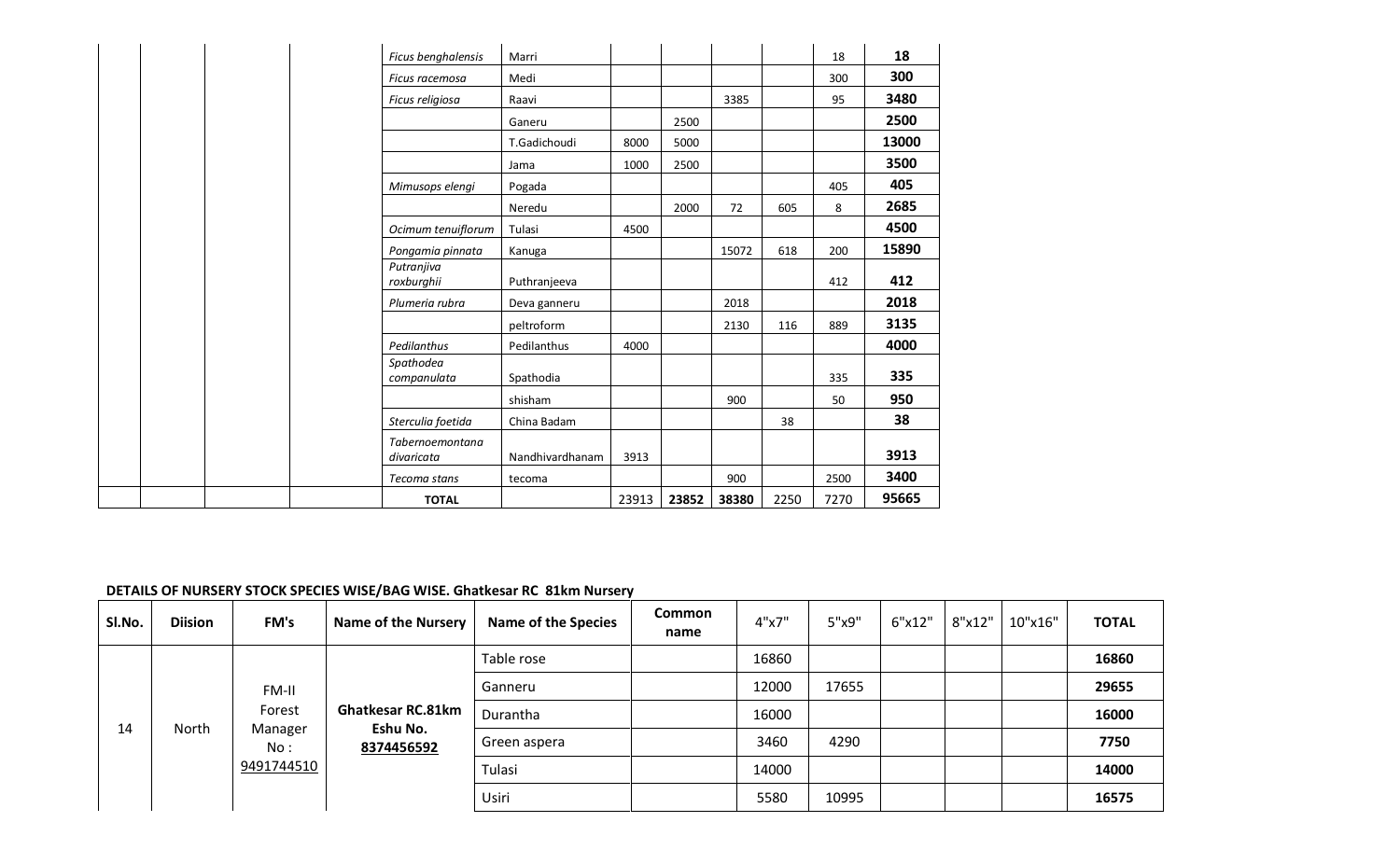|  |              | Maredu       | 4000  | 5145   |             |          |   | 9145   |
|--|--------------|--------------|-------|--------|-------------|----------|---|--------|
|  |              | Jama         | 13100 | 14325  |             |          |   | 27425  |
|  |              | Danimma      |       | 21645  |             |          |   | 21645  |
|  |              | Devaganneru  |       | 5070   |             |          |   | 5070   |
|  |              | Seethapal    |       | 18240  |             |          |   | 18240  |
|  |              | casia semia  |       | 8145   |             |          |   | 8145   |
|  |              | Bignonia     |       | 24615  |             |          |   | 24615  |
|  |              | Boganvilia   |       | 14855  |             |          |   | 14855  |
|  |              | Red aspera   |       | 18915  |             |          |   | 18915  |
|  |              | Alastonia    |       | 4890   |             |          |   | 4890   |
|  |              | Ravi         |       | 13830  |             |          |   | 13830  |
|  |              | Black aspera |       | 4485   |             |          |   | 4485   |
|  | <b>Total</b> |              | 85000 | 187100 | $\mathbf 0$ | $\bf{0}$ | 0 | 272100 |

# **DETAILS OF NURSERY STOCK SPECIES WISE/BAG WISE. Rajiv ghandhi park Nursery**

| SI.No. | <b>Diision</b> | FM's              | Name of the<br><b>Nursery</b> | <b>Name of the Species</b> | <b>Common</b><br>name | 4"x7" | 5"x9" | 6"x12" | 8"x12" | 10"x16" | <b>TOTAL</b> |
|--------|----------------|-------------------|-------------------------------|----------------------------|-----------------------|-------|-------|--------|--------|---------|--------------|
|        |                |                   |                               | Pudica                     |                       |       |       | 420    |        |         | 420          |
|        |                |                   |                               | T.roza                     |                       |       |       | 1090   |        |         | 1090         |
|        |                |                   |                               | Bignonia                   |                       |       |       | 278    |        |         | 278          |
|        |                |                   |                               | Chinabadam                 |                       |       |       | 600    |        |         | 600          |
|        |                | FM-II<br>Forest   | Rajiv Gandhi park             | Rain tree                  |                       |       |       | 968    |        |         | 968          |
| 20     | North          | Manager           | <b>Prabhakar No:</b>          | Sissoo                     |                       |       |       | 1476   |        |         | 1476         |
|        |                | No:<br>9491744510 | 9948906433                    | Vepa                       |                       |       |       | 1882   |        |         | 1882         |
|        |                |                   |                               | T.arjencia                 |                       |       |       | 2540   |        |         | 2540         |
|        |                |                   |                               | T.avalanda                 |                       |       |       | 5002   |        |         | 5002         |
|        |                |                   |                               | Pulimeria                  |                       |       |       | 200    |        |         | 200          |
|        |                |                   |                               | Bahinia                    |                       |       |       | 1956   |        |         | 1956         |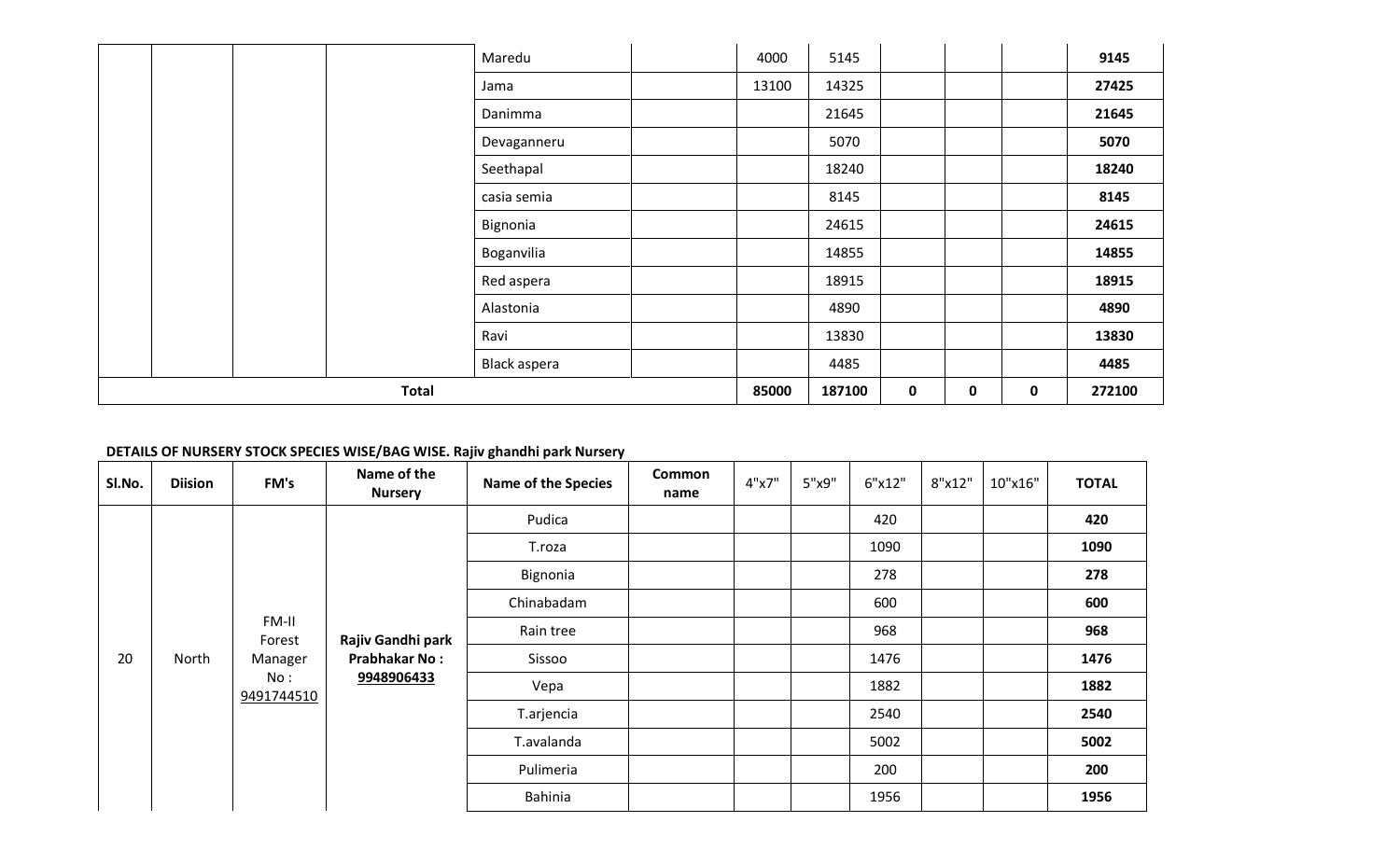|  |              | T.alata     |   | 3140  |   |             | 3140  |
|--|--------------|-------------|---|-------|---|-------------|-------|
|  |              | Casia semia |   | 1536  |   |             | 1536  |
|  |              | Spsthodia   |   | 670   |   |             | 670   |
|  |              | Dirshanam   |   | 696   |   |             | 696   |
|  | <b>Total</b> |             | 0 | 22454 | 0 | $\mathbf 0$ | 22454 |

### **DETAILS OF NURSERY STOCK SPECIES WISE/BAG WISE. Peddacheruvu Nursery**

| SI.No. | <b>Diision</b> | FM's        | <b>Name of the Nursery</b> | <b>Name of the Species</b> | Common<br>name | 4"x7" | 5"x9" | 6"x12" | 8"x12" | 10"x16" | <b>TOTAL</b> |
|--------|----------------|-------------|----------------------------|----------------------------|----------------|-------|-------|--------|--------|---------|--------------|
|        |                |             |                            | Tecoma gadichoudi          |                | 4240  | 2500  | 1600   |        |         | 8340         |
|        |                |             |                            | Danimma                    |                | 29600 |       |        |        |         | 29600        |
|        |                |             |                            | Jama                       |                | 18000 |       |        |        |         | 18000        |
|        |                |             |                            | Durantha                   |                | 2400  | 3575  |        |        |         | 5975         |
|        |                |             |                            | Tulasi                     |                | 6200  |       |        |        |         | 6200         |
|        |                |             |                            | Bigonia                    |                |       | 12400 |        |        | 1016    | 13416        |
|        |                |             |                            | Amaranthus                 |                | 10300 |       |        |        |         | 10300        |
|        |                |             |                            | <b>Bahinia</b>             |                |       |       | 250    |        | 40      | 290          |
|        |                |             |                            | T.arjencia                 |                |       |       | 500    |        |         | 500          |
|        |                |             |                            | Kanakamburam               |                | 4000  |       |        |        |         | 4000         |
|        |                |             |                            | T.rozia                    |                |       | 5150  | 3760   |        |         | 8910         |
|        |                | FM-IIForest |                            | Vepa                       |                |       | 450   |        |        |         | 450          |
|        |                | Manager     | Pedda cheruvu              | Aspera                     |                | 13830 | 1800  |        |        |         | 15630        |
| 15     | North          | No:         | Bikshapathi No.            | Kanuga                     |                |       |       | 600    |        | 130     | 730          |
|        |                | 9491744510  | 9951430773                 | Gorinta                    |                |       | 750   |        |        |         | 750          |
|        |                |             |                            | Medi                       |                |       |       | 500    |        |         | 500          |
|        |                |             |                            | Usiri                      |                | 14692 |       |        |        |         | 14692        |
|        |                |             |                            | Yerumaddi                  |                |       |       | 750    |        |         | 750          |
|        |                |             |                            | Pedalanthus                |                | 33408 | 8350  |        |        |         | 41758        |
|        |                |             |                            | Peltrophorum               |                |       |       | 2800   |        | 808     | 3608         |
|        |                |             |                            | Marri                      |                |       |       | 2150   |        | 159     | 2309         |
|        |                |             |                            | Sissoo                     |                |       |       | 300    |        |         | 300          |
|        |                |             |                            | Gulmohar                   |                |       |       | 650    |        | 153     | 803          |
|        |                |             |                            | Badam                      |                |       |       |        |        | 40      | 40           |
|        |                |             |                            | Pogada                     |                |       |       | 300    |        | 380     | 680          |
|        |                |             |                            | Juvvi                      |                |       |       | 4020   |        |         | 4020         |
|        |                |             |                            | T.alata                    |                |       |       | 3900   |        |         | 3900         |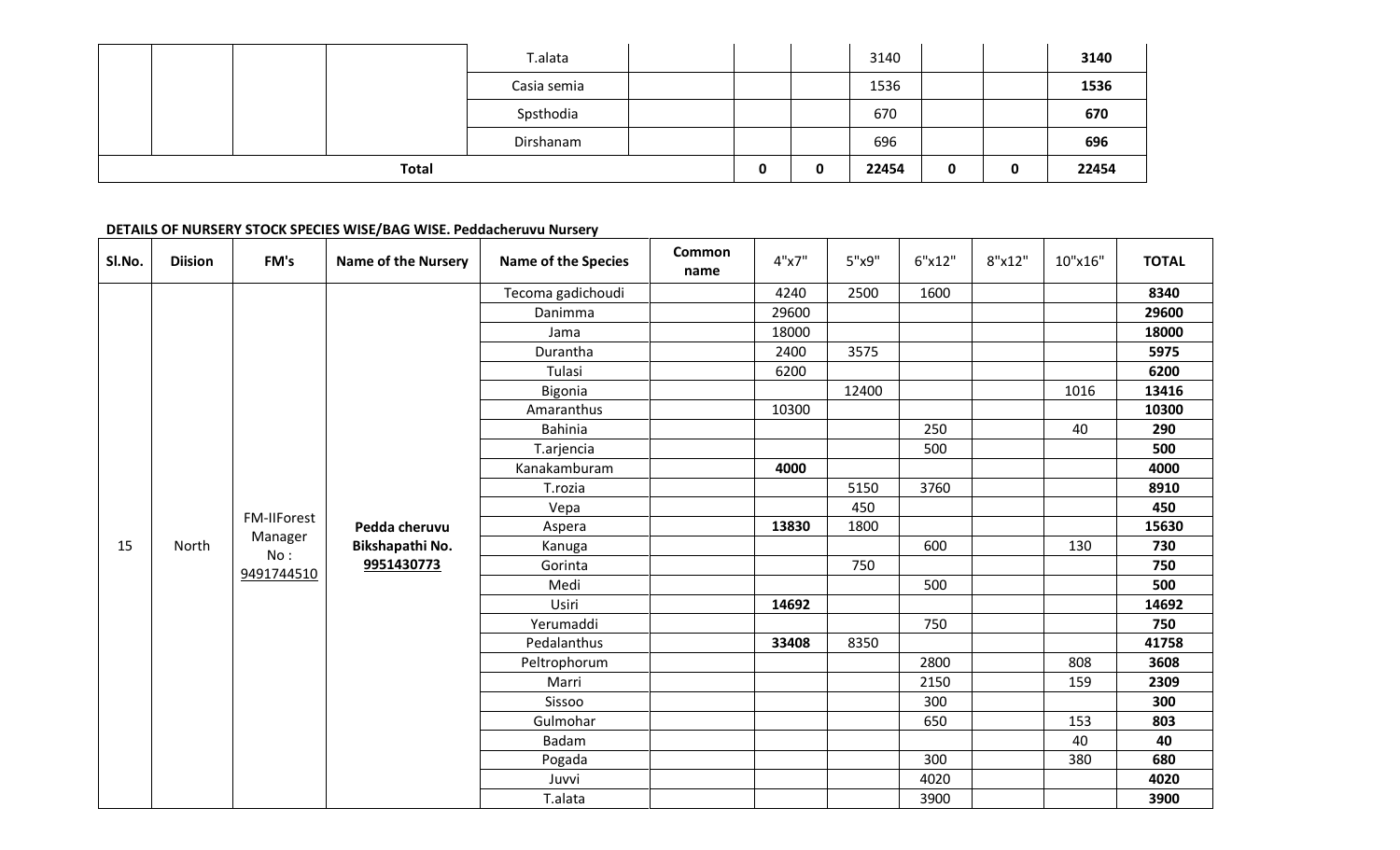|              | T.avalanda     |        |       |       |   | 836   | 836    |
|--------------|----------------|--------|-------|-------|---|-------|--------|
|              | Spathodia      |        |       |       |   | 296   | 296    |
|              | Milingtonia    |        |       |       |   | 408   | 408    |
|              | Neredu         |        | 4935  | 2790  |   | 980   | 8705   |
|              | Ravi           |        |       | 4000  |   | 487   | 4487   |
|              | Sujana         |        |       | 3200  |   |       | 3200   |
|              | Pride of India |        |       | 1693  |   | 1230  | 2923   |
|              | Putranjeeva    |        |       |       |   | 510   | 510    |
|              | Alostonia      |        |       |       |   | 659   | 659    |
|              | Silver oak     |        |       |       |   | 100   | 100    |
|              | Ashoka         |        |       | 200   |   |       | 200    |
|              | Semaruba       |        |       |       |   | 1173  | 1173   |
|              | Mahagani       |        |       |       |   | 1570  | 1570   |
|              | chainabadam    |        |       | 4900  |   | 240   | 5140   |
| <b>Total</b> |                | 136670 | 39910 | 38863 | 0 | 11215 | 226658 |

# **DETAILS OF NURSERY STOCK SPECIES WISE/BAG WISE. Uppal Bhagayath(New) Nursery**

| SI.No. | <b>Diision</b> | FM's               | <b>Name of the Nursery</b>               | <b>Name of the Species</b> | <b>Common</b><br>name | 4"x7" | 5"x9" | 6"x12" | 8"x12" | 10"x16" | <b>TOTAL</b> |
|--------|----------------|--------------------|------------------------------------------|----------------------------|-----------------------|-------|-------|--------|--------|---------|--------------|
|        |                |                    |                                          | Tecoma gadichoudi          |                       | 6800  |       |        |        |         | 6800         |
|        |                |                    |                                          | Danimma                    |                       | 54063 | 7290  |        |        |         | 61353        |
|        |                |                    |                                          | Cesalpinia                 |                       | 28000 |       |        |        |         | 28000        |
|        |                |                    |                                          | Jama                       |                       | 8000  |       |        |        |         | 8000         |
|        |                |                    |                                          | <b>B.Border</b>            |                       |       | 4800  |        |        |         | 4800         |
|        |                |                    |                                          | Durantha                   |                       | 8000  | 16050 |        |        |         | 24050        |
|        |                |                    |                                          | Lemangrass                 |                       | 5000  | 2670  |        |        |         | 7670         |
|        |                | <b>FM-IIForest</b> | Uppal                                    | Temple rose                |                       | 9000  |       |        |        |         | 9000         |
| 16     | North          | Manager<br>No:     | <b>Bhagayath(New)</b><br>Bikshapathi No. | Tulasi                     |                       | 11200 |       |        |        |         | 11200        |
|        |                | 9491744510         | 9951430773                               | Amaranthus                 |                       | 8000  |       |        |        |         | 8000         |
|        |                |                    |                                          | <b>Bigonia</b>             |                       |       | 26900 | 7920   |        |         | 34820        |
|        |                |                    |                                          | <b>Bahinia</b>             |                       |       | 825   | 4800   |        |         | 5625         |
|        |                |                    |                                          | T.arjencia                 |                       |       | 6350  | 6120   |        |         | 12470        |
|        |                |                    |                                          | T.rozia                    |                       |       | 1350  | 2040   |        |         | 3390         |
|        |                |                    |                                          | Vepa                       |                       |       | 1920  |        |        |         | 1920         |
|        |                |                    |                                          | Kanuga                     |                       |       |       | 7140   |        |         | 7140         |
|        |                |                    |                                          | Erumaddi                   |                       |       | 435   |        |        |         | 435          |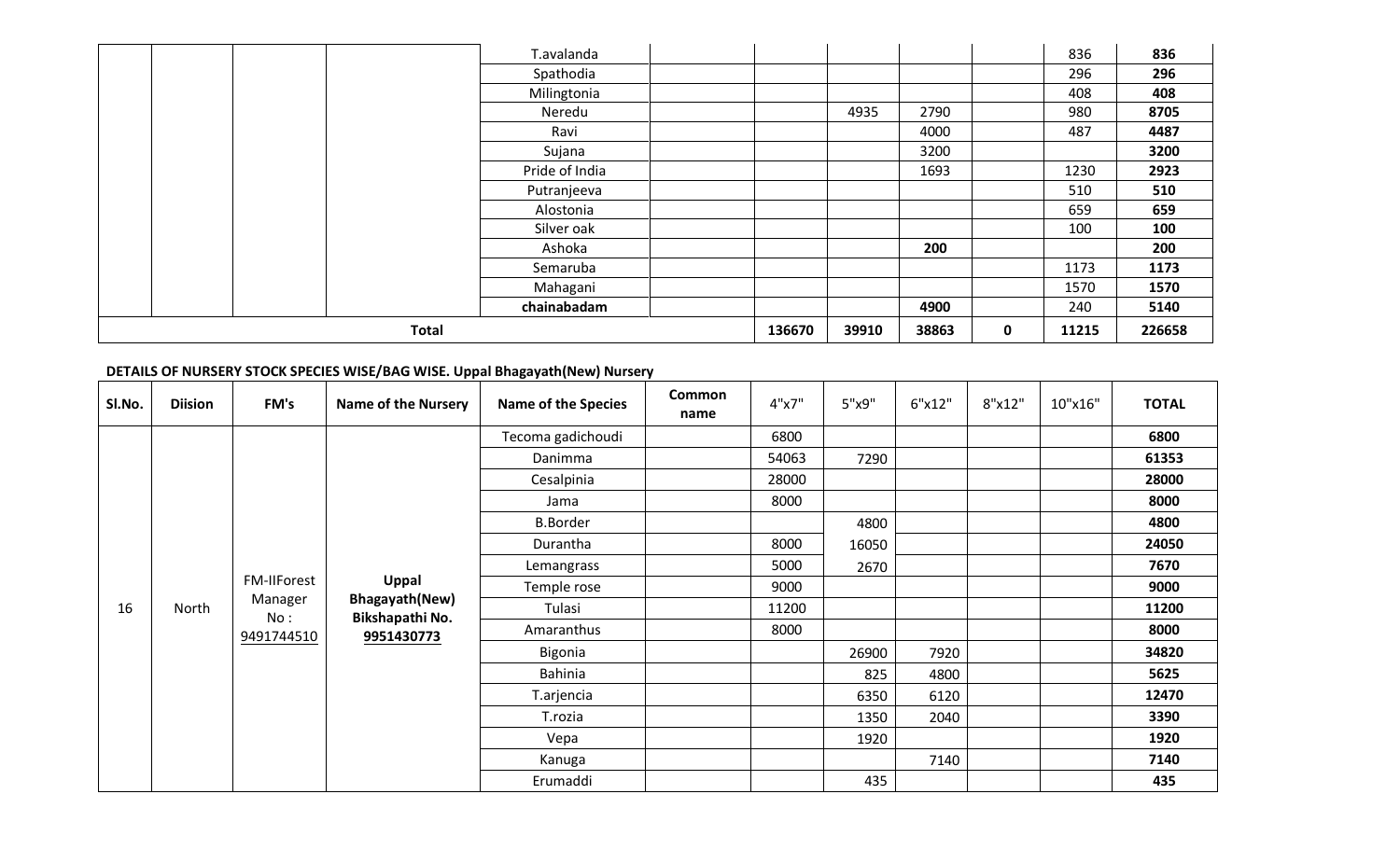|  |              | Bamboo           |        | 7700   |       |             |   | 7700   |
|--|--------------|------------------|--------|--------|-------|-------------|---|--------|
|  |              | Green aspera     |        | 4200   |       |             |   | 4200   |
|  |              | Red aspera       |        | 4423   |       |             |   | 4423   |
|  |              | Green amaranthus |        | 7450   |       |             |   | 7450   |
|  |              | Red amaranthus   |        | 6350   |       |             |   | 6350   |
|  |              | Usiri            |        | 4950   |       |             |   | 4950   |
|  |              | Ganeru           |        | 10500  |       |             |   | 10500  |
|  |              | Pedalanthus      | 8800   | 16800  |       |             |   | 25600  |
|  |              | Marri            |        |        | 2316  |             |   | 2316   |
|  |              | Sissoo           |        |        | 480   |             |   | 480    |
|  |              | Gulmohar         |        |        | 1920  |             |   | 1920   |
|  |              | Badam            |        |        | 5196  |             |   | 5196   |
|  |              | T.avalanda       |        |        | 4560  |             |   | 4560   |
|  |              | Neredu           |        |        | 2220  |             |   | 2220   |
|  |              | Ravi             |        | 16575  | 26877 |             |   | 43452  |
|  |              | Nemalinara       |        |        | 2856  |             |   | 2856   |
|  |              | Putranjeeva      |        |        | 480   |             |   | 480    |
|  |              | Silver oak       |        |        | 240   |             |   | 240    |
|  |              | chainabadam      |        |        | 7860  |             |   | 7860   |
|  | <b>Total</b> |                  | 146863 | 147538 | 83025 | $\mathbf 0$ | 0 | 377426 |

### **DETAILS OF NURSERY STOCK SPECIES WISE/BAG WISE. Ghatkesar Nursery**

| SI.No. | <b>Diision</b> | FM's           | <b>Name of the Nursery</b> | <b>Name of the Species</b> | Common<br>name | 4"x7" | 5"x9" | 6"x12" | 8"x12" | 10"x16" | <b>TOTAL</b> |
|--------|----------------|----------------|----------------------------|----------------------------|----------------|-------|-------|--------|--------|---------|--------------|
|        |                |                |                            | Tecoma gadichoudi          |                | 5900  | 6250  |        |        |         | 12150        |
|        |                |                |                            | Danimma                    |                | 25000 | 9500  |        |        |         | 34500        |
|        |                |                |                            | Acalypha                   |                | 41400 | 11500 |        |        |         | 52900        |
|        |                | FM-II          |                            | Cesalpinia                 |                | 18000 | 5000  |        |        |         | 23000        |
| 13     | North          | Forest         | Ghatkesar<br>Tirupathi     | Jama                       |                | 20000 | 15200 |        |        |         | 35200        |
|        |                | Manager<br>No: | No.984964733               | <b>B.Border</b>            |                | 7000  |       |        |        |         | 7000         |
|        |                | 9491744510     |                            | Durantha                   |                | 10000 | 1500  |        |        |         | 11500        |
|        |                |                |                            | Nandhivardanam             |                | 6500  |       |        |        |         | 6500         |
|        |                |                |                            | Tulasi                     |                | 17500 |       |        |        |         | 17500        |
|        |                |                |                            | Bigonia                    |                | 2776  | 10000 | 44368  | 2370   | 6240    | 65754        |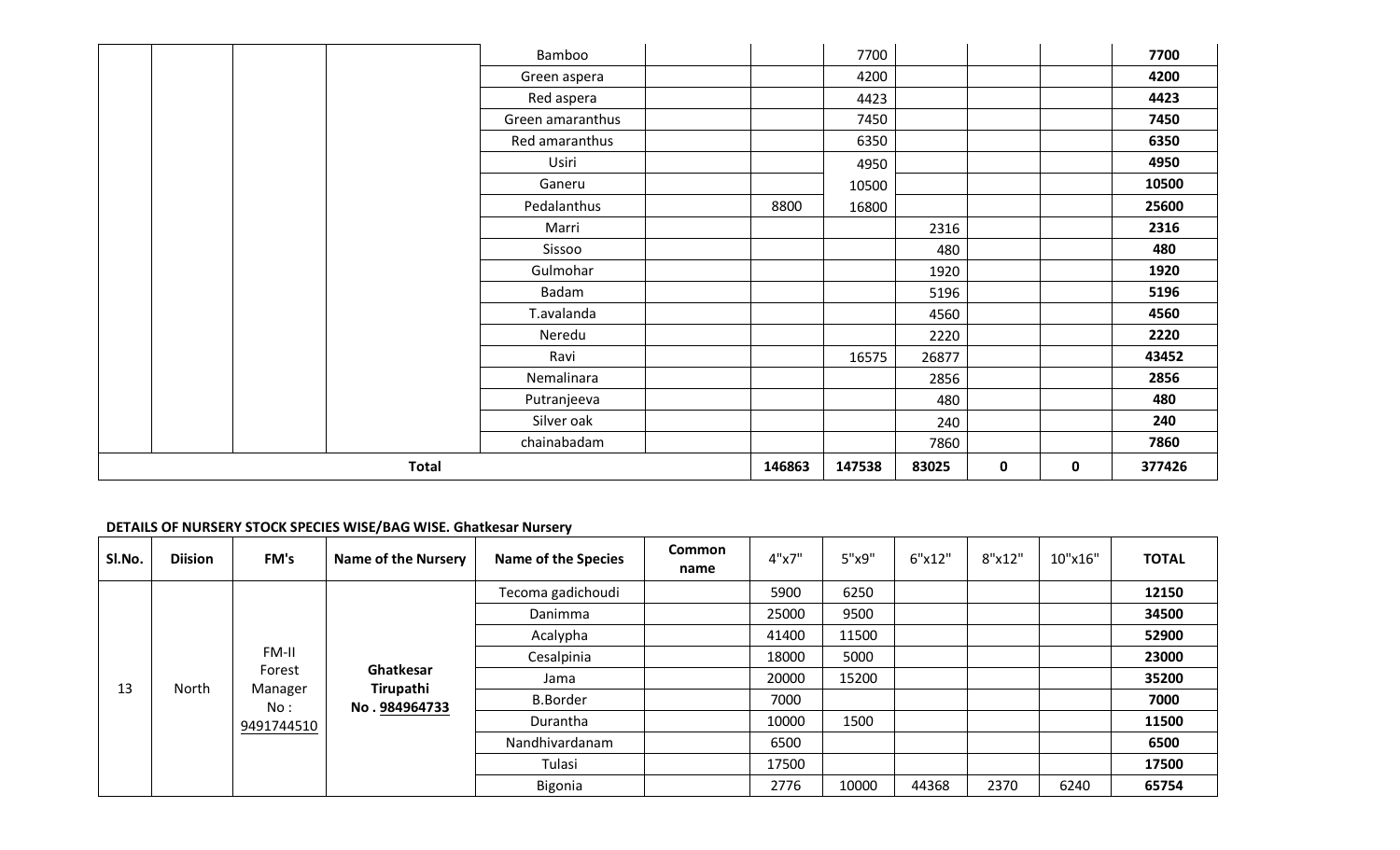| Bahinia       | 1200  | 33781 | 4300 | 5410  | 44691  |
|---------------|-------|-------|------|-------|--------|
| T.arjencia    | 7800  | 23027 | 1850 | 1550  | 34227  |
| T.rozia       | 500   | 8583  | 1305 | 13575 | 23963  |
| Vepa          | 2000  | 75949 | 1304 | 6910  | 86163  |
| Kanuga        | 3090  | 6200  |      | 5355  | 14645  |
| Medi          | 2000  | 7065  | 300  | 2480  | 11845  |
| <b>Buruga</b> | 1000  | 11215 |      | 1320  | 13535  |
| casia siamia  | 49400 | 74608 | 885  | 3035  | 127928 |
| Velega        | 2800  | 728   |      | 1086  | 4614   |
| Rain tree     | 860   | 2093  | 1527 | 995   | 5475   |
| Usiri         | 1600  | 3576  |      |       | 5176   |
| Eetha         | 2300  |       |      |       | 2300   |
| Bamboo        | 6900  |       |      |       | 6900   |
| Boganvilia    | 1000  |       |      |       | 1000   |
| Wadela        | 13400 |       |      |       | 13400  |
| Ganeru        | 3500  |       |      |       | 3500   |
| Vinkarosa     | 3900  |       |      |       | 3900   |
| Pedalanthus   | 15000 |       |      |       | 15000  |
| Jammi         | 600   |       |      |       | 600    |
| Pudica        | 600   |       |      |       | 600    |
| Alovera       | 3000  |       |      |       | 3000   |
| Table rose    | 3300  |       |      |       | 3300   |
| Addasaram     | 1800  |       |      |       | 1800   |
| Peltrophorum  |       | 65200 | 500  | 10640 | 76340  |
| Marri         |       | 25500 | 1360 | 6189  | 33049  |
| Sissoo        |       | 11441 |      | 2260  | 13701  |
| Gulmohar      |       | 17191 |      | 10438 | 27629  |
| Badam         |       | 240   |      | 652   | 892    |
| Pogada        |       | 3305  |      | 4980  | 8285   |
| Juvvi         |       | 2796  |      | 2033  | 4829   |
| T.alata       |       | 8816  | 916  | 6311  | 16043  |
| T.avalanda    |       | 11217 | 200  | 4390  | 15807  |
| Spathodia     |       | 11717 |      | 6915  | 18632  |
| Milingtonia   |       | 729   |      | 1525  | 2254   |
| Neredu        |       | 12342 | 1575 | 2170  | 16087  |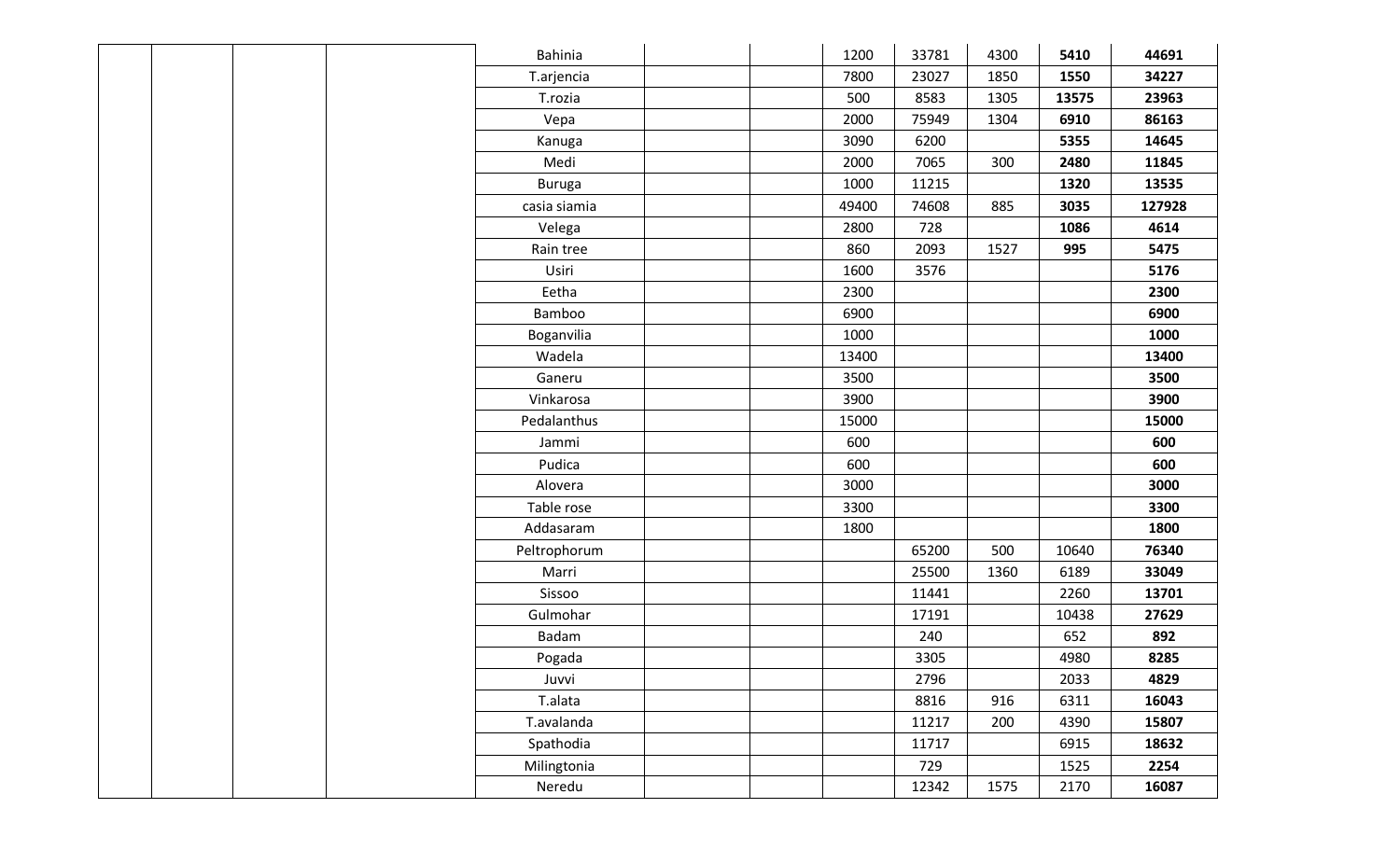|  |              | Ravi           |        |        | 41850  | 1790  | 6475   | 50115   |
|--|--------------|----------------|--------|--------|--------|-------|--------|---------|
|  |              | Jacaranda      |        |        | 436    | 2590  | 3860   | 6886    |
|  |              | Chinabadam     |        |        | 7519   |       | 340    | 7859    |
|  |              | Sinduram       |        |        | 137    |       | 2000   | 2137    |
|  |              | Nemalinara     |        |        | 22628  |       | 3730   | 26358   |
|  |              | Eppa           |        |        | 521    | 1746  | 2670   | 4937    |
|  |              | Parkia         |        |        | 2011   |       | 1625   | 3636    |
|  |              | Rose wood      |        |        | 550    |       |        | 550     |
|  |              | Pride of India |        |        | 1480   | 1185  | 1800   | 4465    |
|  |              | Putranjeeva    |        |        | 4460   |       |        | 4460    |
|  |              | Narepi         |        |        | 368    |       | 1980   | 2348    |
|  |              | Moduga         |        |        | 1013   | 880   |        | 1893    |
|  |              | Malabarvepa    |        |        | 2620   |       |        | 2620    |
|  |              | Thani          |        |        | 2750   |       | 1170   | 3920    |
|  |              | Chinta         |        |        | 56     |       |        | 56      |
|  |              | Kajelia        |        |        | 260    |       |        | 260     |
|  |              | Rela           |        |        | 431    |       | 1534   | 1965    |
|  |              | Devaganneru    |        |        | 6200   |       |        | 6200    |
|  |              | Alostonia      |        |        | 6194   | 800   | 1670   | 8664    |
|  |              | Redsandal      |        |        | 1945   |       |        | 1945    |
|  |              | Silver oak     |        |        |        | 135   | 730    | 865     |
|  |              | T.arjuna       |        |        |        | 1350  | 2250   | 3600    |
|  |              | Ashoka         |        |        |        | 1407  | 636    | 2043    |
|  |              | Semaruba       |        |        |        |       | 1560   | 1560    |
|  |              | Mahagani       |        |        |        |       | 139    | 139     |
|  |              | Khajeelia      |        |        |        |       | 470    | 470     |
|  |              | Nagadunthi     |        |        |        |       | 940    | 940     |
|  |              | Oranjeam       |        |        |        |       | 500    | 500     |
|  |              | K.sabistam     |        |        |        |       | 510    | 510     |
|  |              | Maredu         |        |        |        |       | 2023   | 2023    |
|  |              | C.jaynica      |        |        |        |       | 365    | 365     |
|  |              | Meelia         |        |        |        |       | 200    | 200     |
|  |              | chainabadam    |        |        |        |       | 4605   | 4605    |
|  | <b>Total</b> |                | 154076 | 186500 | 565116 | 30275 | 150241 | 1086208 |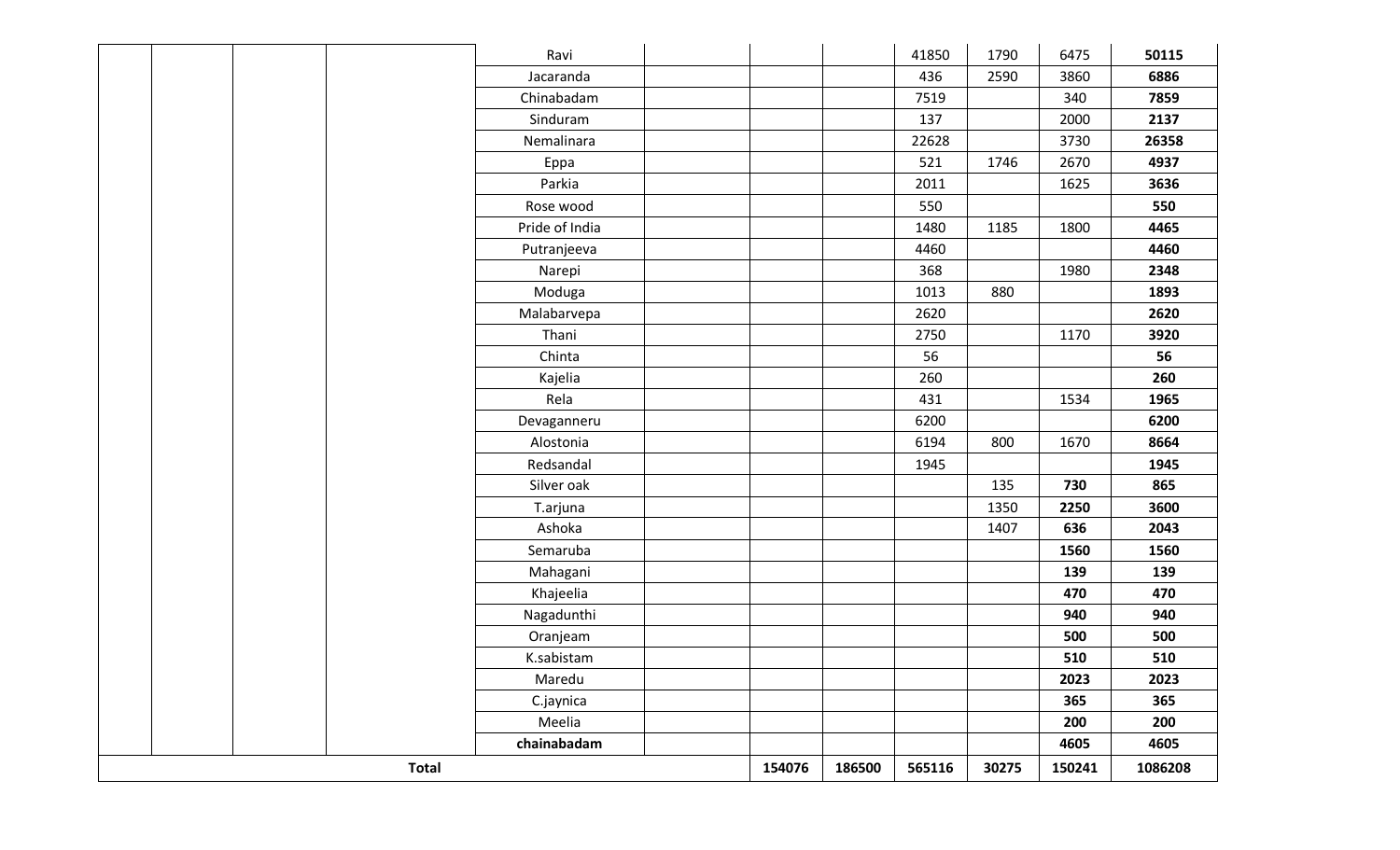| SI.No. | <b>Diision</b> | FM's       | <b>Name of the Nursery</b> | <b>Name of the Species</b> | <b>Common</b><br>name | 4"x7"       | 5"x9"       | 6"x12" | 8"x12" | 10"x16" | <b>TOTAL</b> |
|--------|----------------|------------|----------------------------|----------------------------|-----------------------|-------------|-------------|--------|--------|---------|--------------|
|        |                |            |                            | Tecoma gadichowdi          |                       | 30535       | 6150        |        |        |         | 36685        |
|        |                |            |                            | Durantha                   |                       | 49993       | 0           |        |        |         | 49993        |
|        |                |            |                            | Devaganneru                |                       | $\mathbf 0$ | 870         |        |        |         | 870          |
|        |                |            |                            | Aralia                     |                       | 1400        | 1470        |        |        |         | 2870         |
|        |                |            |                            | Akalypha aspera            |                       | 18655       | 1665        |        |        |         | 20320        |
|        |                |            |                            | Almanda                    |                       | $\mathsf 0$ | 2532        |        |        |         | 2532         |
|        |                |            |                            | Lantena                    |                       | 20460       | $\pmb{0}$   |        |        |         | 20460        |
|        |                |            |                            | Luda                       |                       | $\mathbf 0$ | 17282       |        |        |         | 17282        |
|        |                |            |                            | Bombay border              |                       | 72280       | 14635       |        |        |         | 86915        |
|        |                |            |                            | Chinabadam                 |                       | $\pmb{0}$   | 1470        |        |        |         | 1470         |
|        |                |            |                            | Lemon grass                |                       | 52860       | 0           |        |        |         | 52860        |
|        |                |            |                            | Boganville                 |                       | 26520       | 28778       |        |        |         | 55298        |
|        |                |            |                            | Plumeria pudika            |                       | 6360        | 29519       |        |        |         | 35879        |
|        |                | FM-I       |                            | Pogada                     |                       | $\mathbf 0$ | 7010        |        |        |         | 7010         |
|        |                | Forest     |                            | Papaya                     |                       | $\pmb{0}$   | 6300        |        |        |         | 6300         |
| 5      | South          | Manager    | Rajiv swagruha             | Pomegranate                |                       | $\pmb{0}$   | 66490       |        |        |         | 66490        |
|        |                | No:        |                            | Raavi                      |                       | $\mathbf 0$ | 20810       |        |        |         | 20810        |
|        |                | 7659072000 |                            | Kanuga                     |                       | 52450       | 25460       |        |        |         | 77910        |
|        |                |            |                            | Pedalantus                 |                       | 40660       | $\pmb{0}$   |        |        |         | 40660        |
|        |                |            |                            | Irisium                    |                       | 7200        | $\pmb{0}$   |        |        |         | 7200         |
|        |                |            |                            | Gauva                      |                       | 155272      | 24655       |        |        |         | 179927       |
|        |                |            |                            | Maredu                     |                       | 51250       | $\pmb{0}$   |        |        |         | 51250        |
|        |                |            |                            | Marri                      |                       | $\pmb{0}$   | 4075        |        |        |         | 4075         |
|        |                |            |                            | Lemon                      |                       | $\mathbf 0$ | 250         |        |        |         | 250          |
|        |                |            |                            | Shikakai                   |                       | 9260        | $\mathbf 0$ |        |        |         | 9260         |
|        |                |            |                            | Sitaphal                   |                       | 2465        | $\mathbf 0$ |        |        |         | 2465         |
|        |                |            |                            | Sisso                      |                       | $\mathsf 0$ | 885         |        |        |         | 885          |
|        |                |            |                            | Tamarind                   |                       | $\mathbf 0$ | 26875       |        |        |         | 26875        |
|        |                |            |                            | Kanakambaram               |                       | 137060      | $\pmb{0}$   |        |        |         | 137060       |
|        |                |            |                            | Neerium                    |                       | 8560        | 8105        |        |        |         | 16665        |
|        |                |            |                            | Nemalinara                 |                       | $\pmb{0}$   | 6660        |        |        |         | 6660         |

### **DETAILS OF NURSERY STOCK SPECIES WISE/BAG WISE. Rajiv swagruha Nursery**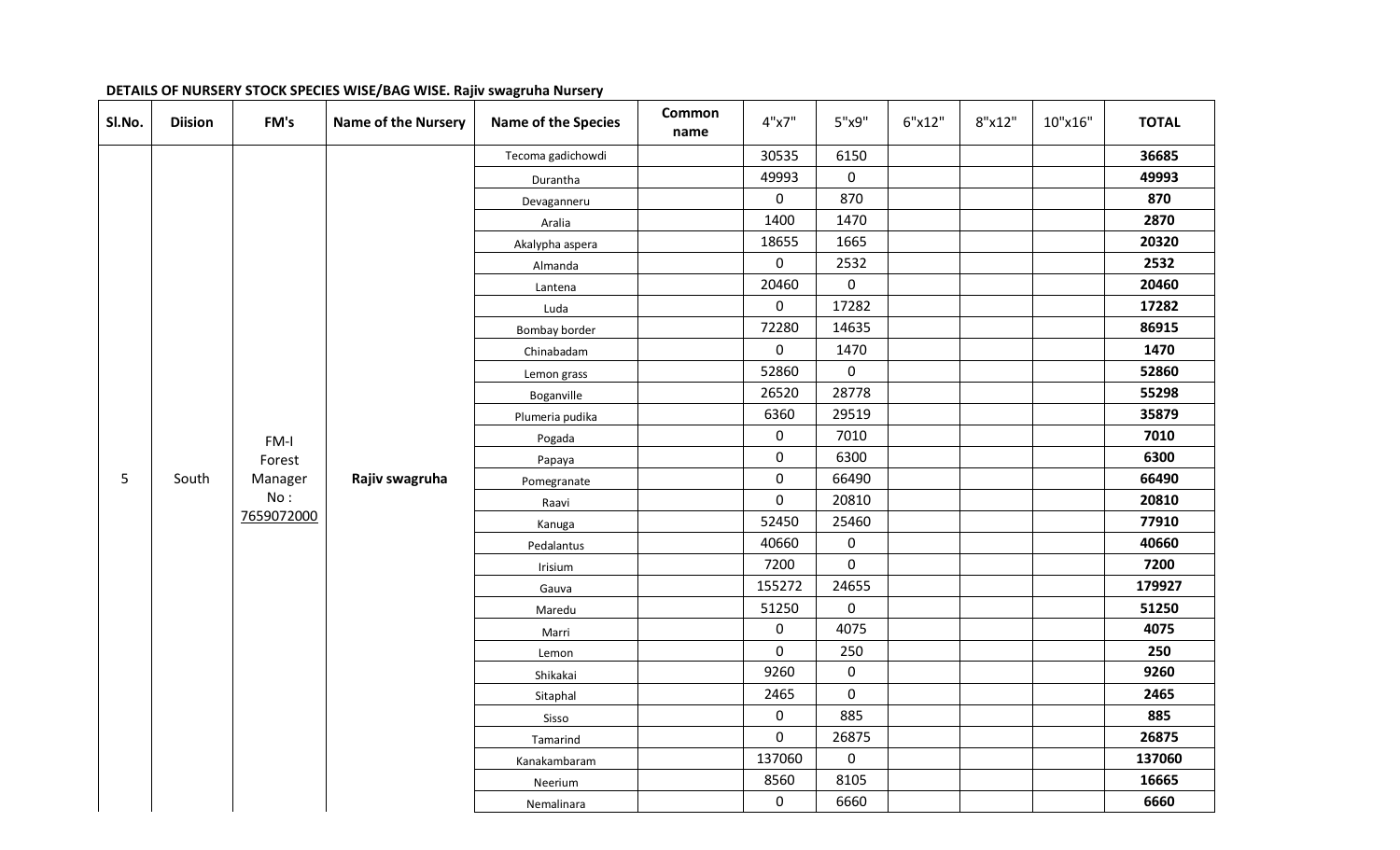|  |       | Nandivardanam | $\sim$<br> | 50     |   |  | 50      |
|--|-------|---------------|------------|--------|---|--|---------|
|  |       | Usiri         |            | 100    |   |  | 100     |
|  |       | Empty bags    | 27670      |        |   |  | 27670   |
|  | Total |               | 770910     | 302096 | 0 |  | 1073006 |

#### **DETAILS OF NURSERY STOCK SPECIES WISE/BAG WISE. ORR 134km Nursery**

| SI.No. | <b>Diision</b> | FM's       | <b>Name of the Nursery</b> | <b>Name of the Species</b> | <b>Common</b><br>name | 4"x7"       | 5"x9"  | 6"x12"      | 8"x12"      | 10"x16"   | <b>TOTAL</b> |
|--------|----------------|------------|----------------------------|----------------------------|-----------------------|-------------|--------|-------------|-------------|-----------|--------------|
|        |                |            |                            | Gadichowdi                 |                       |             | 29892  |             |             |           | 29892        |
|        |                |            |                            | Golden durantha            |                       |             | 6186   |             |             |           | 6186         |
|        |                |            |                            | Jamun                      |                       |             | 1300   |             |             |           | 1300         |
|        |                |            |                            | Akalypha aspera            |                       |             | 13900  |             |             |           | 13900        |
|        |                |            |                            | Amarantus                  |                       |             | 6920   |             |             |           | 6920         |
|        |                |            |                            | Luda                       |                       |             | 13878  |             |             |           | 13878        |
|        |                |            |                            | Deva ganneru               |                       |             | 9216   |             |             |           | 9216         |
|        |                |            |                            | Bombay border              |                       |             | 4748   |             |             |           | 4748         |
|        |                |            |                            | Ceaselpinia                |                       |             | 15908  |             |             |           | 15908        |
|        |                |            |                            | Boganville                 |                       |             | 12358  |             |             |           | 12358        |
|        |                | FM-I       |                            | Bauhinia                   |                       |             | 9324   |             |             |           | 9324         |
|        |                | Forest     | <b>ORR 134km</b>           | Peltopalm                  |                       |             | 2600   |             |             |           | 2600         |
| 6      | South          | Manager    | Babu No.                   | Badam                      |                       |             | 12630  |             |             |           | 12630        |
|        |                | No:        | 9182090687                 | Raavi                      |                       |             | 36456  |             |             |           | 36456        |
|        |                | 7659072000 |                            | Kanuga                     |                       |             | 2200   |             |             |           | 2200         |
|        |                |            |                            | Spetodia                   |                       |             | 19296  |             |             |           | 19296        |
|        |                |            |                            | Sitaphal                   |                       |             | 2072   |             |             |           | 2072         |
|        |                |            |                            | Gauva                      |                       |             | 8170   |             |             |           | 8170         |
|        |                |            |                            | Eetha                      |                       |             | 1500   |             |             |           | 1500         |
|        |                |            |                            | Pomegranate                |                       |             | 4032   |             |             |           | 4032         |
|        |                |            |                            | Turka vepa                 |                       |             | 2000   |             |             |           | 2000         |
|        |                |            |                            | Neerium                    |                       |             | 12630  |             |             |           | 12630        |
|        |                |            |                            | Nandivardanam              |                       |             | 9276   |             |             |           | 9276         |
|        |                |            |                            | Tella usiri                |                       |             | 2044   |             |             |           | 2044         |
|        |                |            |                            | Bontapallu                 |                       |             | 4144   |             |             |           | 4144         |
|        |                |            | <b>Total</b>               |                            |                       | $\mathbf 0$ | 242680 | $\mathbf 0$ | $\mathbf 0$ | $\pmb{0}$ | 242680       |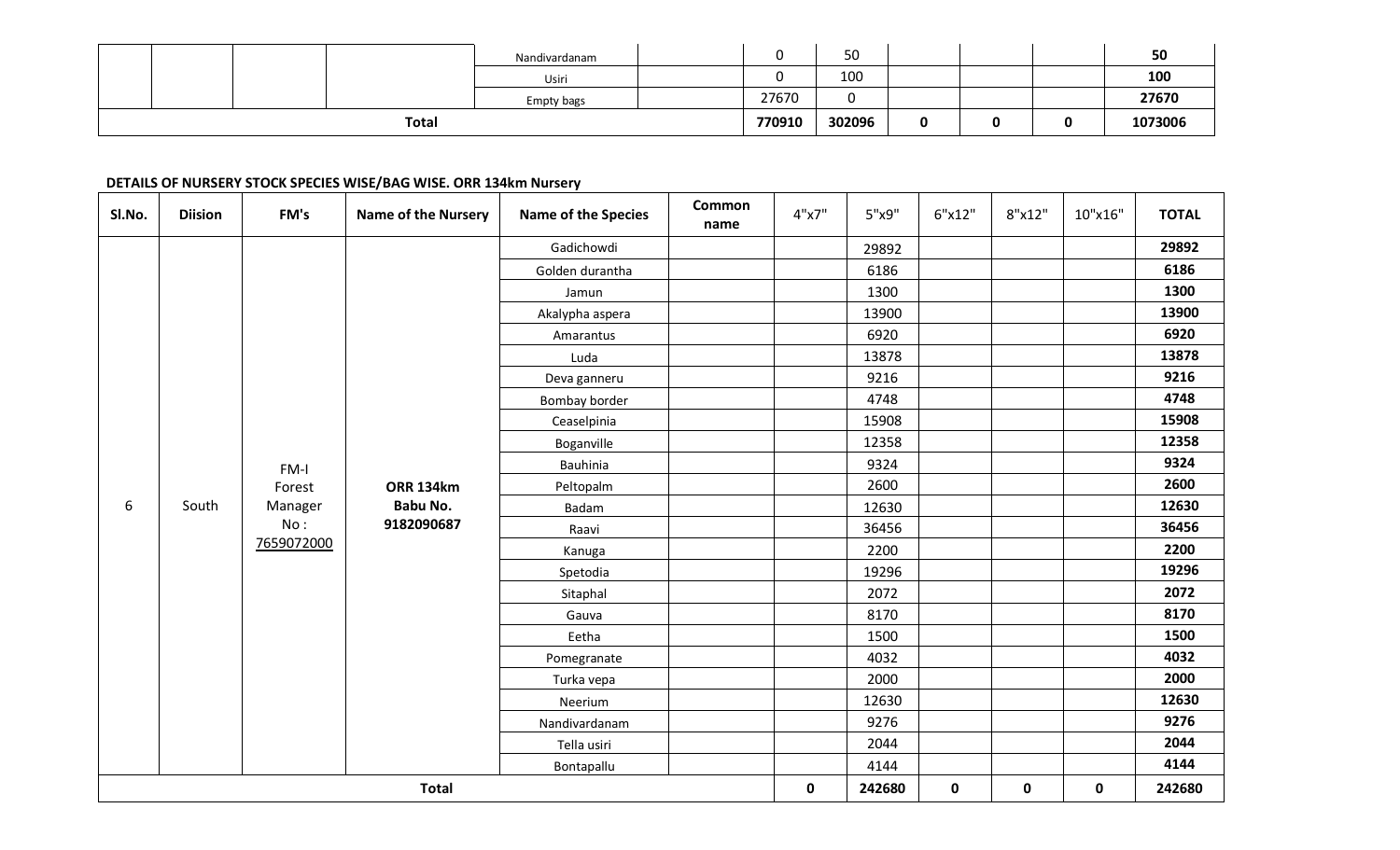| SI.No.         | <b>Diision</b> | FM's           | <b>Name of the Nursery</b> | <b>Name of the Species</b> | <b>Common</b><br>name | 4"x7" | 5"x9"       | 6"x12"              | 8"x12" | 10"x16" | <b>TOTAL</b> |
|----------------|----------------|----------------|----------------------------|----------------------------|-----------------------|-------|-------------|---------------------|--------|---------|--------------|
|                |                |                |                            | Tecoma gadichowdi          |                       |       | 5500        | $\mathbf 0$         |        |         | 5500         |
|                |                |                |                            | Tecoma pink                |                       |       | 1900        | $\mathbf 0$         |        |         | 1900         |
|                |                |                |                            | Golden durantha            |                       |       | 8000        | $\mathsf{O}\xspace$ |        |         | 8000         |
|                |                |                |                            | Gulmohar                   |                       |       | 5500        | 24947               |        |         | 30447        |
|                |                |                |                            | Durshnam                   |                       |       | 6000        | $\mathbf 0$         |        |         | 6000         |
|                |                |                |                            | Jamun                      |                       |       | 500         | $\mathbf 0$         |        |         | 500          |
|                |                |                |                            | Akalypha aspera            |                       |       | 82400       | $\mathbf 0$         |        |         | 82400        |
|                |                |                |                            | Almanda                    |                       |       | 1400        | $\mathsf{O}\xspace$ |        |         | 1400         |
|                |                |                |                            | Lantena                    |                       |       | 1000        | $\pmb{0}$           |        |         | 1000         |
|                |                |                |                            | Sisso                      |                       |       | $\mathbf 0$ | $\mathbf 0$         |        |         | $\mathbf 0$  |
|                |                |                |                            | Bombay border              |                       |       | 2700        |                     |        |         | 2700         |
|                |                |                |                            | Chinabadam                 |                       |       | 5000        | 8090                |        |         | 13090        |
|                |                |                |                            | Cassesiemia                |                       |       | 5000        | $\mathbf 0$         |        |         | 5000         |
|                |                |                |                            | Ceaselpinia                |                       |       | 5000        | $\mathbf 0$         |        |         | 5000         |
|                |                | FM-I           | Peddamberpet               | Boganville                 |                       |       | 6000        | 13845               |        |         | 19845        |
| $\overline{7}$ |                | Forest         | interchange                | Plumeria alba              |                       |       | $\mathbf 0$ | 6357                |        |         | 6357         |
|                | South          | Manager<br>No: | Sudhakar No.               | Fizonia alba               |                       |       | $\mathsf 0$ | 1278                |        |         | 1278         |
|                |                | 7659072000     | 9948855118                 | Peltopalm                  |                       |       | 7500        | 4667                |        |         | 12167        |
|                |                |                |                            | Badam                      |                       |       | $\mathbf 0$ | 6838                |        |         | 6838         |
|                |                |                |                            | Golden bamboo              |                       |       | $\mathbf 0$ | 1000                |        |         | 1000         |
|                |                |                |                            | Pisonia alba               |                       |       | 1000        | $\mathbf 0$         |        |         | 1000         |
|                |                |                |                            | Raavi                      |                       |       | 18200       | 4430                |        |         | 22630        |
|                |                |                |                            | Kanuga                     |                       |       | 8000        | 0                   |        |         | 8000         |
|                |                |                |                            | Pedalantus                 |                       |       | 2000        | $\mathsf{O}\xspace$ |        |         | 2000         |
|                |                |                |                            | Hamelia petals             |                       |       | 4250        | $\mathbf 0$         |        |         | 4250         |
|                |                |                |                            | Henna                      |                       |       | 5000        | $\mathbf 0$         |        |         | 5000         |
|                |                |                |                            | Marri                      |                       |       | $\mathbf 0$ | 2353                |        |         | 2353         |
|                |                |                |                            | Spetodia                   |                       |       | $\mathbf 0$ | 15608               |        |         | 15608        |
|                |                |                |                            | Strawberry                 |                       |       | 2600        | $\pmb{0}$           |        |         | 2600         |
|                |                |                |                            | Sitaphal                   |                       |       | 3000        | $\mathsf{O}\xspace$ |        |         | 3000         |
|                |                |                |                            | Sisso                      |                       |       | 4000        | $\mathbf 0$         |        |         | 4000         |
|                |                |                |                            | Tamarind                   |                       |       | $\mathbf 0$ | 2127                |        |         | 2127         |

### **DETAILS OF NURSERY STOCK SPECIES WISE/BAG WISE. Peddamberpet interchange Nursery**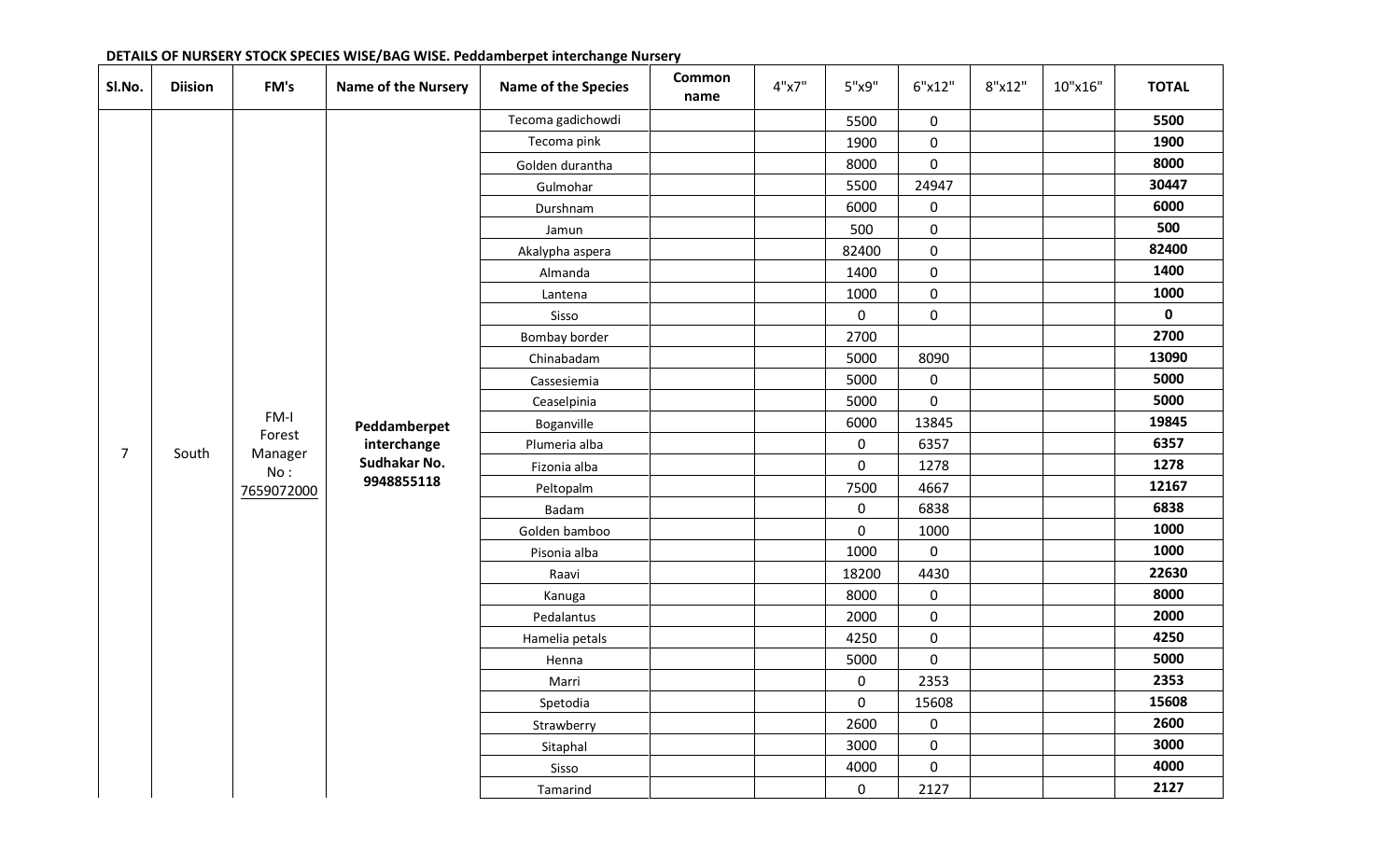|              | Tulasi        |   | 2000   | 0     |   |   | 2000   |
|--------------|---------------|---|--------|-------|---|---|--------|
|              | Neem          |   | 2000   | 0     |   |   | 2000   |
|              | Neerium       |   | 5000   | 0     |   |   | 5000   |
|              | Nandivardanam |   | 5450   | 0     |   |   | 5450   |
|              | Usiri         |   | 18270  | 0     |   |   | 18270  |
|              | Yerumaddi     |   | 7500   | 5460  |   |   | 12960  |
| <b>Total</b> |               | 0 | 231670 | 97000 | 0 | o | 328670 |

### **DETAILS OF NURSERY STOCK SPECIES WISE/BAG WISE. Eco park Nursery**

| SI.No. | <b>Diision</b> | FM's              | <b>Name of the Nursery</b> | <b>Name of the Species</b> | Common<br>name | 4"x7"       | 5"x9"        | 6"x12"      | 8"x12" | 10"x16" | <b>TOTAL</b> |
|--------|----------------|-------------------|----------------------------|----------------------------|----------------|-------------|--------------|-------------|--------|---------|--------------|
|        |                |                   |                            | Tecoma gadichowdi          |                | 5500        | $\mathbf 0$  | $\mathbf 0$ |        |         | 5500         |
|        |                |                   |                            | Tecoma pink                |                | 1900        | $\mathbf 0$  | 0           |        |         | 1900         |
|        |                |                   |                            | Golden durantha            |                | 8000        | $\mathbf 0$  | 0           |        |         | 8000         |
|        |                |                   |                            | Gulmohar                   |                | 5500        | 14000        | 9000        |        |         | 28500        |
|        |                |                   |                            | Durshnam                   |                | 6000        | $\mathbf 0$  | $\mathbf 0$ |        |         | 6000         |
|        |                |                   |                            | Bahunia                    |                |             | 12805        | 8000        |        |         | 20805        |
|        |                |                   |                            | T.Rosea                    |                |             | 7163         | 7000        |        |         | 14163        |
|        |                |                   |                            | Jamun                      |                | 500         | $\mathbf 0$  | $\mathbf 0$ |        |         | 500          |
|        |                |                   |                            | Akalypha aspera            |                | 82400       | $\mathbf 0$  | 0           |        |         | 82400        |
|        |                | FM-I              |                            | Almanda                    |                | 1400        | $\mathbf 0$  | $\mathbf 0$ |        |         | 1400         |
| 8      | South          | Forest<br>Manager | Eco park<br>Sri Ramulu No. | chintha                    |                |             | 26048        | 16000       |        |         | 42048        |
|        |                | No:               | 9912295442                 | Lantena                    |                | 1000        | $\mathbf{0}$ | 0           |        |         | 1000         |
|        |                | 7659072000        |                            | <b>Buruga</b>              |                | $\mathbf 0$ | 17273        | 16000       |        |         | 33273        |
|        |                |                   |                            | Maredu                     |                |             | $\pmb{0}$    | 3693        |        |         | 3693         |
|        |                |                   |                            | Bombay border              |                | 2700        |              |             |        |         | 2700         |
|        |                |                   |                            | Chinabadam                 |                | 5000        | 8090         | 7900        |        |         | 20990        |
|        |                |                   |                            | Cassesiemia                |                | 5000        | $\mathbf 0$  | $\mathbf 0$ |        |         | 5000         |
|        |                |                   |                            | Ceaselpinia                |                | 5000        | $\mathbf 0$  | $\mathbf 0$ |        |         | 5000         |
|        |                |                   |                            | Boganville                 |                | 6000        | 13845        | 12000       |        |         | 31845        |
|        |                |                   |                            | Plumeria alba              |                | $\mathbf 0$ | 6357         | 5000        |        |         | 11357        |
|        |                |                   |                            | Fizonia alba               |                | $\mathbf 0$ | 1278         | 1200        |        |         | 2478         |
|        |                |                   |                            | Peltopalm                  |                | 7500        | 4667         | 3500        |        |         | 15667        |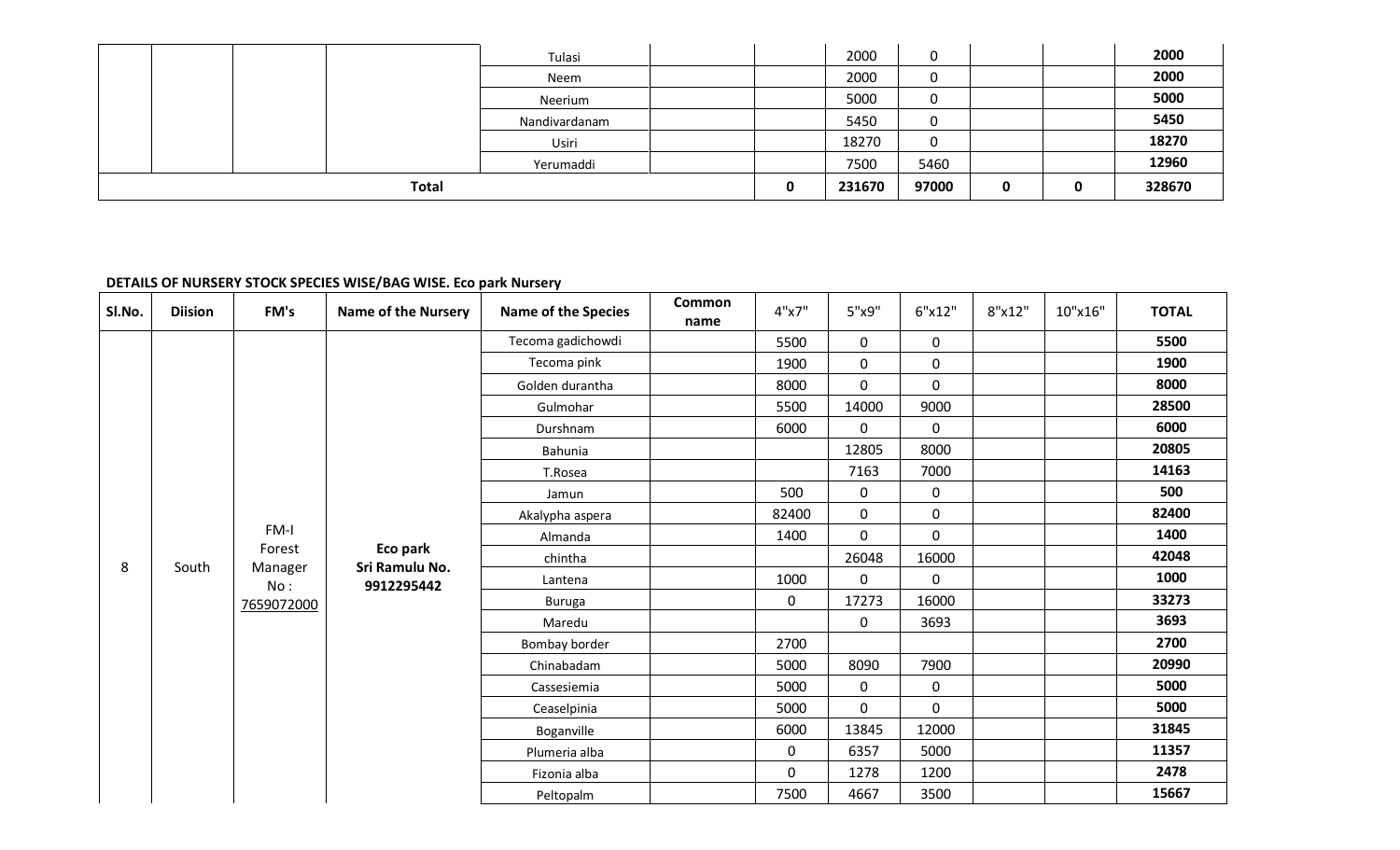|  |              | Badam          | 0           | 6838        | 5000                |             |   | 11838  |
|--|--------------|----------------|-------------|-------------|---------------------|-------------|---|--------|
|  |              | Golden bamboo  | 0           | 1800        | 900                 |             |   | 2700   |
|  |              | Pisonia alba   | 1000        | $\mathbf 0$ | $\mathbf 0$         |             |   | 1000   |
|  |              | Raavi          | 18200       | 14663       | 35685               |             |   | 68548  |
|  |              | Kanuga         | 8000        | 20225       | 22782               |             |   | 51007  |
|  |              | Pedalantus     | 2000        | $\mathbf 0$ | $\mathsf{O}\xspace$ |             |   | 2000   |
|  |              | Hamelia petals | 4250        | $\mathbf 0$ | 0                   |             |   | 4250   |
|  |              | Henna          | 5000        | 0           | $\mathbf 0$         |             |   | 5000   |
|  |              | Marri          | 0           | 2353        | 2100                |             |   | 4453   |
|  |              | Spetodia       | 0           | 15608       | 14000               |             |   | 29608  |
|  |              | Strawberry     | 2600        | $\mathbf 0$ | $\mathbf 0$         |             |   | 2600   |
|  |              | Sitaphal       | 3000        | $\mathbf 0$ | $\mathbf 0$         |             |   | 3000   |
|  |              | Sisso          | 4000        | $\mathbf 0$ | $\mathbf 0$         |             |   | 4000   |
|  |              | Tamarind       | $\mathbf 0$ | 2127        | 1500                |             |   | 3627   |
|  |              | Tulasi         | 2000        | 0           | 0                   |             |   | 2000   |
|  |              | Neem           | 2000        | $\mathbf 0$ | $\mathbf 0$         |             |   | 2000   |
|  |              | Neerium        | 5000        | $\mathbf 0$ | $\mathbf 0$         |             |   | 5000   |
|  |              | Nandivardanam  | 5450        | $\mathbf 0$ | $\mathbf 0$         |             |   | 5450   |
|  |              | Usiri          | 21270       | $\mathbf 0$ | $\mathbf 0$         |             |   | 21270  |
|  |              | Yerumaddi      | 7500        | 5460        |                     |             |   | 12960  |
|  | <b>Total</b> |                | 234670      | 180600      | 171260              | $\mathbf 0$ | 0 | 586530 |

### STATEMENT SHOWING THE STOCK OF SPECIES WISE BAG WISE STOCK OF TRUMPET NURSERY

| SL.NO | <b>DIVISION</b> | <b>FM</b>      | <b>NAME OF NURSERY</b>      | <b>NAME OF SPECIES</b> | <b>COMMAN NAME</b> | 4"X7" | 5"X9" | 6"X12" | 8"X12" | 10"X16" | <b>TOTAL</b> |
|-------|-----------------|----------------|-----------------------------|------------------------|--------------------|-------|-------|--------|--------|---------|--------------|
|       |                 |                |                             |                        | Akalypha Red       | 8520  | 8921  | 7654   | 0      |         | 25095        |
|       |                 |                |                             |                        | Parchilika RED     | 9760  |       | 8389   | 0      |         | 18149        |
|       |                 | FM-I           |                             |                        | Parchilika Yellow  | 6553  |       | 2954   | 0      |         | 9507         |
|       |                 | Forest         | <b>TRUMPET</b><br>Vinod No. |                        | Raavi              | 10980 | 8608  | 2780   | 0      |         | 22368        |
| 4     | SOUTH           | Manager<br>No: | 8142842411                  |                        | Irisium            | 30840 | 9408  |        | 0      |         | 40248        |
|       |                 | 7659072000     |                             |                        | Tecomargensia      | 12600 |       | 6658   | 0      |         | 19258        |
|       |                 |                |                             |                        | Neerium            | 8540  | 2192  | 6566   | 0      |         | 17298        |
|       |                 |                |                             |                        | Mehendi            | 7217  | 3422  | 1334   | 0      |         | 11973        |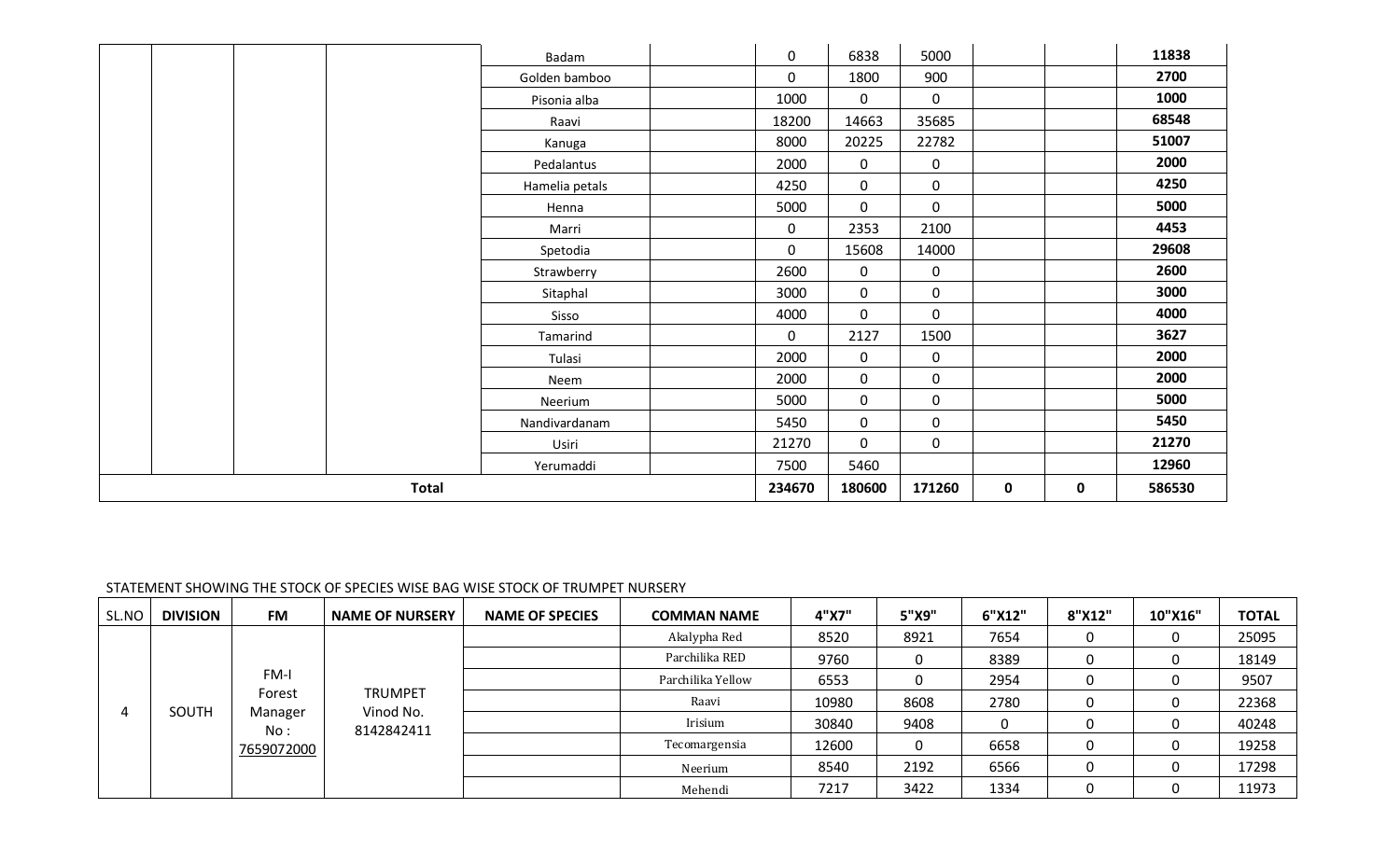|                         | Tulasi                   | 8987        | 5622                | 4214        | $\mathbf 0$         | $\mathbf 0$         | 18823  |
|-------------------------|--------------------------|-------------|---------------------|-------------|---------------------|---------------------|--------|
|                         | Jamun                    | 9545        | $\mathbf 0$         | 3422        | $\mathbf 0$         | $\mathbf 0$         | 12967  |
|                         | Parpuria                 | 14564       | 2243                | $\mathbf 0$ | $\mathbf 0$         | $\mathbf 0$         | 16807  |
|                         | Tespecia                 | 8767        | 8766                | 0           | $\mathbf 0$         | $\mathbf 0$         | 17533  |
|                         | Gadichowdi               | 10800       | $\mathsf{O}\xspace$ | $\pmb{0}$   | $\mathbf 0$         | $\mathbf 0$         | 10800  |
|                         | Akalypha Luda            | 9554        | 6368                | $\mathbf 0$ | $\mathsf{O}\xspace$ | $\pmb{0}$           | 15922  |
| Azadirachta indica      | Vepa/Neem                | 15717       | $\mathsf{O}\xspace$ | $\mathbf 0$ | $\mathbf 0$         | $\mathsf{O}\xspace$ | 15717  |
|                         | Bauhinia                 | 12600       | 1328                | 9876        | $\mathbf 0$         | $\mathbf 0$         | 23804  |
|                         | <b>Bombay Border</b>     | 16341       | $\mathsf 0$         | 7218        | $\mathsf 0$         | $\mathbf 0$         | 23559  |
| Bignonia megapotamica   | Bignonia                 | 14213       | $\mathbf 0$         | $\mathbf 0$ | $\mathsf 0$         | $\mathbf 0$         | 14213  |
|                         | Golden Durantha          | 7783        | 2549                | $\mathbf 0$ | $\mathbf 0$         | $\mathbf 0$         | 10332  |
| Delonix regia           | Gulmohar                 | 8839        | $\mathbf 0$         | 7218        | $\mathbf 0$         | $\mathbf 0$         | 16057  |
| Ficus benghalensis      | Marri                    | 8823        | 4211                | 8564        | $\mathbf 0$         | $\mathbf 0$         | 21598  |
| Holoptelia integrefolia | Nemalinara               | 12934       | $\mathbf 0$         | $\mathbf 0$ | $\mathbf 0$         | $\mathbf 0$         | 12934  |
|                         | Nandivardanam            | 8800        | 80                  | $\mathbf 0$ | $\mathbf 0$         | $\mathbf 0$         | 8880   |
| Millingtonia hortensis  | Akashamalli              | 14098       | $\mathsf{O}\xspace$ | 2628        | $\mathbf 0$         | $\mathbf 0$         | 16726  |
| Mimusops elengi         | Pogada                   | 20740       | 8675                | $\mathbf 0$ | $\mathbf 0$         | $\mathbf 0$         | 29415  |
| Parkia biglandulosa     | Parkia                   | 8778        | 7329                | 0           | $\mathbf 0$         | $\mathbf 0$         | 16107  |
| Pongamia pinnata        | Kanuga                   | 6674        | $\mathbf 0$         | $\mathbf 0$ | $\mathbf 0$         | $\mathbf 0$         | 6674   |
|                         | Pride of india           | 9389        | 2421                | $\mathbf 0$ | $\mathbf 0$         | $\mathbf 0$         | 11810  |
|                         | Jama Aaku                | 17200       | 6184                | 8879        | $\mathbf 0$         | $\mathbf 0$         | 32263  |
|                         | Sitaphal                 | 9920        | $\mathsf{O}\xspace$ | 12216       | $\mathbf 0$         | $\mathbf 0$         | 22136  |
|                         | Pedalantus               | 10463       | $\mathbf 0$         | $\pmb{0}$   | $\mathbf 0$         | 0                   | 10463  |
|                         | Papaya                   | 19920       | 3082                | $\mathbf 0$ | $\mathbf 0$         | $\mathbf 0$         | 23002  |
|                         | Pheltopalm               | 8455        | 3288                | 7665        | $\mathbf 0$         | $\mathbf 0$         | 19408  |
| Plumeria rubra          | Deva ganneru/temple tree | 9923        | $\boldsymbol{0}$    | 765         | $\mathbf 0$         | $\mathbf 0$         | 10688  |
| Samanea saman           | Rain tree                | 9088        | $\pmb{0}$           | 8766        | $\mathbf 0$         | $\mathbf 0$         | 17854  |
| Tabebuia rosea          |                          | 9876        | 7654                | 8092        | $\mathbf 0$         | $\mathbf 0$         | 25622  |
|                         | Usri                     | 13920       | $\mathsf{O}\xspace$ | 5667        | $\mathbf 0$         | $\mathsf{O}\xspace$ | 19587  |
|                         | Sisso                    | 8654        | $\mathsf{O}\xspace$ | 8345        | $\mathbf 0$         | $\mathsf{O}\xspace$ | 16999  |
|                         | Cassesiemia              | $\mathbf 0$ | 6577                | 8545        | $\mathsf 0$         | $\boldsymbol{0}$    | 15122  |
|                         | Spethodia                | 19400       | 17536               | 7345        | $\mathbf 0$         | $\mathbf 0$         | 44281  |
| <b>Total</b>            |                          | 322902      | 77282               | 111789      | $\mathbf 0$         | $\mathbf 0$         | 511973 |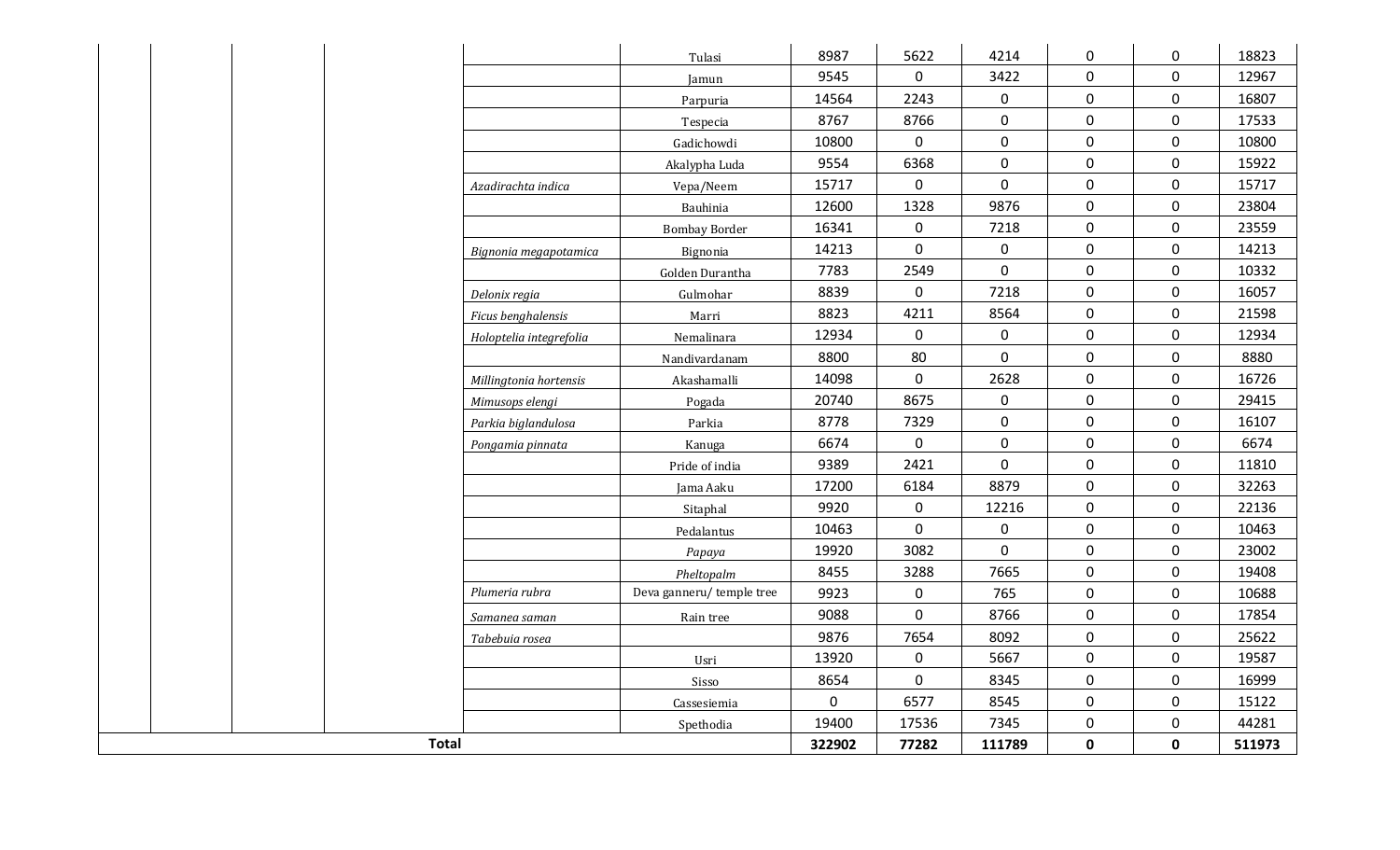|       |                 |                | <b>NAME OF</b> |                         |                      |             |                  |                     |             |              | GRAND        |
|-------|-----------------|----------------|----------------|-------------------------|----------------------|-------------|------------------|---------------------|-------------|--------------|--------------|
| SL.NO | <b>DIVISION</b> | <b>FM</b>      | <b>NURSERY</b> | <b>NAME OF SPECIES</b>  | <b>COMMAN NAME</b>   | 4"X7"       | 5"X9"            | 6"X12"              | 8"X12"      | 10"X16"      | <b>TOTAL</b> |
|       |                 |                |                |                         | Juvvi                | 0           | 0                | 0                   | 0           | 120          | 120          |
|       |                 |                |                |                         | Akalypha Red         | 4460        | 15134            | $\mathbf 0$         | $\mathbf 0$ | 1615         | 21209        |
|       |                 |                |                |                         | Bougavilla           | 0           | 869              | $\mathbf 0$         | $\mathbf 0$ | 0            | 869          |
|       |                 |                |                |                         | Akalypha Green       | 2520        | 15454            | $\mathbf 0$         | $\mathbf 0$ | 3749         | 21723        |
|       |                 |                |                |                         | Badam                | 4899        | $\mathbf 0$      | 1720                | $\mathbf 0$ | 0            | 6619         |
|       |                 |                |                |                         | Brahmajamudu         | $\mathbf 0$ | $\mathsf{O}$     | $\pmb{0}$           | $\mathbf 0$ | 0            | $\mathbf 0$  |
|       |                 |                |                |                         | Akalypha Aspera      | 2920        | 0                | $\mathbf 0$         | $\mathbf 0$ | 2384         | 5304         |
|       |                 |                |                |                         | Gadichowdi           | $\mathbf 0$ | 6368             | 0                   | $\mathbf 0$ | 3394         | 9762         |
|       |                 |                |                |                         | Akalypha Luda        | 8600        | 13715            | 0                   | $\mathbf 0$ | $\mathbf 0$  | 22315        |
|       |                 |                |                | Anthocephalus kadamba   | Kadamba              | 0           | 2500             | $\mathbf 0$         | $\mathbf 0$ | 174          | 2674         |
|       |                 |                |                | Azadirachta indica      | Vepa/Neem            | 19400       | 17674            | 9956                | $\mathbf 0$ | 4132         | 51162        |
|       |                 |                |                |                         | Pisonia Alba         | 760         | $\mathbf 0$      | 0                   | $\mathbf 0$ | 0            | 760          |
|       |                 |                |                |                         | Mandaram             | 800         | 0                | $\pmb{0}$           | $\mathbf 0$ | 0            | 800          |
|       |                 |                |                |                         | Eetha                | $\mathbf 0$ | 1800             | $\mathsf{O}\xspace$ | $\mathbf 0$ | 0            | 1800         |
|       |                 | FM-I           | Shamshabad     |                         | Bauhinia             | $\mathbf 0$ | 358              | 848                 | $\mathbf 0$ | 3284         | 4490         |
| 3     | South           | Forest         | Nursery        |                         | Bauhinia Blakinaia   | 6200        | 11184            | $\mathsf{O}$        | $\mathbf 0$ | 0            | 17384        |
|       |                 | Manager<br>No: | Madhu No.      |                         | <b>Bombay Border</b> | 25420       | 2992             | $\mathbf 0$         | $\mathbf 0$ | $\mathbf 0$  | 28412        |
|       |                 | 7659072000     | 9666698245     | Bignonia megapotamica   | Bignonia             | $\mathbf 0$ | $\boldsymbol{0}$ | $\pmb{0}$           | $\mathbf 0$ | 339          | 339          |
|       |                 |                |                | Bombax ceiba            | Buruga               | $\mathbf 0$ | 0                | $\mathbf 0$         | $\mathbf 0$ | 0            | $\mathbf 0$  |
|       |                 |                |                |                         | Golden Durantha      | $\mathsf 0$ | 18406            | $\pmb{0}$           | $\mathbf 0$ | 3347         | 21753        |
|       |                 |                |                | Callistemon viminalis   | Bottle brush         | $\mathbf 0$ | 0                | $\mathsf{O}\xspace$ | $\mathbf 0$ | 100          | 100          |
|       |                 |                |                | Cassia fistula          | Rela                 | $\mathbf 0$ | 500              | $\mathbf 0$         | $\mathbf 0$ | 453          | 953          |
|       |                 |                |                |                         | Ragi                 | $\mathsf 0$ | 7835             | 14978               | $\mathbf 0$ | 2187         | 25000        |
|       |                 |                |                |                         | Silveroak            | $\mathbf 0$ | 0                | $\mathbf 0$         | $\mathbf 0$ | 701          | 701          |
|       |                 |                |                |                         | Mahagani             | $\mathsf 0$ | 4368             | 396                 | $\mathbf 0$ | 189          | 4953         |
|       |                 |                |                |                         | Conocorpus           | $\mathbf 0$ | 0                | $\mathbf 0$         | $\mathbf 0$ | $\mathbf 0$  | $\mathbf 0$  |
|       |                 |                |                | Delonix regia           | Gulmohar             | 3688        | 9000             | 3568                | 0           | 1836         | 18092        |
|       |                 |                |                | Ficus benghalensis      | Marri                | $\mathsf 0$ | 8428             | 3280                | $\mathbf 0$ | $\mathsf{O}$ | 11708        |
|       |                 |                |                |                         | Medi                 | $\mathbf 0$ | 5340             | 1016                | $\mathbf 0$ | 600          | 6956         |
|       |                 |                |                | Holoptelia integrefolia | Nemalinara           | 2440        | 6640             | 4448                | $\mathbf 0$ | 2007         | 15535        |
|       |                 |                |                |                         | Nandivardanam        | 3665        | 3675             | 0                   | $\mathbf 0$ | 0            | 7340         |
|       |                 |                |                |                         | Jakaranda            | 0           | $\mathbf 0$      | 0                   | $\mathbf 0$ | 2320         | 2320         |

### STATEMENT SHOWING THE STOCK OF SPECIES WISE BAG WISE STOCK OF SHAMSHABAD NURSERY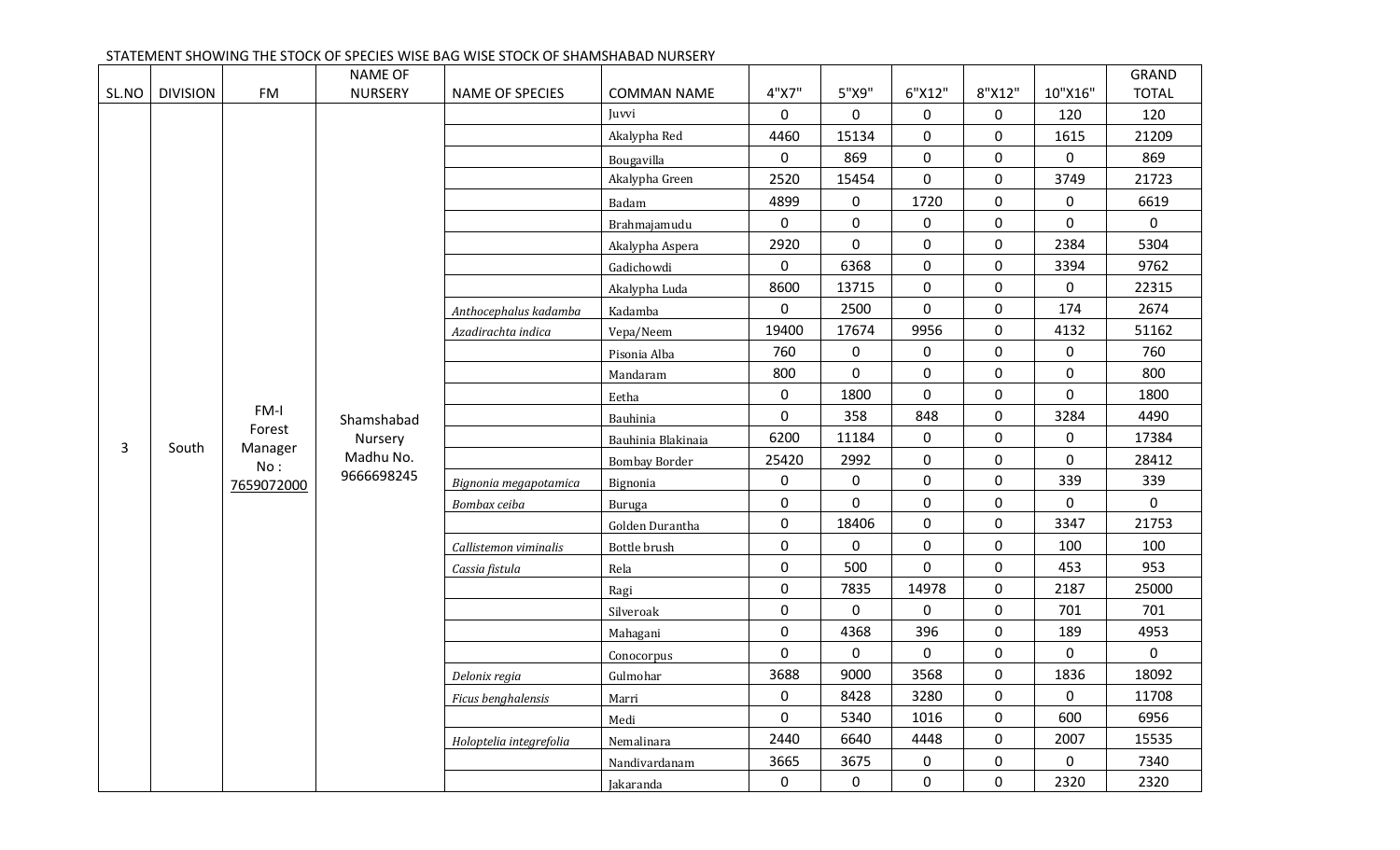| Millingtonia hortensis  | Akashamalli                 | $\mathbf 0$  | $\mathbf 0$ | 0              | $\mathbf 0$ | $\mathbf 0$  | $\mathbf 0$  |
|-------------------------|-----------------------------|--------------|-------------|----------------|-------------|--------------|--------------|
| Mimusops elengi         | Pogada                      | 980          | 4240        | 2232           | $\mathbf 0$ | 4084         | 11536        |
| Parkia biglandulosa     | Parkia                      | $\mathbf 0$  | $\mathbf 0$ | $\mathbf 0$    | $\mathbf 0$ | 963          | 963          |
| Peltophorum petrocarpum |                             | $\mathbf 0$  | $\mathbf 0$ | 0              | $\mathbf 0$ | $\mathbf{0}$ | $\mathsf{O}$ |
| Pongamia pinnata        | Kanuga                      | 17100        | 13945       | 1648           | $\mathbf 0$ | 1986         | 34679        |
| Pedilanthus             | Pedilanthus                 | $\mathbf 0$  | 956         | 0              | $\mathbf 0$ | $\mathbf 0$  | 956          |
|                         | Pride of india              | 0            | $\pmb{0}$   | 0              | $\mathbf 0$ | 1808         | 1808         |
|                         | Jama Aaku                   | $\mathsf{O}$ | 9408        | $\mathbf 0$    | $\mathbf 0$ | $\mathbf 0$  | 9408         |
|                         | Sitaphal                    | 2300         | $\mathbf 0$ | 0              | $\mathbf 0$ | 8732         | 11032        |
|                         | Pedalantus                  | 2600         | $\mathbf 0$ | $\overline{0}$ | $\mathbf 0$ | $\mathbf 0$  | 2600         |
|                         | Chinta                      | $\mathbf 0$  | 6540        | $\mathbf{0}$   | $\mathbf 0$ | 9347         | 15887        |
|                         | Ganneru                     | 2840         | 0           | 0              | $\mathbf 0$ | 5113         | 7953         |
|                         | Bouganvilla                 | 5360         | 2048        | 1044           | $\mathbf 0$ | $\mathbf 0$  | 8452         |
|                         | Papaya                      | 3800         | 2880        | 0              | $\mathbf 0$ | $\mathbf 0$  | 6680         |
|                         | danimma                     | $\mathsf{O}$ | 9504        | $\mathbf 0$    | $\mathbf 0$ | $\mathbf 0$  | 9504         |
|                         | Pheltopalm                  | 2668         | 4848        | 612            | $\mathbf 0$ | $\mathbf 0$  | 8128         |
| Polyalthia longifolia   | Ashoka                      | 0            | $\mathbf 0$ | $\mathbf{0}$   | $\mathbf 0$ | 252          | 252          |
| Plumeria rubra          | Deva ganneru/temple<br>tree | 0            | 1267        | 0              | $\mathbf 0$ | 1152         | 2419         |
| Simarouba glauca        |                             | $\mathbf 0$  | $\mathbf 0$ | 0              | $\mathbf 0$ | $\mathbf 0$  | $\mathsf{O}$ |
| Samanea saman           | Rain tree                   | 0            | $\mathbf 0$ | 0              | $\mathbf 0$ | 40           | 40           |
| Spathodea companulata   |                             | $\mathsf{O}$ | 459         | $\mathbf 0$    | $\mathbf 0$ | 375          | 834          |
| Sterculia foetida       | China Badam                 | 0            | $\mathbf 0$ | $\mathbf 0$    | $\mathbf 0$ | 0            | $\mathsf{O}$ |
| Syzygium cumini         | Neredu                      | $\mathsf{O}$ | 7343        | $\mathbf 0$    | $\mathbf 0$ | 267          | 7610         |
| Tabebuia avellandae     |                             | $\mathbf 0$  | $\mathbf 0$ | 0              | $\mathbf 0$ | 789          | 789          |
| Tabebuia rosea          |                             | 0            | $\pmb{0}$   | 0              | $\mathbf 0$ | 1357         | 1357         |
| Tabebuia alata          | T. allata                   | $\mathbf 0$  | $\mathbf 0$ | 0              | $\mathbf 0$ | 1190         | 1190         |
| Tecoma argentea         |                             | $\mathsf 0$  | 0           | 0              | $\mathbf 0$ | 771          | 771          |
| Terminalia arjuna       | Yerrumaddi                  | $\mathsf{O}$ | $\mathbf 0$ | 0              | $\mathbf 0$ | 1600         | 1600         |
| Terminalia bellerica    | Thani                       | $\mathsf{O}$ | $\mathbf 0$ | $\mathbf 0$    | $\mathbf 0$ | 1240         | 1240         |
| Dalbergia latifolia     | Rose wood                   | $\mathsf{O}$ | $\mathbf 0$ | $\overline{0}$ | $\mathbf 0$ | 478          | 478          |
|                         | Bamboo                      | 2568         | 3240        | 39             | $\mathbf 0$ | 1543         | 7390         |
|                         | Milli                       | 3569         | 4384        | $\mathbf 0$    | $\mathbf 0$ | 0            | 7953         |
|                         | Green fanda                 | $\mathsf{O}$ | 6944        | $\mathbf 0$    | $\mathbf 0$ | $\mathbf 0$  | 6944         |
|                         | Usri                        | 5578         | 6194        | 1216           | $\mathbf 0$ | $\mathbf 0$  | 12988        |
|                         | Sisso                       | 3588         | 12216       | $\mathbf{0}$   | $\mathbf 0$ | $\mathbf 0$  | 15804        |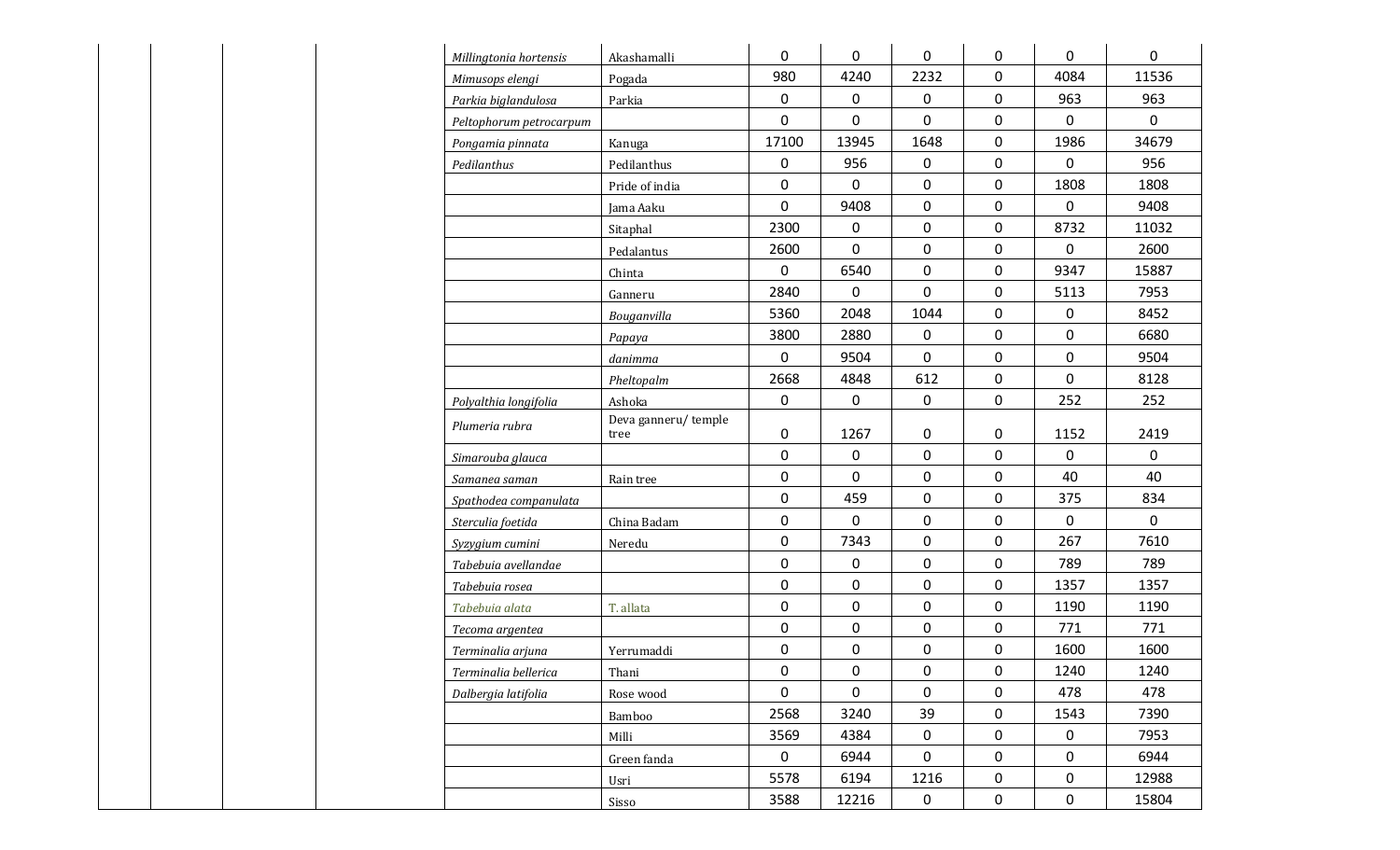|              |  |  |  | Plumeria Pudika | 1986   | 5336         | 780 | 0     | 0        | 8102 |
|--------------|--|--|--|-----------------|--------|--------------|-----|-------|----------|------|
|              |  |  |  | Maddi           | 0      |              | 0   | 0     | 0        | 0    |
|              |  |  |  | Velaga          | 0      |              | 276 | 0     | 2456     | 2732 |
|              |  |  |  | Cassesiemia     | 3455   | $\mathbf{0}$ | 640 | 0     | 0        | 4095 |
|              |  |  |  | Spider Lilli    | 4910   | $\mathbf{0}$ | 660 | 0     | 0        | 5570 |
|              |  |  |  | Spethodia       | 0      | 4956         | 0   | 0     | 0        | 4956 |
|              |  |  |  | Ficus pande     | 0      |              | 0   |       | $\Omega$ | 0    |
|              |  |  |  | Sampangi        | 0      |              | 0   | 0     | 0        | 0    |
|              |  |  |  | Lemon Grass     | 0      | 580          | 0   | 0     | $\Omega$ | 580  |
| <b>TOTAL</b> |  |  |  | 149074          | 259528 | 49357        |     | 78474 | 536433   |      |

### STATEMENT SHOWING THE STOCK OF SPECIES WISE BAG WISE STOCK OF SIMPLEX-2 NURSERY

|                |                 |                | <b>NAME OF</b> |                             | <b>COMMAN</b>        |              |                     |              |                                                                                                        |           |              |
|----------------|-----------------|----------------|----------------|-----------------------------|----------------------|--------------|---------------------|--------------|--------------------------------------------------------------------------------------------------------|-----------|--------------|
| <b>SL.NO</b>   | <b>DIVISION</b> | <b>FM</b>      | <b>NURSERY</b> | <b>NAME OF SPECIES</b>      | <b>NAME</b>          | 4"X7"        | 5"X9"               | 6"X12"       | 8"X12"                                                                                                 | 10"X16"   | <b>TOTAL</b> |
|                |                 |                |                |                             | Akalypha Red         | 4460         | 64876               | 0            | 0                                                                                                      | 0         | 69336        |
|                |                 |                |                |                             | Akalypha Green       | 2520         | 68024               | 0            | $\mathbf 0$<br>0<br>0<br>0<br>0<br>0<br>$\mathbf{0}$<br>0<br>0<br>0<br>0<br>0<br>0<br>0<br>$\mathbf 0$ | 0         | 70544        |
|                |                 |                |                |                             | Badam                | $\mathbf{0}$ | 64990               | 21720        |                                                                                                        | 0         | 86710        |
|                |                 |                |                |                             | Akalypha Aspera      | 12920        | 68123               | 0            |                                                                                                        | 0         | 81043        |
|                |                 |                |                |                             | Gadichowdi           | 17470        | 61048               | 0            |                                                                                                        | 0         | 78518        |
|                |                 |                |                |                             | Akalypha Luda        | 8600         | 69328               | $\mathbf{0}$ |                                                                                                        | 0         | 77928        |
|                |                 |                |                | Azadirachta indica          | Vepa/Neem            | 19400        | 66536               | 35665        |                                                                                                        | 0         | 121601       |
|                |                 | FM-I           |                |                             | Pisonia Alba         | 14300        | 69890               | 0<br>0<br>0  |                                                                                                        | 0         | 84190        |
| $\overline{2}$ |                 | Forest         | SIMPLEX-II     |                             | Mandaram             | 18800        | 65011<br>54326<br>0 |              |                                                                                                        | 0         | 83811        |
|                | SOUTH           | Manager<br>No: | Chandu No.     |                             | Bauhinia             |              |                     |              |                                                                                                        | 0         | 54326        |
|                |                 |                | 9494567375     | 15355<br>Bauhinia Blakinaia | 67746                | 0            |                     | 0            | 83101                                                                                                  |           |              |
|                |                 | 7659072000     |                |                             | <b>Bombay Border</b> | 25420        | 69992               | 0            |                                                                                                        | $\pmb{0}$ | 95412        |
|                |                 |                |                |                             | Golden Durantha      | 19920        | 65483               | $\mathbf{0}$ |                                                                                                        | 0         | 85403        |
|                |                 |                |                |                             | Ragi                 | $\mathbf{0}$ | 65448               | 19978        |                                                                                                        | 0         | 85426        |
|                |                 |                |                |                             | Mahagani             | 8428         | 64673               | 26396        |                                                                                                        | $\pmb{0}$ | 99497        |
|                |                 |                |                | Delonix regia               | Gulmohar             | 8765         | 67000               | 24987        |                                                                                                        | 0         | 100752       |
|                |                 |                |                | Ficus benghalensis          | Marri                | 0            | 62128               | 15280        | $\mathbf 0$                                                                                            | $\pmb{0}$ | 77408        |
|                |                 |                |                | Holoptelia integrefolia     | Nemalinara           | 8645         | 59640               | 28448        | $\mathbf{0}$                                                                                           | 0         | 96733        |
|                |                 |                |                |                             | Nandivardanam        | 8332         | 67752               | 32453        | 0                                                                                                      | 0         | 108537       |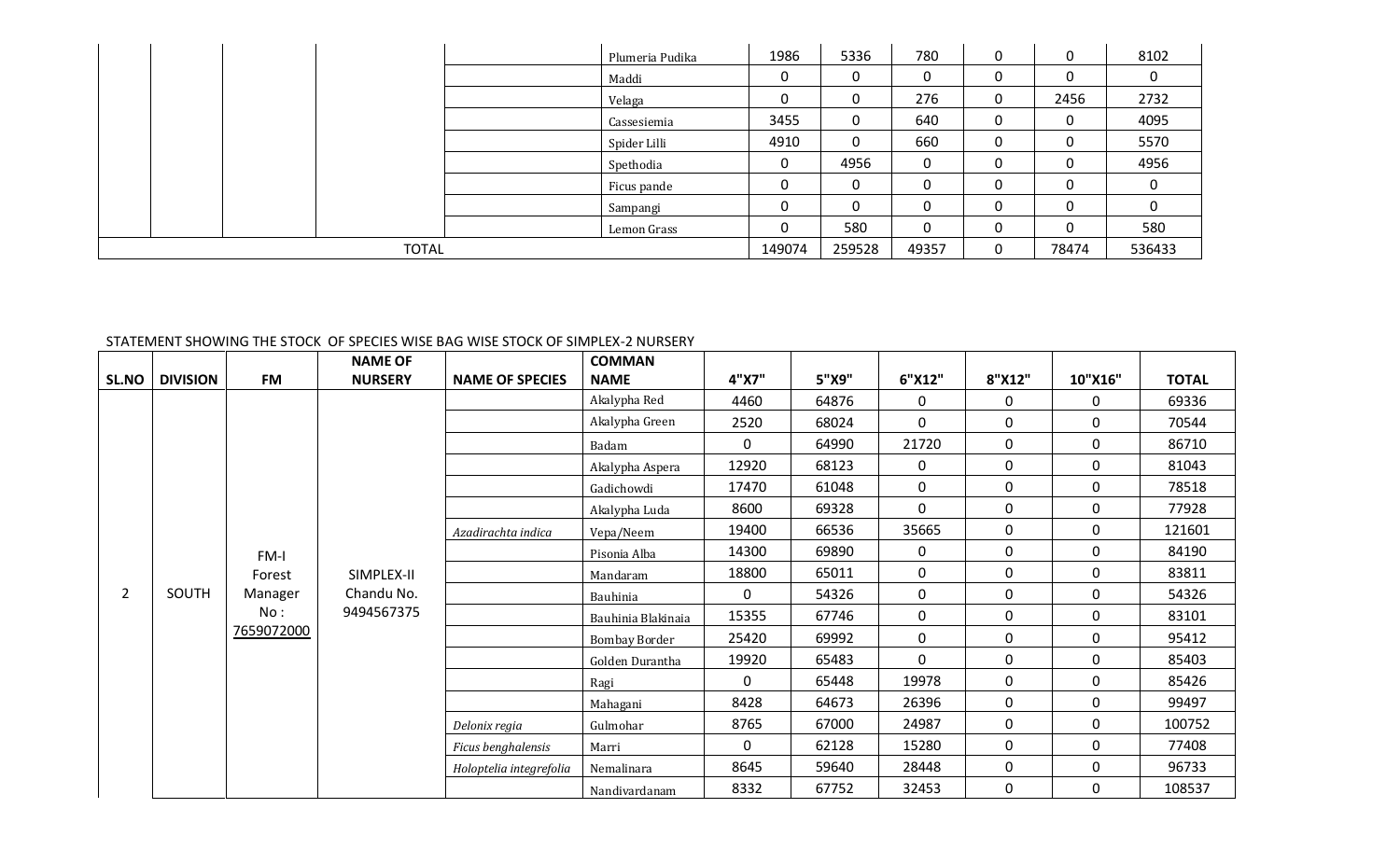|              |                 |           |                                  | STATEMENT SHOWING THE STOCK OF SPECIES WISE BAG WISE STOCK OF SIMPLEX-I NURSERY |                    |       |       |        |        |         |              |
|--------------|-----------------|-----------|----------------------------------|---------------------------------------------------------------------------------|--------------------|-------|-------|--------|--------|---------|--------------|
| <b>SL.NO</b> | <b>DIVISION</b> | <b>FM</b> | <b>NAME OF</b><br><b>NURSERY</b> | <b>NAME OF SPECIES</b>                                                          | <b>COMMAN NAME</b> | 4"X7" | 5"X9" | 6"X12" | 8"X12" | 10"X16" | <b>TOTAL</b> |
|              | <b>SOUTH</b>    | FM-I      | SIMPLEX-I                        |                                                                                 | Akalypha Red       | 7608  | 3713  | 2368   |        |         | 13689        |
|              |                 | Forest    | Shiraj No.                       |                                                                                 | Bougavilla         | 869   |       |        |        |         | 869          |

*Plumeria rubra* Deva ganneru/<br>temple tree

*Mimusops elengi* | Pogada | 8980 | 71608 | 23780 | 0 | 0 | 104368 *Parkia biglandulosa* Parkia | 5434 | 55352 | 0 | 0 | 0 | 60786 *Pongamia pinnata* | Kanuga | 17100 | 69456 | 34532 | 0 | 0 | 121088

*Sterculia foetida* | China Badam | 0 | 65576 | 33215 | 0 | 0 | 98791 *Syzygium cumini* Neredu | 0 | 68368 | 36211 | 0 | 0 | 104579

**Total 444832 3086396 581490 0 0 4112718**

Jama Aaku 30840 65372 0 0 0 96212 Sitaphal | 10221 | 123684 | 0 | 0 | 0 | 133905 Pedalantus | 12600 | 65348 | 0 | 0 | 0 | 77948 Chinta 20740 62817 0 0 0 83557 Ganneru | 12840 | 58674 | 0 | 0 | 0 | 71514 *Bouganvilla* 5360 68048 24654 0 0 98062 *Papaya* 17800 65384 0 0 0 83184 *danimma* 28940 55504 0 0 0 84444 *Pheltopalm* 6545 66765 31912 0 0 105222

temple tree | 10565 | 59104 | 0 | 0 | 0 | 69669

Bamboo 0 53240 0 0 0 53240 Milli 7274 64384 34233 0 0 105891 Green fanda († 1849) 1944 0 0 0 0 54944 p.e. Usri 21252 136406 64904 0 0 222562 Sisso | 4957 | 69216 | 0 | 0 | 0 | 74173 Maddi 6654 61456 32546 0 0 100656 Velaga | 5674 | 69000 | 21276 | 0 | 0 | 95950 Cassesiemia | 9956 | 61213 | 20640 | 0 | 0 | 91809 Spider Lilli 0 67533 18660 0 0 86193 Spethodia | 7765 | 69876 | 0 | 0 | 0 | 77641 Ficus pande | 0 | 55067 | 0 | 0 | 0 | 55067 Sampangi | 0 | 60987 | 0 | 0 | 0 | 60987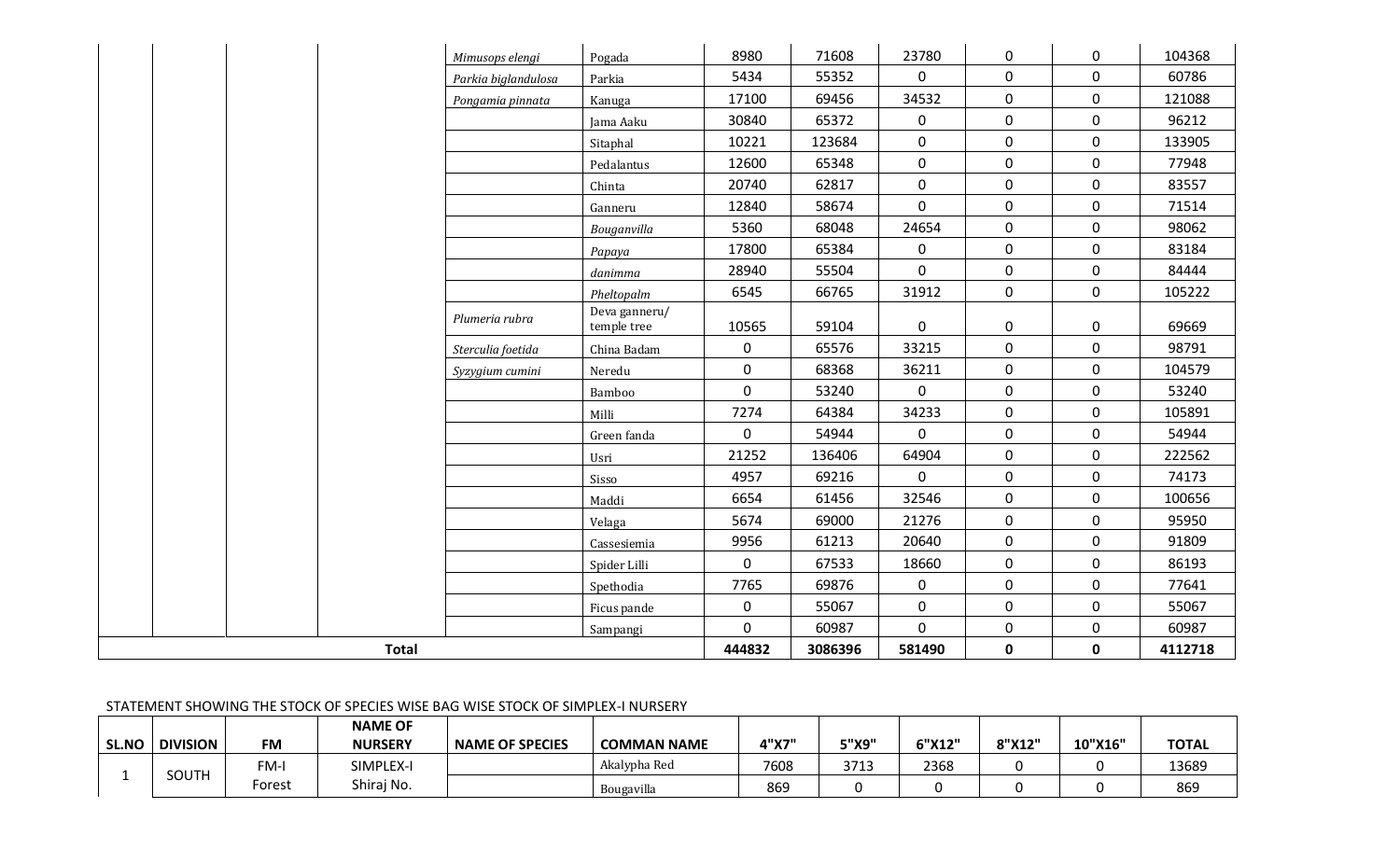|  | Manager    | 9948892661 |                         | Akalypha Green              | $\mathbf 0$  | 2520         | 2159        | 2665        | 1066         | 8410   |
|--|------------|------------|-------------------------|-----------------------------|--------------|--------------|-------------|-------------|--------------|--------|
|  | No:        |            |                         | Badam                       | $\mathbf 0$  | 0            | 0           | 8720        | 3488         | 12208  |
|  | 7659072000 |            |                         | Akalypha Aspera             | $\mathbf 0$  | 2920         | $\mathbf 0$ | $\mathbf 0$ | $\mathbf 0$  | 2920   |
|  |            |            |                         | Gadichowdi                  | $\mathbf 0$  | 17470        | $\mathbf 0$ | $\mathbf 0$ | $\mathsf{O}$ | 17470  |
|  |            |            |                         | Akalypha Luda               | 2387         | 8600         | 1328        | $\mathbf 0$ | $\mathbf 0$  | 12315  |
|  |            |            | Azadirachta indica      | Vepa/Neem                   | $\mathbf 0$  | 19400        | 0           | 11456       | 4582         | 35438  |
|  |            |            |                         | Pisonia Alba                | $\mathbf 0$  | 1540         | 1192        | $\mathbf 0$ | 0            | 2732   |
|  |            |            |                         | Mandaram                    | $\mathsf{O}$ | 800          | $\mathbf 0$ | $\mathbf 0$ | $\mathsf{O}$ | 800    |
|  |            |            |                         | Eetha                       | 107500       | 0            | 0           | $\mathbf 0$ | $\mathbf 0$  | 107500 |
|  |            |            |                         | Bauhinia                    | $\mathbf 0$  | $\mathbf 0$  | $\mathbf 0$ | 9825        | 1012         | 10837  |
|  |            |            |                         | Bauhinia Blakinaia          | 358          | 6200         | 184         | $\mathbf 0$ | 752          | 7494   |
|  |            |            |                         | <b>Bombay Border</b>        | $\mathbf 0$  | 12420        | 992         | $\mathbf 0$ | $\mathbf 0$  | 13412  |
|  |            |            |                         | Golden Durantha             | 6367         | 19920        | 2082        | $\mathbf 0$ | $\mathbf 0$  | 28369  |
|  |            |            |                         | Ragi                        | 1387         | $\mathbf 0$  | 1448        | 19978       | 2745         | 25558  |
|  |            |            |                         | Mahagani                    | $\mathbf 0$  | $\mathsf{O}$ | $\mathbf 0$ | 6396        | 1674         | 8070   |
|  |            |            | Delonix regia           | Gulmohar                    | $\mathbf 0$  | 0            | $\mathbf 0$ | 4968        | 3034         | 8002   |
|  |            |            | Ficus benghalensis      | Marri                       | $\mathbf 0$  | $\mathsf{O}$ | 128         | 5280        | 204          | 5612   |
|  |            |            | Holoptelia integrefolia | Nemalinara                  | $\mathbf 0$  | 0            | 640         | 8448        | 4636         | 13724  |
|  |            |            |                         | Nandivardanam               | 435          | 0            | 752         | $\mathbf 0$ | $\mathsf{O}$ | 1187   |
|  |            |            | Mimusops elengi         | Pogada                      | 632          | 980          | 608         | 9780        | 3912         | 15912  |
|  |            |            | Parkia biglandulosa     | Parkia                      | $\mathbf 0$  | 0            | 2352        | $\mathbf 0$ | 0            | 2352   |
|  |            |            | Pongamia pinnata        | Kanuga                      | $\mathbf 0$  | 17100        | 1004        | 9233        | 5008         | 32345  |
|  |            |            | Pedilanthus             | Pedilanthus                 | 4956         | $\mathbf 0$  | 0           | $\mathbf 0$ | $\mathbf 0$  | 4956   |
|  |            |            |                         | Jama Aaku                   | $\mathbf 0$  | 28840        | $\pmb{0}$   | $\mathbf 0$ | $\mathsf{O}$ | 28840  |
|  |            |            |                         | Sitaphal                    | $\mathbf 0$  | 2300         | $\mathbf 0$ | $\mathbf 0$ | $\mathbf 0$  | 2300   |
|  |            |            |                         | Pedalantus                  | $\mathbf 0$  | 2600         | $\pmb{0}$   | $\mathbf 0$ | $\mathbf 0$  | 2600   |
|  |            |            |                         | Chinta                      | $\mathbf 0$  | 20740        | $\mathbf 0$ | $\mathbf 0$ | 1874         | 22614  |
|  |            |            |                         | Ganneru                     | $\mathbf 0$  | 2840         | 0           | $\mathbf 0$ | 0            | 2840   |
|  |            |            |                         | Bouganvilla                 | $\mathbf 0$  | 5360         | $\mathbf 0$ | 1044        | 940          | 7344   |
|  |            |            |                         | Papaya                      | $\mathbf 0$  | 2800         | 80          | $\mathbf 0$ | $\mathbf 0$  | 2880   |
|  |            |            |                         | danimma                     | $\mathbf 0$  | 8940         | 2504        | $\mathbf 0$ | $\mathsf{O}$ | 11444  |
|  |            |            |                         | Pheltopalm                  | $\mathbf 0$  | $\mathbf 0$  | 1848        | 6912        | 2722         | 11482  |
|  |            |            | Plumeria rubra          | Deva ganneru/temple<br>tree | 1267         | $\mathsf{O}$ | 1104        | $\mathbf 0$ | $\mathbf 0$  | 2371   |
|  |            |            | Spathodea companulata   |                             | 459          | 0            | 0           | 0           | $\mathbf 0$  | 459    |
|  |            |            | Sterculia foetida       | China Badam                 | $\mathbf 0$  | $\mathbf 0$  | $\mathbf 0$ | 7655        | 1135         | 8790   |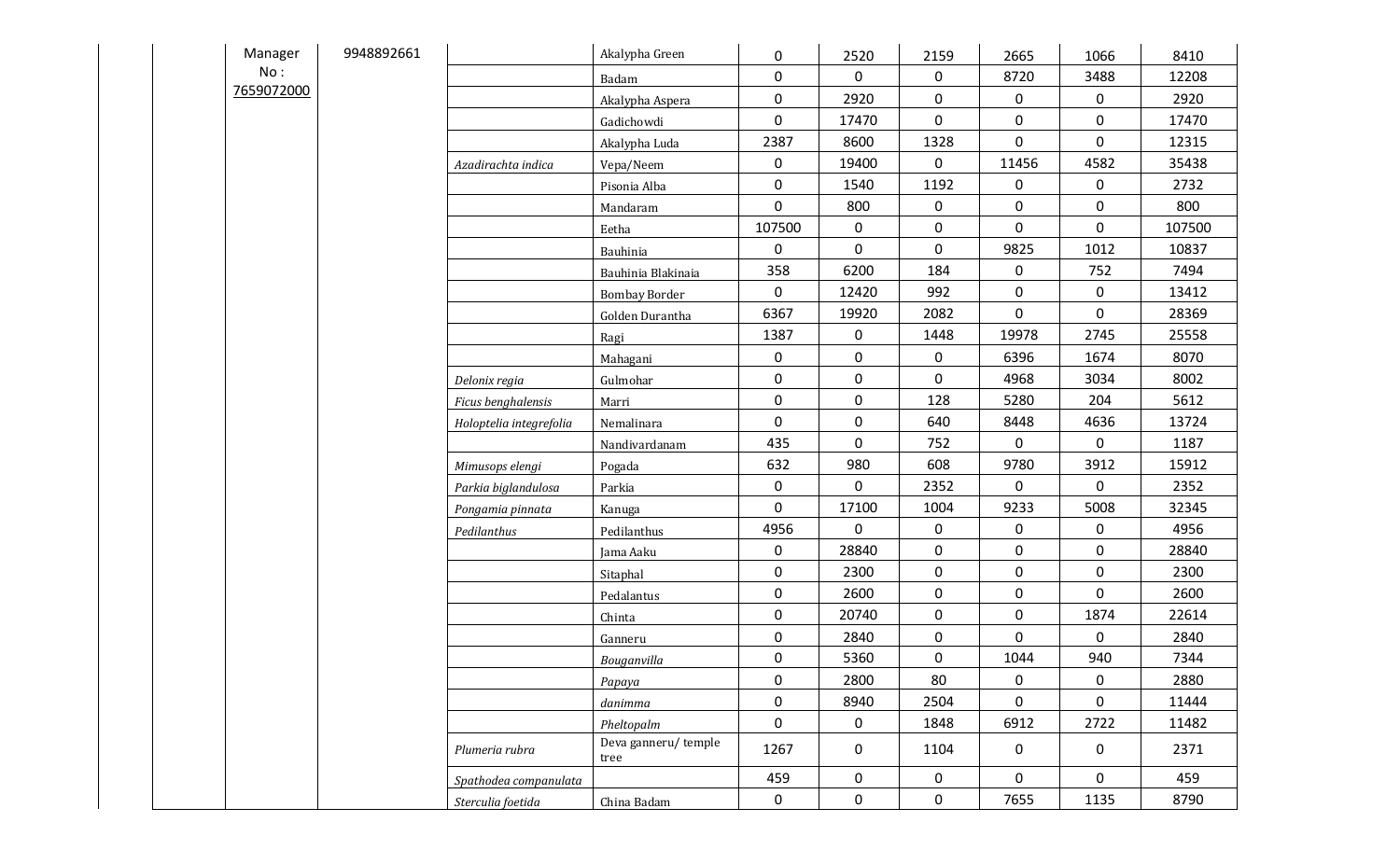|              |  |  | Syzygium cumini | Neredu          | 975         | 0            | 0           | 7756         | 3385        | 12116  |
|--------------|--|--|-----------------|-----------------|-------------|--------------|-------------|--------------|-------------|--------|
|              |  |  |                 | Bamboo          | $\mathbf 0$ | 240          | $\mathbf 0$ | 0            | 0           | 240    |
|              |  |  |                 | Milli           | 0           | 0            | 384         | 0            | 0           | 384    |
|              |  |  |                 | Green fanda     | 0           | 0            | 944         | $\mathbf 0$  | 0           | 944    |
|              |  |  |                 | Sisso           | 0           | 0            | 1216        | 0            | $\mathbf 0$ | 1216   |
|              |  |  |                 | Plumeria Pudika | $\Omega$    | 0            | 336         | 6780         | 2712        | 9828   |
|              |  |  |                 | Maddi           | $\mathbf 0$ | 0            | $\mathbf 0$ | 9877         | 612         | 10489  |
|              |  |  |                 | Velaga          | 0           | 0            | 0           | 9276         | 8348        | 17624  |
|              |  |  |                 | Cassesiemia     | 0           | 0            | 0           | 9640         | 4820        | 14460  |
|              |  |  |                 | Spider Lilli    | 0           | 0            | $\mathbf 0$ | 6660         | 2664        | 9324   |
|              |  |  |                 | Spethodia       | 0           | 0            | 0           | $\mathbf 0$  | 935         | 935    |
|              |  |  |                 | Ficus pande     | $\mathbf 0$ | 0            | $\mathbf 0$ | $\mathbf 0$  | 935         | 935    |
|              |  |  |                 | Sampangi        | 0           | $\mathbf{0}$ | $\Omega$    | $\mathbf{0}$ | 50          | 50     |
| <b>TOTAL</b> |  |  |                 |                 | 135200      | 74660        | 25653       | 162349       | 63245       | 461107 |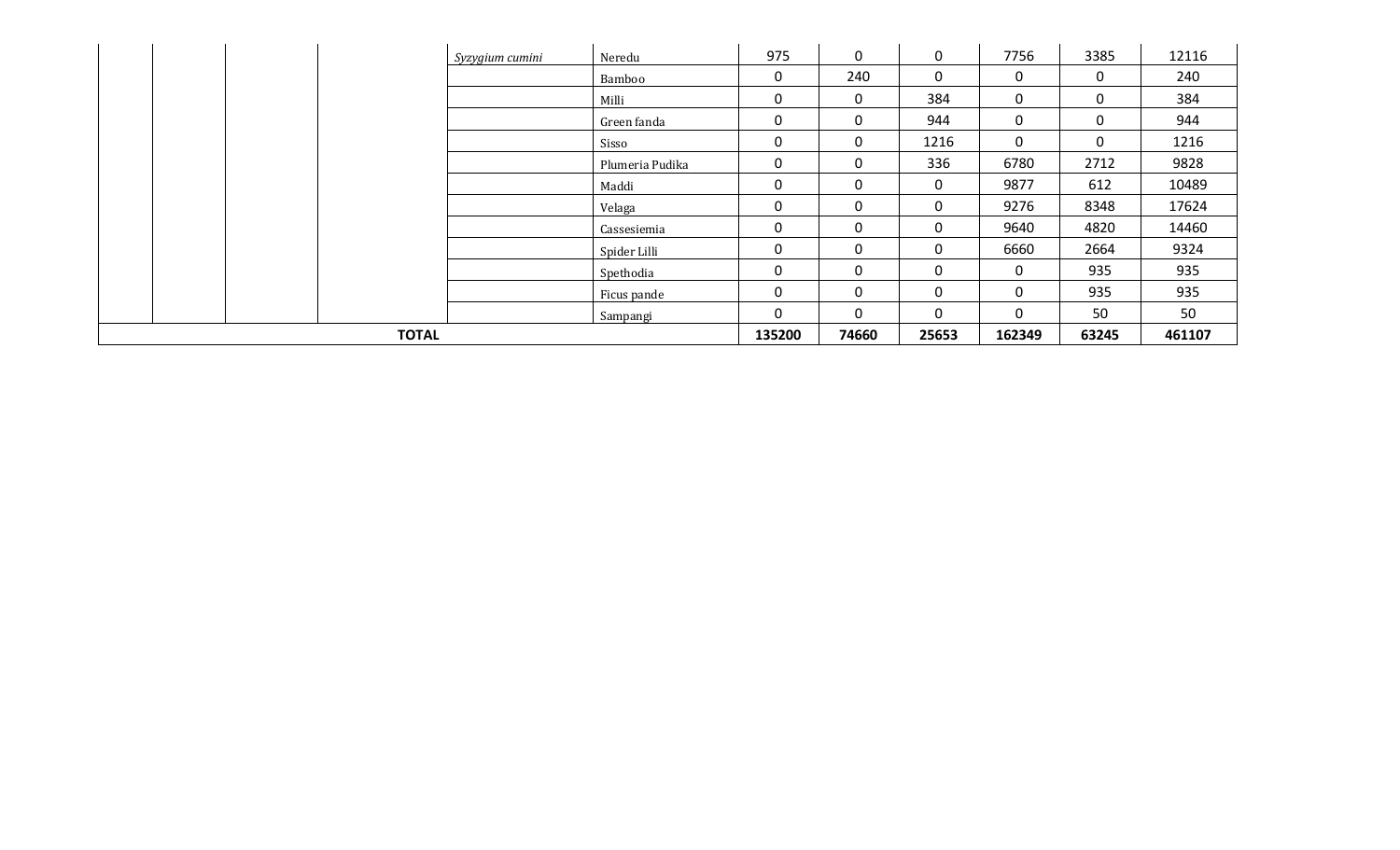# **NURSERY STOCK DETAILS OF GHMC NURSERIES**

| Sl.<br>No      | Zone            | <b>Name of the Nursery</b>                                                       | <b>Stock available</b><br>for Distribution | Over all Incharge            | <b>Contact No.</b> | Name of the<br><b>Incharge</b> | <b>Phone No.</b> |
|----------------|-----------------|----------------------------------------------------------------------------------|--------------------------------------------|------------------------------|--------------------|--------------------------------|------------------|
|                |                 | Banda Bavi Nursery, Nacharam, Mallapur,                                          |                                            |                              |                    |                                |                  |
|                |                 | Hyderabad                                                                        | 10000                                      |                              |                    | Narsingh Rao                   | 9440785747       |
|                |                 | 2. New Sachivalaya Nursery, Vanasthalipuram                                      | 20000                                      | Smt.M.Sathyanarayanamma      |                    | Sujatha                        | 9121927971       |
|                | LB Nagar        | 3. Defence Nursery, Hayathnagar                                                  | 10000                                      | Circle Manager               | 6309029525         | Rajesh                         | 8686074816       |
|                |                 | 4. Old Sachivalaya Nursery, Vanasthalipuram                                      | 50000                                      |                              |                    | Sujatha                        | 9121927971       |
|                |                 | 5. Dr. A.S. Rao Nagar Nursery, Kapra.                                            | 35000                                      |                              |                    | Ram Reddy                      | 9032140837       |
|                |                 | <b>L B NAGAR ZONE TOTAL</b>                                                      | 125000                                     |                              |                    |                                |                  |
|                |                 |                                                                                  |                                            |                              |                    |                                |                  |
|                |                 | Prof.<br>Jayashankar<br>Nursery, Agriculture<br>6.<br>University, Rajendranagar. | 40000                                      |                              |                    | Jangaiah                       | 9640526584       |
|                |                 | 7. Janachaitanya Nursery, Rajendranagar                                          | 10000                                      | Sri J.S. Prasanna Kumar      | 8008554903         | Jangaiah                       | 9640526584       |
| $\overline{2}$ | Charminar       | Santoshnagar Nursery, Santoshnagar, IS<br>8.<br>Sadan,                           | 60000                                      | Circle Manager               |                    | Mahesh                         | 7702918989       |
|                |                 | 9. Shamshabad Private Nursery, Shamshabad.                                       | 320000                                     |                              |                    | P. Mahesh                      | 9652533500       |
|                |                 | <b>CHARMINAR ZONE TOTAL</b>                                                      | 430000                                     |                              |                    |                                |                  |
|                |                 |                                                                                  |                                            |                              |                    |                                |                  |
|                |                 | 10. Indira Park Forest Nursery, Indira Park,<br>Lower Tankbund.                  | 125000                                     |                              |                    | Srinivas Reddy                 | 9704163635       |
| 3              | Khairathabad    | 11. Vijaya Nursery, Road No. 10C, Jubilee Hills                                  | 60000                                      | Smt.Bhooma Laxmi Devi        | 8978361610         | Krishna Reddy                  | 9948363154       |
|                |                 | 12. Cha Cha Nehru Park Nursery, Masab Tank.                                      | 20000                                      | Circle Manager               |                    | Mounika                        | 9553676582       |
|                |                 | 13. Chilkur Private Nursery, Reddypalli, Chilkur.                                | 267000                                     |                              |                    | Venkat Narayana                | 9182980655       |
|                |                 | <b>KHAIRATHABAD ZONE TOTAL</b>                                                   | 472000                                     |                              |                    |                                |                  |
|                |                 |                                                                                  |                                            |                              |                    |                                |                  |
|                |                 | 14. Nallagandla Nursery, Nallagandla                                             | 30000                                      |                              |                    | Gopal                          | 9059555824       |
| $\overline{4}$ | Serilingampally | 15. Krishnakanth Park Nursery, yousufguda                                        | $\theta$                                   | Smt.J.Hema<br>Circle Manager | 9100025158         | Mahaboob Ali                   | 8555845096       |
|                |                 | 16. Mayuri Nursery, Miyapur                                                      | 55000                                      |                              |                    | Kurmaiah                       | 8008955996       |